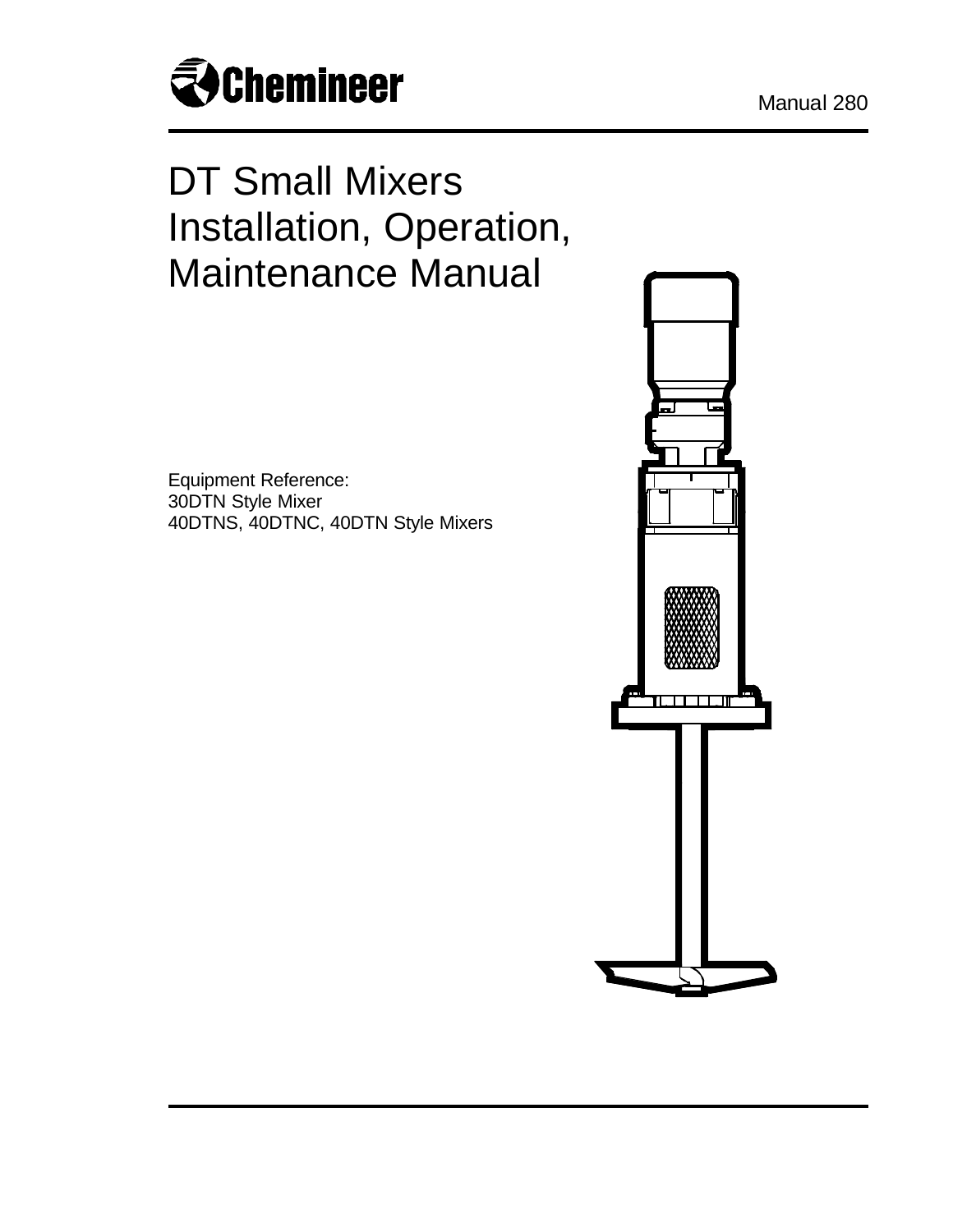# **TABLE OF CONTENTS**

| <b>Initial Inspection</b>          |                  |
|------------------------------------|------------------|
| <b>Chemineer Assistance</b>        | 1                |
| <b>Storage</b>                     | $\boldsymbol{2}$ |
| <b>Mounting &amp; Installation</b> | 3                |
| <b>Vessel Evaluation</b>           |                  |
| Lubrication                        | 38               |
| <b>Operation</b>                   | 41               |
|                                    |                  |
| Mixer<br>Air Motors 22<br>43       |                  |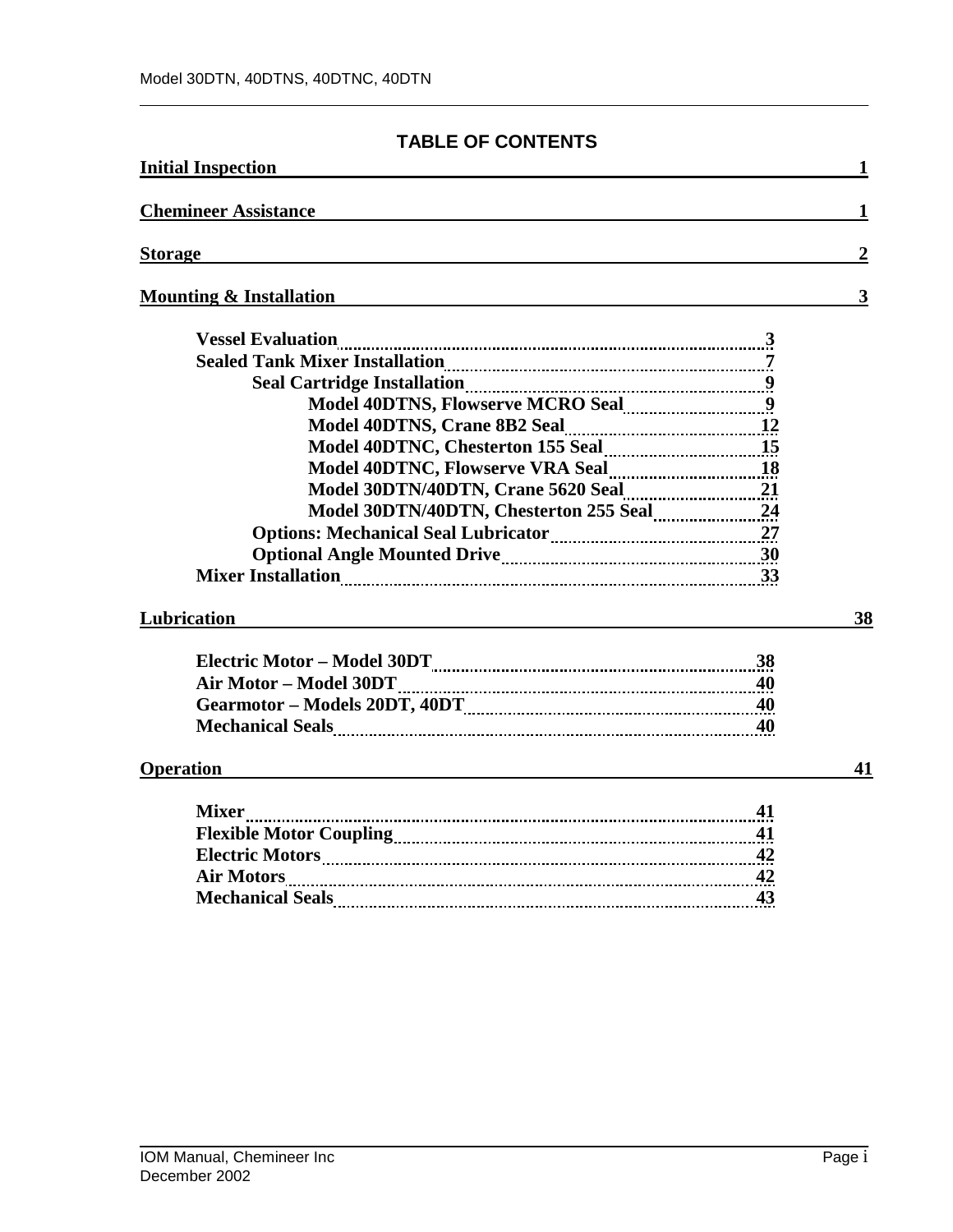# **TABLE OF CONTENTS**

# **Maintenance 44**

| Mixer Maintenance – Mixer Drive Removal & Disassembly               |    |
|---------------------------------------------------------------------|----|
| <b>Mixer Maintenance – Mixer Drive Re-Assembly</b>                  | 46 |
| Seal Cartridge Removal/Installation - Model 40DTNS, Flowserve       |    |
| <b>MCRO</b> Seal                                                    | 48 |
| Seal Cartridge Removal/Installation - Model 40DTNS, Crane 8B2       |    |
| Seal                                                                | 50 |
| Seal Cartridge Removal/Installation – Model 40DTNC, Chesterton      |    |
| <b>155 Seal</b>                                                     | 52 |
| Seal Cartridge Removal/Installation - Model 40DTNS, Flowserve       |    |
| <b>VRA Seal</b>                                                     | 54 |
| Seal Cartridge Removal/Installation - Model 30DTN/40DTN, Crane 5620 |    |
| <b>Seal</b>                                                         | 56 |
| Seal Cartridge Removal/Installation - Model 30DTN/40DTN, Chesterton |    |
| 255 Seal                                                            | 58 |

#### **Parts** 60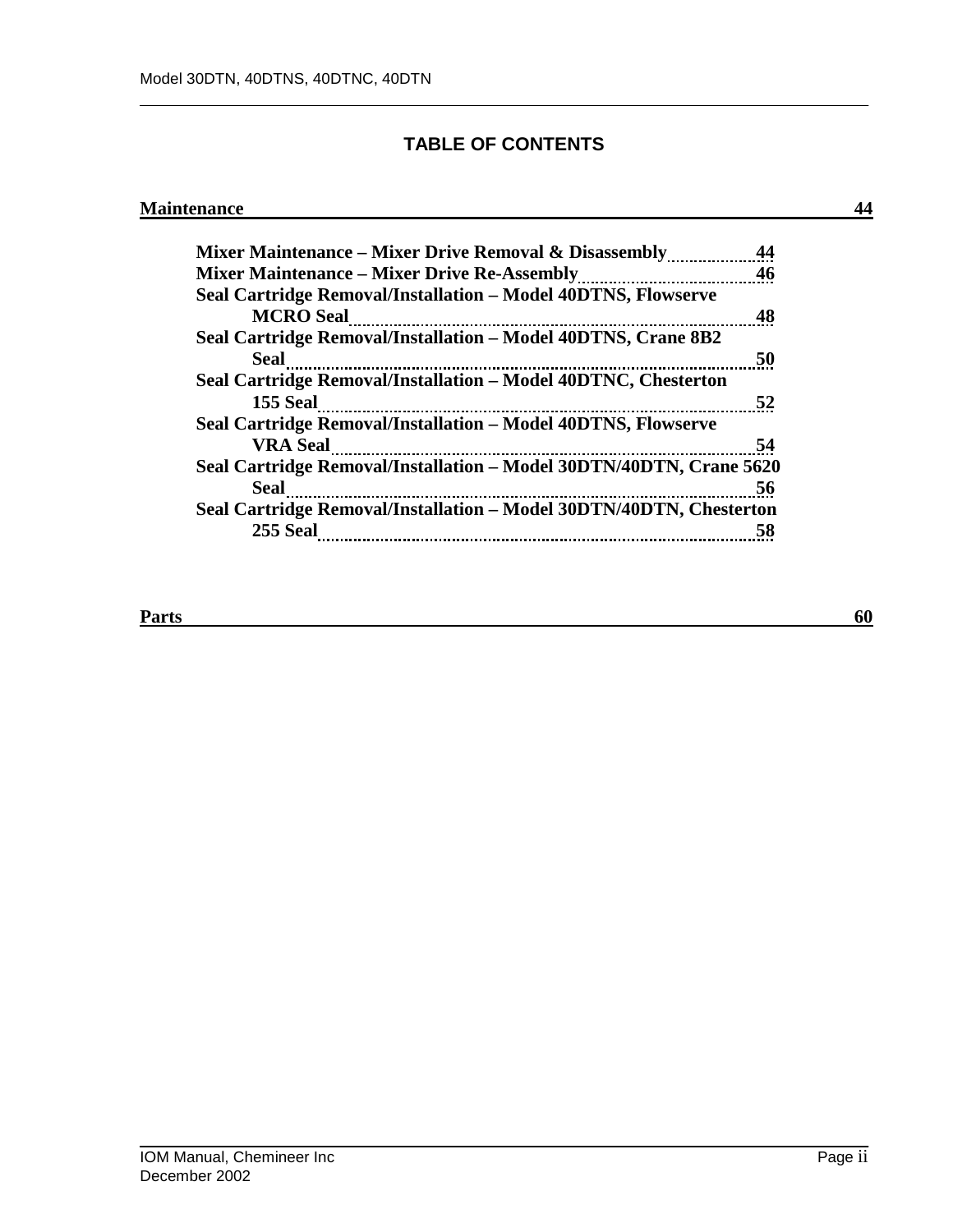# **TABLE OF CONTENTS**

| <b>Tables</b>                                            | Page |
|----------------------------------------------------------|------|
| <b>Table 1: Recommended Minimum Head Thicknesses for</b> |      |
|                                                          |      |
| <b>Table 2: Recommended Minimum Head Thicknesses for</b> |      |
| <b>Pad Mounting</b>                                      |      |
| <b>Table 3: Recommended Minimum Head Thicknesses for</b> |      |
|                                                          |      |
|                                                          |      |
|                                                          |      |
|                                                          |      |
|                                                          |      |
|                                                          | 38   |
|                                                          | 39   |
|                                                          | 40   |

#### **Figures \_\_\_\_**

| Figure 1: Models 30DTN, 40DTNS, 40DTNC, 40DTN Mounting             |    |
|--------------------------------------------------------------------|----|
| Figure 2: Models 30DTN, 40DTNS, 40DTNC, 40DTN Mounting, Nozzle/Pad | 6  |
| Figure 3: Models 30DTN, 40DTNS, 40DTNC, 40DTN Drive Assembly       | 8  |
| Figure 4: Model 40DTNS Seal, Flowserve MCRO                        | 10 |
| Figure 5: Model 40DTNS Seal, Crane 8B2                             | 13 |
| Figure 6: Model 40DTNC Seal, Chesterton 155                        | 16 |
| Figure 7: Model 40DTNC Seal, Flowserve VRA                         | 19 |
| Figure 8: Model 30DTN/40DTN Seal, Crane 5620                       | 22 |
| Figure 9: Model 30DTN/40DTN Seal, Chesterton 255                   | 25 |
| <b>Figure 10: Seal Lubrication System</b>                          | 29 |
| <b>Figure 11: Angle Mounted Drive</b>                              | 30 |
| Figure 12: Angle Mount Installation                                | 31 |
| <b>Figure 13: Wiring Diagram, 1ph Gearmotor</b>                    | 34 |
| <b>Figure 14: Wiring Diagram, 3ph Gearmotor</b>                    | 35 |
| <b>Figure 15: Wiring Diagram, Motors</b>                           | 36 |
|                                                                    |    |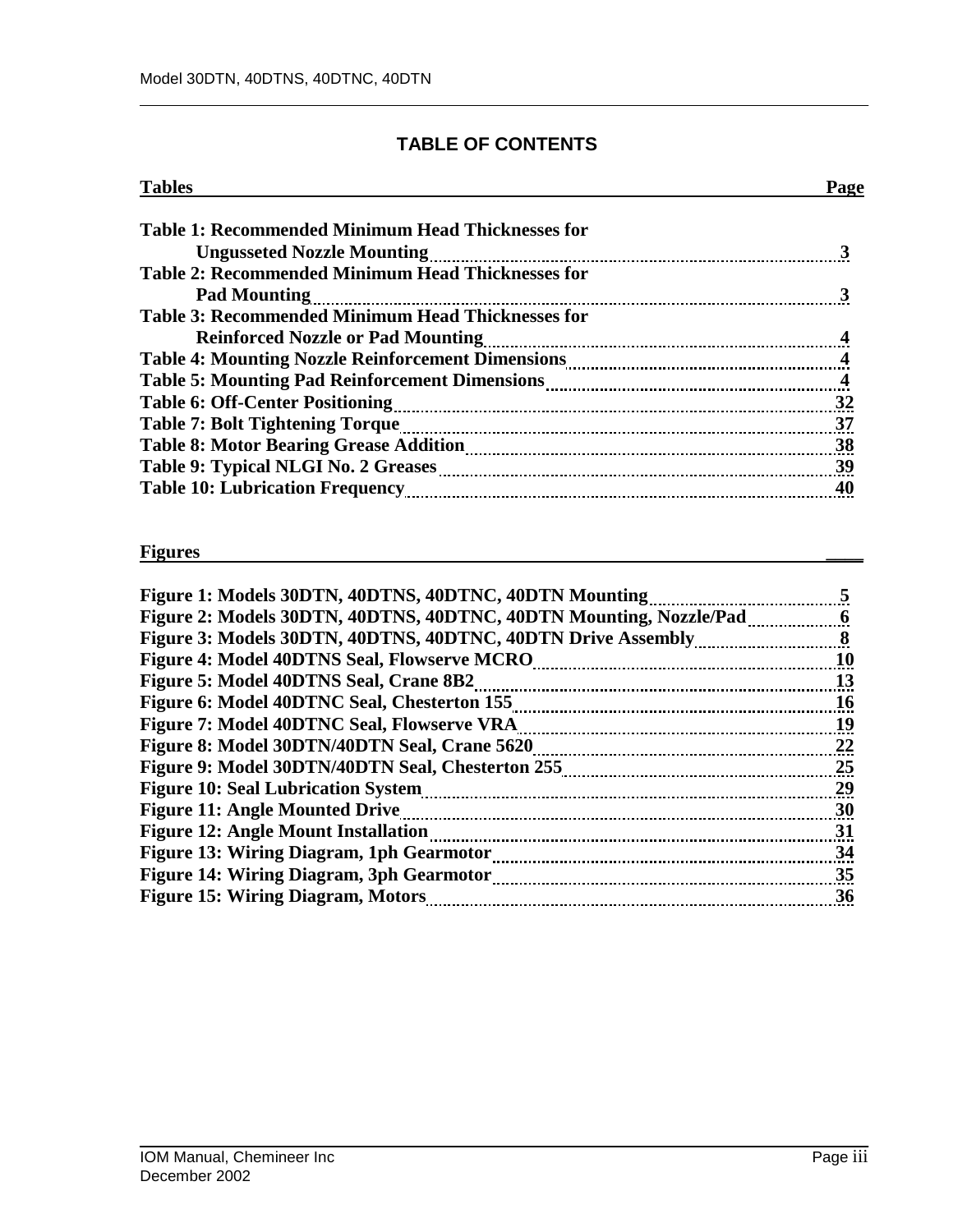# **INITIAL INSPECTION**

**Step 1: Inspect crates.** Upon receipt, inspect all crates and equipment for shipping damage. Report shipping damage to your local Chemineer office or to the factory in Dayton, Ohio. A claim should be filed immediately with the carrier involved.

**Step 2: Uncrate. Check the contents.** Do not uncrate the unit until you have read the *Mounting & Installation* section of this manual and looked at the assembly drawing shipped with the unit. Be careful in uncrating and handling. Do not discard the crating without making sure that all mixer parts have been removed. Correct assembly of this unit requires referring to both the unit assembly drawing and this manual.

**Step 3: Questions? Call Chemineer.** If the shipment is not complete or you do not understand what you have received, please contact *your local Chemineer office* immediately.

# **CHEMINEER ASSISTANCE**

Chemineer maintains a fully staffed Parts and Field Service Department ready to help you with any service requirement. Simply contact your local Chemineer office, or contact Parts/Field Service at the Chemineer Factory in Dayton, Ohio:

|        | Chemineer, Inc.    |
|--------|--------------------|
|        | P.O. Box 1123      |
|        | Dayton, Ohio 45401 |
| Phone: | $(937)$ 454-3200   |
| FAX:   | $(937)$ 454-3375   |

Services available are as follows:

Installation and maintenance training seminars, Installation and start-up supervision, Preventative maintenance planning, Parts order service, Special instructions.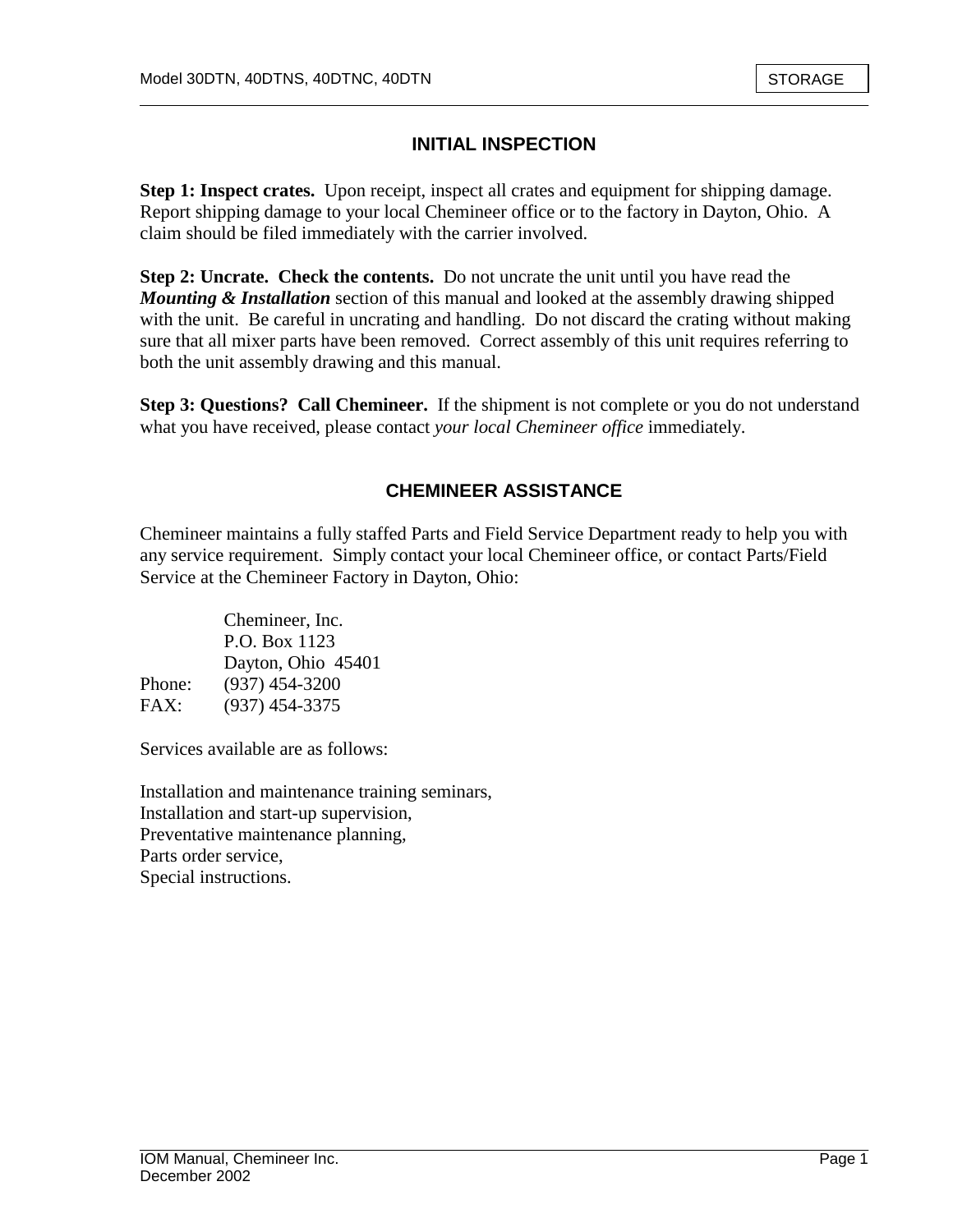# **STORAGE**

Do not remove any protective packaging, coatings (generally applied to the motor or gearmotor output shafts), or any protective coverings that may be applied to the wetted parts until the mixer is to be put into service. If the equipment is to be stored, *do not stack crates*. Store in a clean dry indoor location that is free from wide variations in temperature. The storage area should be free from vibration and excessive heat.

Inspect for external rust at six-month intervals. Apply rust preventative as required. If the unit has been in storage for more than six months or subjected to adverse moisture conditions, the motor windings may have to be dried prior to operation.

*CAUTION! Coated/rubber covered agitator parts require special handling to avoid damage to coatings/rubber coverings. Do not use chains or hooks on coated/covered surfaces. Special care is required to prevent damage to edges and outside corners. Contact Chemineer Field Service for instructions.* 

### **Short-Term Indoor Storage**

Mixers should be stored indoors in areas with no vibration and relatively constant temperatures and humidity. The factory storage preparations should be acceptable for up to six months storage.

Rotate the drive coupling 10 to 15 revolutions at least once per month to reduce the possibility of brinelling of the bearings and to redistribute bearing grease.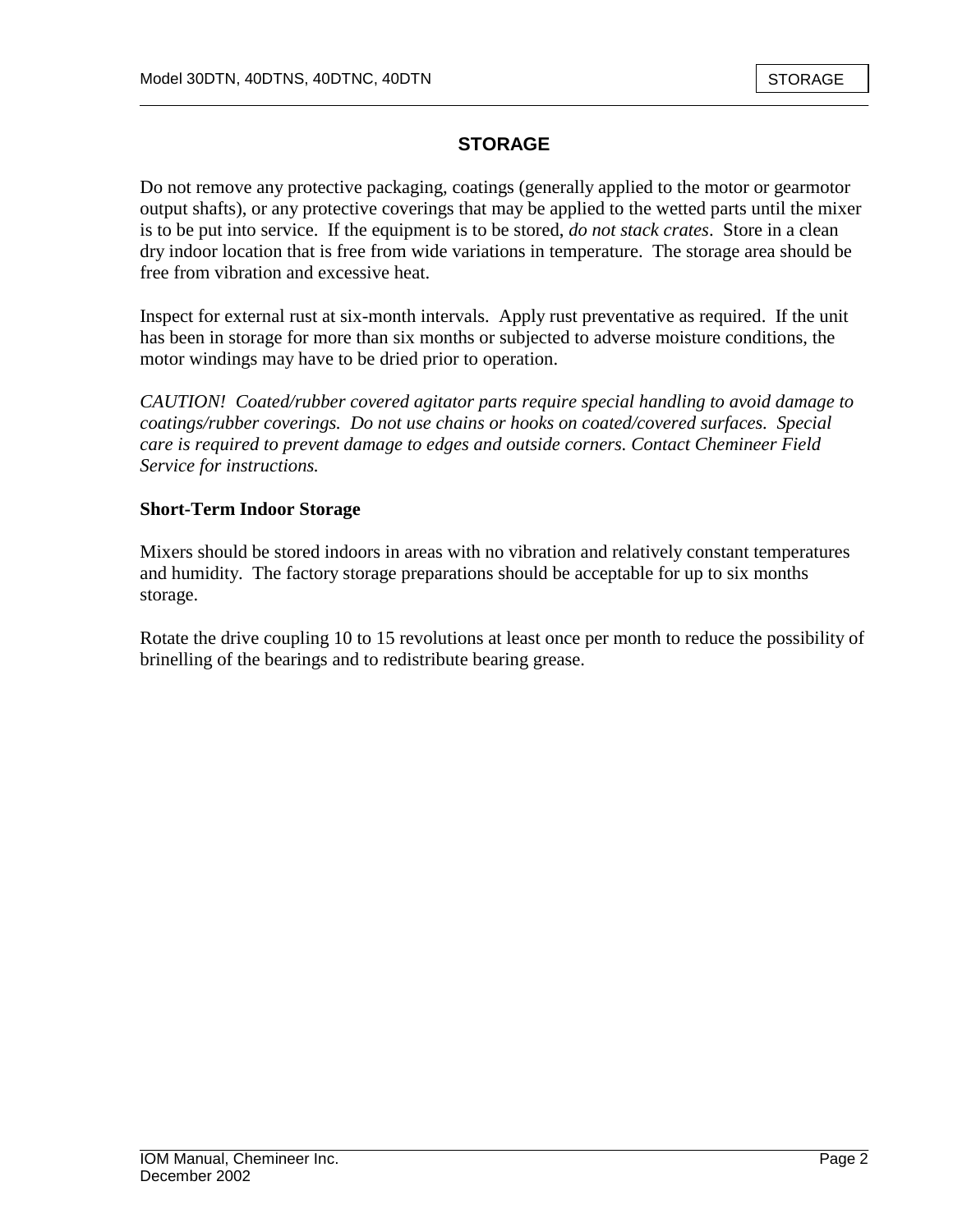#### *Refer to the mixer assembly drawing for the required support structure design loads.*

In designing the structure to accommodate bending moment, the structure should be sufficiently rigid so that the mixer extension shaft will not move more than 1/64 inch (.4mm) per foot of length due to deflection of the mounting system.

These units are supplied with a standard flange designed to mount on an ANSI or DIN nozzle or pad located on the vessel top head. Refer to the mixer assembly drawing for agitator mounting flange size and type. Special flanges, including ferrule type, are also available.

The following methodology will help determine if the designated vessel top head is sufficiently rigid to properly support a mixer or if reinforcement through gusseting is required.

1. Evaluate the designated vessel top head. Recommended head thicknesses are listed for ungusseted nozzles *(Table 1)* and ungusseted pads *(Table 2).* If the designated vessel head thickness conforms to the given dimension, refer to *page 7* for *Sealed Tank Mixer Installation*. No further vessel head thickness evaluation is required.

### **TABLE 1: RECOMMENDED MINIMUM HEAD THICKNESSES, "t", inches (mm) FOR UNGUSSETED NOZZLE MOUNTING**

|                            | TANK DIAMETER, "T" FT (M) |               |               |                |                |                |                |                |                |                |
|----------------------------|---------------------------|---------------|---------------|----------------|----------------|----------------|----------------|----------------|----------------|----------------|
| <b>CASE</b><br><b>SIZE</b> | ∠<br>.61)                 | 2.5<br>(0.76) | (0.91)        | (1.22)         | (1.52)         | n<br>(1.83)    | (2.13)         | (2.44)         | (2.74)         | 10<br>(3.05)   |
| 30DTN                      | .250<br>(6.4)             | .250<br>(6.4) | .375<br>(9.5) | .375<br>(9.5)  | .375<br>(9.5)  | .500<br>(12.7) | .500<br>(12.7) |                |                |                |
| 40DTNS<br>40DTNC<br>40DTN  | .250<br>(6.4)             | .375<br>(9.5) | .375<br>(9.5) | .500<br>(12.7) | .500<br>(12.7) | .500<br>(12.7) | .625<br>(15.9) | .625<br>(15.9) | .625<br>(15.9) | .625<br>(15.9) |

Cells shaded in gray are "not recommended".

# **TABLE 2: RECOMMENDED MINIMUM HEAD THICKNESS, "t", inches (mm) FOR PAD MOUNTING**

|                            | TANK DIAMETER, "T" FT (M) |               |               |               |                |                |                |               |               |                |
|----------------------------|---------------------------|---------------|---------------|---------------|----------------|----------------|----------------|---------------|---------------|----------------|
| <b>CASE</b><br><b>SIZE</b> | .61)                      | 2.5<br>(0.76) | (0.91)        | (1.22)        | (1.52)         | (1.83)         | (2.13)         | (2.44)        | (2.74)        | 10<br>(3.05)   |
| 30DTN                      | .375<br>(9.5)             | .375<br>(9.5) | .375<br>(9.5) | .500<br>12.7) | .500<br>(12.7) | .625<br>(15.9) | .625<br>(15.9) |               |               |                |
| 40DTNS<br>40DTNC<br>40DTN  | .188<br>(4.8)             | .188<br>(4.8) | .188<br>(4.8) | .188<br>(4.8) | .250<br>(6.4)  | .375<br>(9.5)  | .375<br>(9.5)  | .375<br>(9.5) | .375<br>(9.5) | .500<br>(12.7) |

Cells shaded in gray are "not recommended".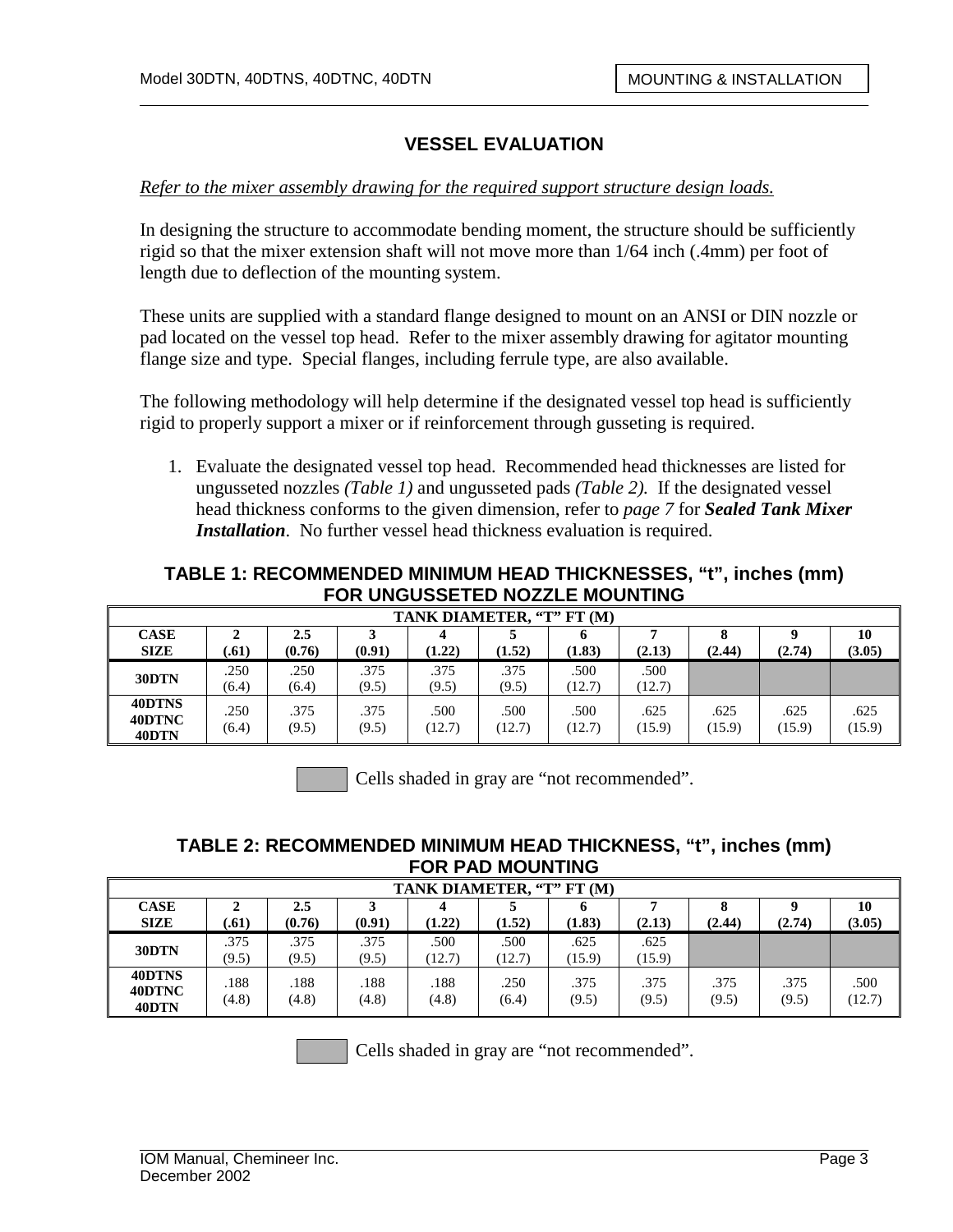2. If the designated vessel top head **does not** meet *Table 1 or Table 2* criteria, reinforcement support may be added to provide the equivalent rigidity of a thicker head, providing that the existing head thickness meets the minimum thicknesses as noted in *Table 3, below*, for nozzles or pads. Reference *Figure 1, page 5*.

*If the vessel head still does not meet the minimum thicknesses listed below, consult Chemineer Field Service for assistance.*

# **TABLE 3: RECOMMENDED MINIMUM HEAD THICKNESSES, "t", inches (mm) FOR REINFORCED NOZZLE OR PAD MOUNTING**

| TANK DIAMETER, "T" FT (M)  |               |               |               |               |               |               |               |               |               |               |
|----------------------------|---------------|---------------|---------------|---------------|---------------|---------------|---------------|---------------|---------------|---------------|
| <b>CASE</b><br><b>SIZE</b> | ▵<br>.61)     | 2.5<br>(0.76) | (0.91)        | (1.22)        | (1.52)        | O<br>(1.83)   | (2.13)        | (2.44)        | (2.74)        | 10<br>(3.05)  |
| 30DTN                      | .188<br>(4.8) | .188<br>(4.8) | .188<br>(4.8) | .250<br>(6.4) | .250<br>(6.4) | .250<br>(6.4) | .250<br>(6.4) |               |               |               |
| 40DTNS<br>40DTNC<br>40DTN  | .125<br>(3.2) | .125<br>(3.2) | .125<br>(3.2) | .125<br>(3.2) | .125<br>(3.2) | .188<br>(4.8) | .188<br>(4.8) | .188<br>(4.8) | .188<br>(4.8) | .188<br>(4.8) |

Cells shaded in gray are "not recommended".

3. If reinforcement is applicable, refer to *Tables 4 and 5, below and Figure 2, page 6* for proper reinforcement dimensions.

### **TABLE 4: MOUNTING NOZZLE REINFORCEMENT DIMENSIONS, inches (mm)**

|            |                                        |                                   | <b>BACKUP PLATE</b> |
|------------|----------------------------------------|-----------------------------------|---------------------|
| $ANSI-DIN$ | <b>NOZZLE HEIGHT</b><br><b>MINIMUM</b> | <b>GUSSET</b><br><b>DIMENSION</b> | <b>RADIUS</b>       |
| 6 (150)    | 4(102)                                 | 6.5(165)                          | 12 (305)            |

**TABLE 5: MOUNTING PAD REINFORCEMENT DIMENSIONS, inches (mm)**

| ANSI – DIN | D<br><b>BACKUP PLATE</b><br><b>RADIUS</b> |
|------------|-------------------------------------------|
| 6(150)     | 12 (305)                                  |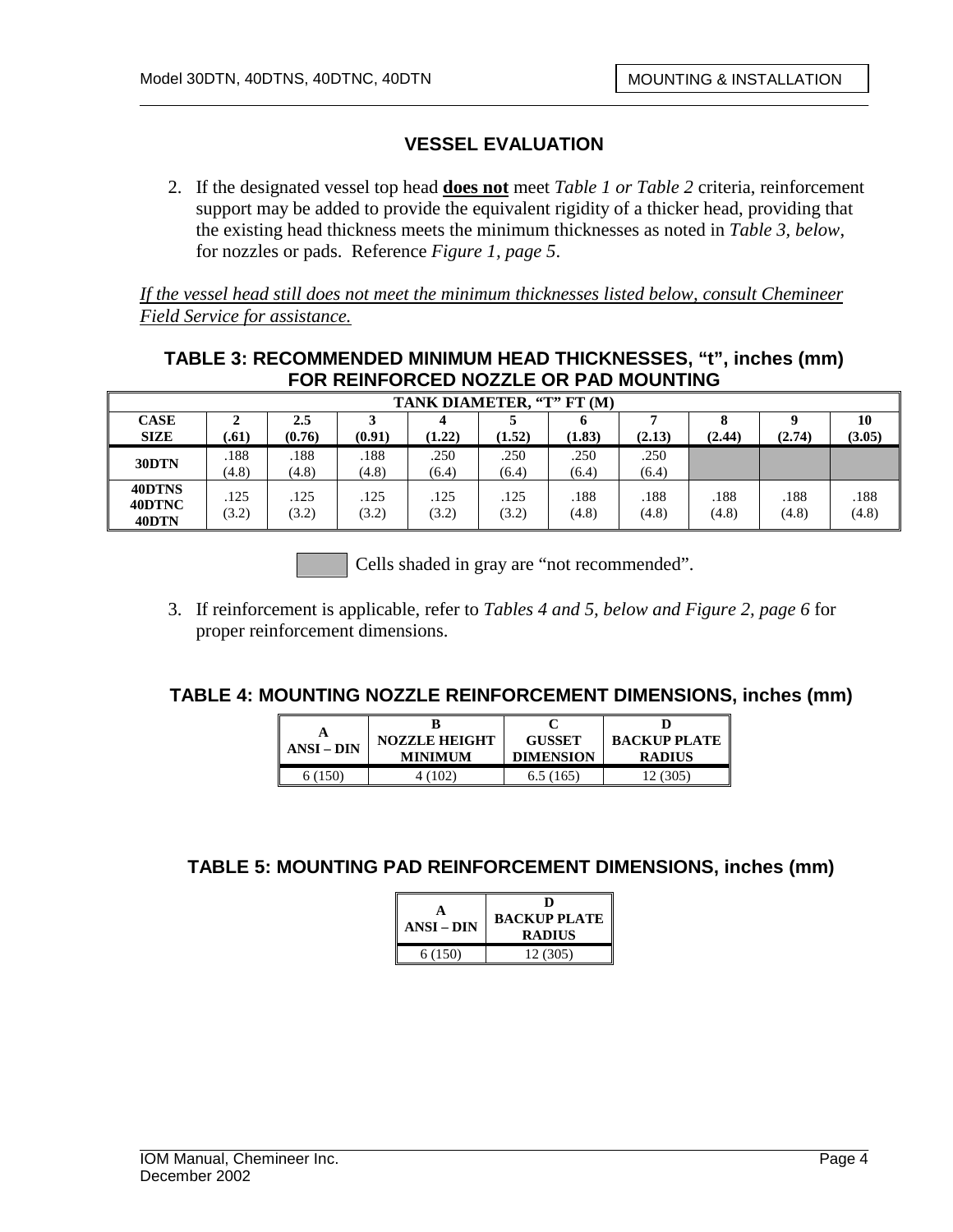

Figure 1: Models 30DTN, 40DTNS, 40DTNC, 40DTN Installation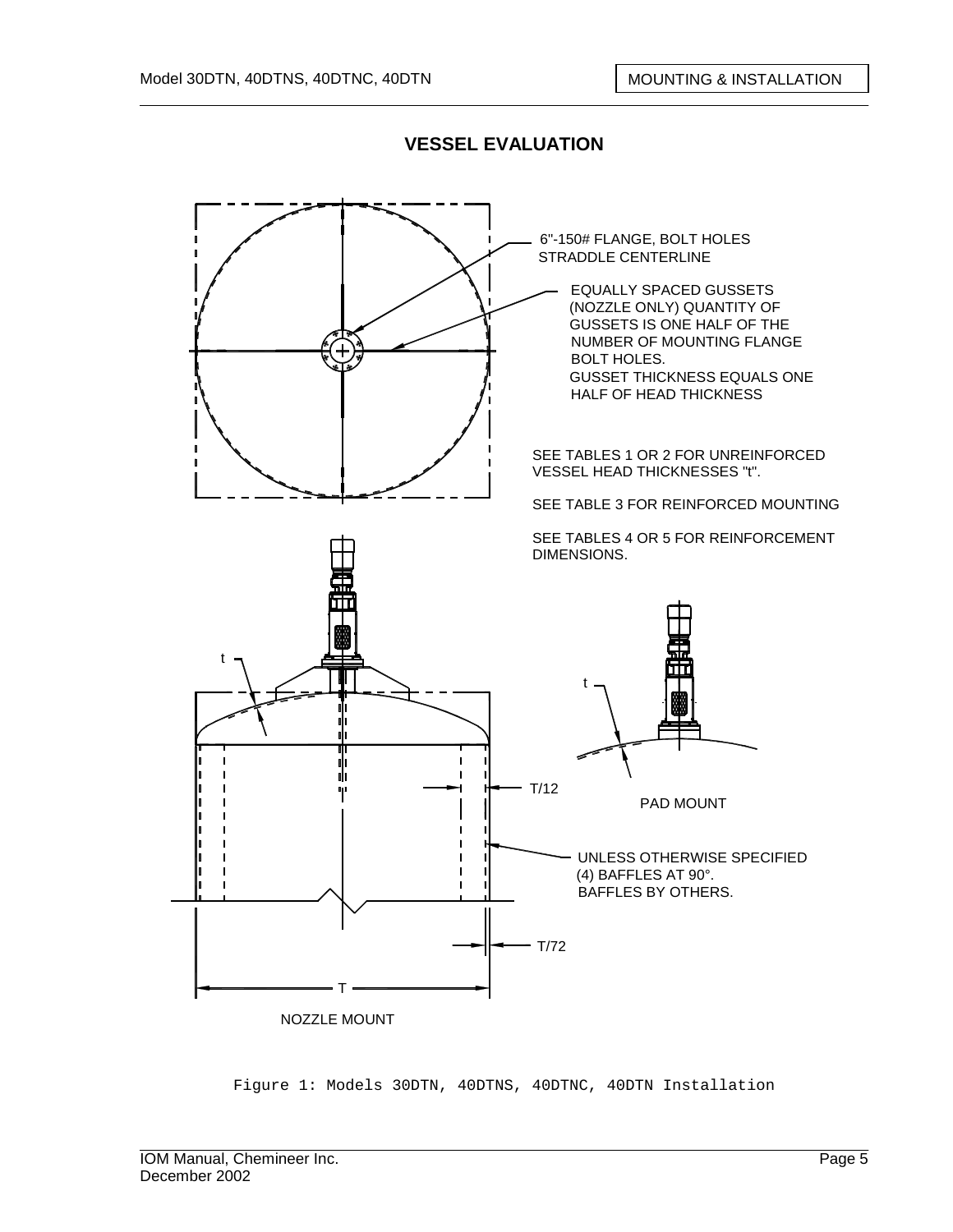

Figure 2: Models 30DTN, 40DTNS, 40DTNC, 40DTN Mounting, Nozzle/Pad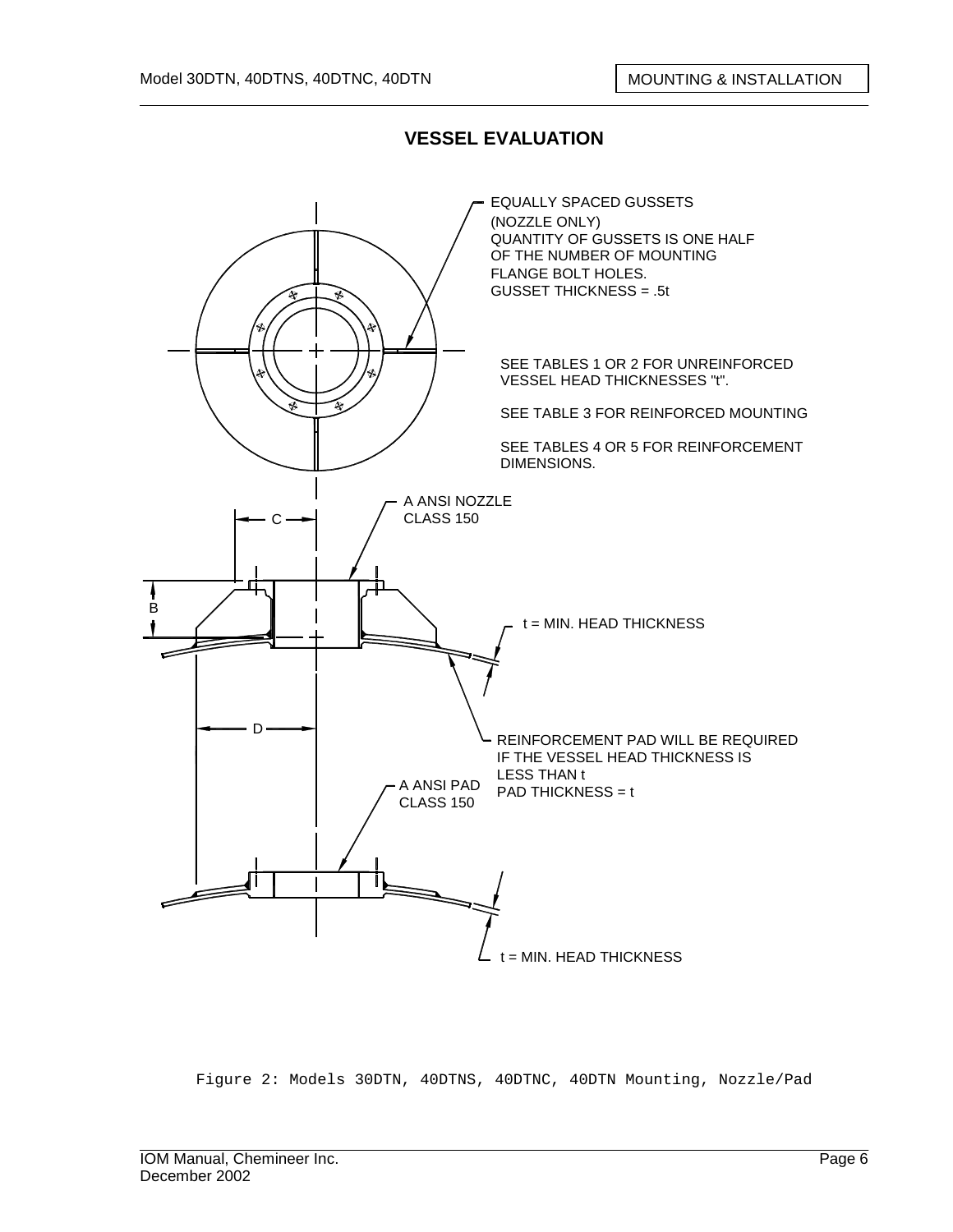#### *Correct unit installation requires both the unit assembly drawing and this manual.*

The model 30DTN is a direct drive, double cartridge mechanical seal design for sealed tank applications. The drive unit is typically shipped with the motor **[100]** mounted to the cast aluminum housing **[201-06]**. A flanged drive shaft **[217]** coupling with bearing support extends from the unit housing for removable coupling/extension shaft attachment. Also in the main unit box will be a separate carton for the mechanical seal assembly **[1500 or 1650]**, seal adapter piece assembly **[1270 or 1280]**, handhole cover **[1716-02]**, removable coupling assembly **[300]**, mounting flange **[1251]**, impellers **[500]** and all other required accessories. Shafting **[400]** is shipped separately.

The models 40DTNS, 40DTNC and 40DTN are gear reduced, heavy duty, single component mechanical seal (40DTNS), single cartridge mechanical seal (40DTNC), or double cartridge mechanical seal (40DTN) designs for sealed tank applications. The drive unit is typically shipped with the gearmotor (integral motor/gear reducer) **[105]** mounted to the cast aluminum housing **[201-06]**. A flanged drive shaft **[217]** coupling with bearing support extends from the unit housing for removable coupling/extension shaft attachment. Also in the main unit box will be a separate carton for the mechanical seal assembly **[1400, 1450, 1500, 1550, 1600, or 1650]**, seal adapter plate assembly **[1260, 1270, 1280, or 1290]**, handhole cover **[1107-02 or 1716-02]**, removable coupling assembly **[300]**, mounting flange **[1251]**, impellers **[500]** and all other required accessories. Shafting **[400]** is shipped separately.

*Be certain to locate all contents before discarding packaging materials.* 

1. Remove all shipping constraints. A nylon strap, or similar, should be secured around the mixer housing **[201-06]** to lift and move the mixer. Please note the approximate net weight of the unit as shown on the assembly drawing and use caution when moving or lifting these items. *At no point during installation or maintenance of the mixer, should the extension shaft ever be used as a lifting point!*

*WARNING: DO NOT connect the mixer to the power source until the unit is fully assembled and properly positioned in the vessel.* 

2. Install the mounting flange **[1251]**, onto the vessel nozzle using a customer supplied gasket and fastener set.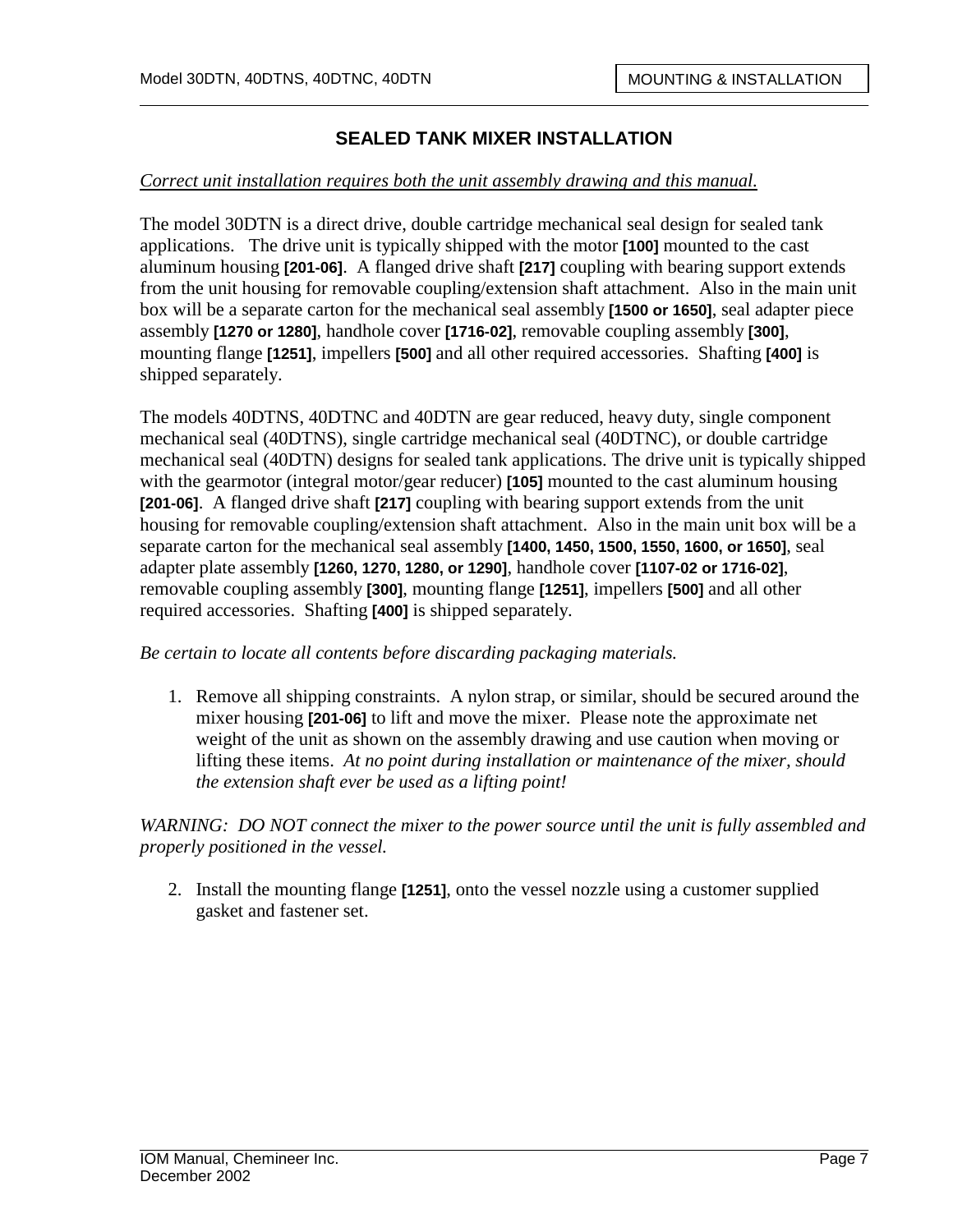3. Refer to the seal assembly drawing provided with the unit for shaft support collar "set" dimension. Set shaft collar **[1253]** to proper dimension from upper shaft end and clamp into place by tightening bolts **[1254]** provided with the collar. Lift the mixer shaft **[400]**  and lower it into the vessel until the collar rests on the shaft support shelf inside the mounting flange. All welded shaft assemblies should be lowered into the vessel and then raised through the mounting flange, prior to attaching the shaft support collar. Shaft support collar may then be attached and the shaft lowered onto the support shelf in the mounting flange.



Figure 3: Model 30DTN, 40DTNS, 40DTNC, 40DTN Drive Assembly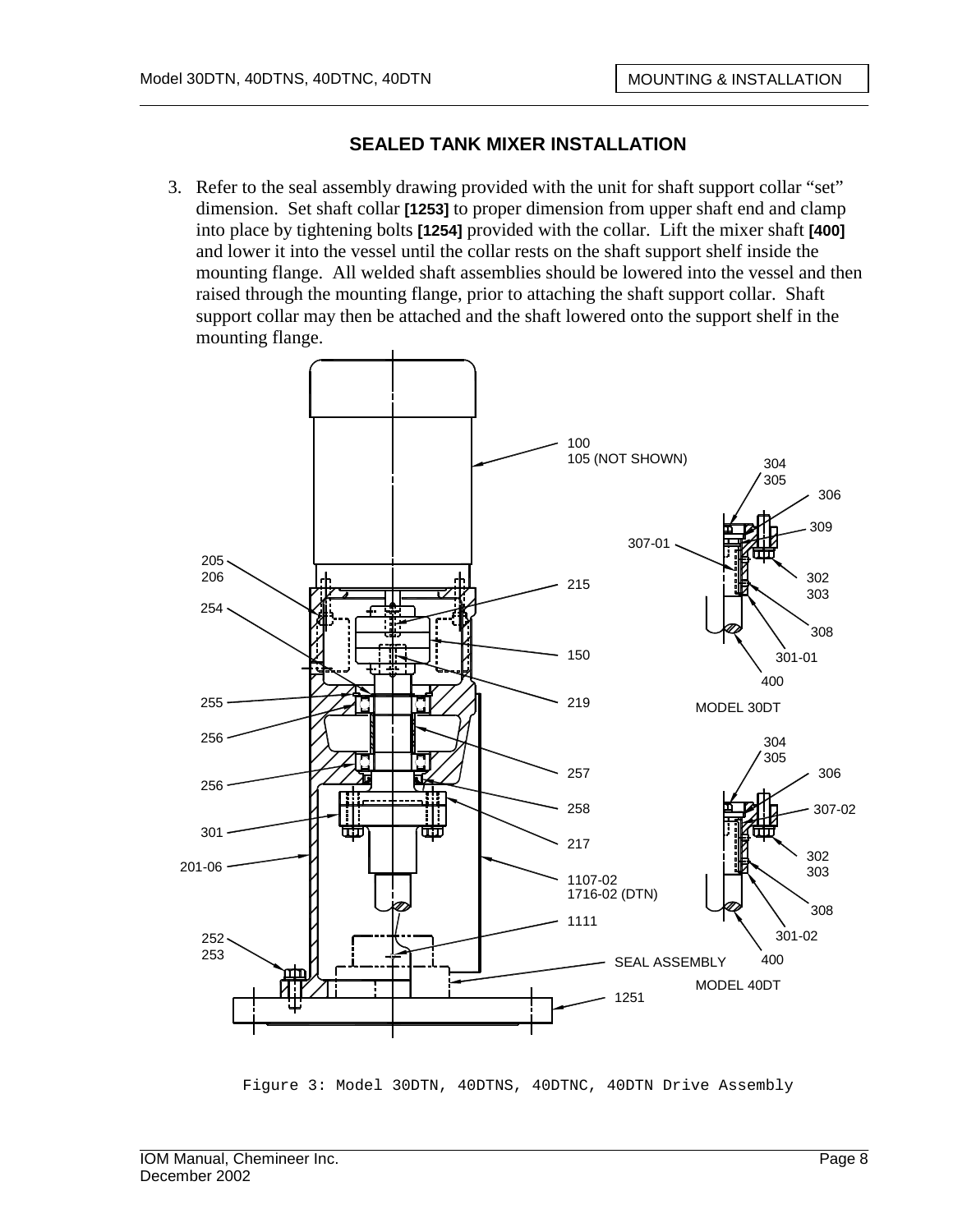#### *Seal Cartridge Installation*

#### *Model 40DTNS, Flowserve MCRO Seal:*

- 1. Place o-ring **[1252]** into groove in mounting flange **[1251]**.
- 2. Install seal adapter plate **[1261]** onto flange. Install bolts, lockwashers, and flatwashers **[1262, 1263, 1264]** loosely. *Do not tighten bolts at this time.*
- 3. Install stationary seal ring **[1456]** and o-ring **[1457]** into the adapter plate **[1261]**.
- 4. Remove o-ring **[1455]** from rotary seal ring **[1454]**. Lubricate and re-install o-ring **[1455]** into rotary seal ring **[1454]**. Lubricate shaft **[400]**. Compress seal spring **[1453]** into rotary seal ring and slide entire seal ring, o-ring, and spring assembly down shaft to rest on the stationary seal insert **[1456]**. O-ring **[1455]** should be fully seated in rotary seal ring **[1454].** *CAUTION: Do not get lubricant on the sealing faces.*
- 5. Install collar **[1451]** with setscrews **[1452]**. *Do not tighten setscrews at this time.*
- 6. Clean the removable shaft coupling **[301-02]**. Make sure both the extension shaft and coupling bore surfaces are completely dry and free from any burrs or nicks. Install the shaft key **[307-02]** into the extension shaft keyway, making sure it is fully bottomed into the keyway. Install the coupling over the shaft end. Install the shaft bolt, lockwasher, and flatwasher **[304, 305, 306]** and torque to the value shown in *Table 7, page 37.*  Engage the two coupling setscrews **[308]** onto the shaft key **[307-02]**.
- 7. Lower the mixer housing assembly onto the flange **[1251]** and removable coupling half **[301-02],** and attach with bolts and lockwashers **[252, 253]**. Torque bolts to the value shown in *Table 7*. Install two coupling bolts and lockwashers [302, 303] at 180<sup>°</sup>. Tighten the bolts to engage the tenon and pull the removable coupling **[301]** and flanged drive shaft coupling **[217]** faces together. Install and tighten the remaining coupling bolts and lockwashers **[302, 303]**.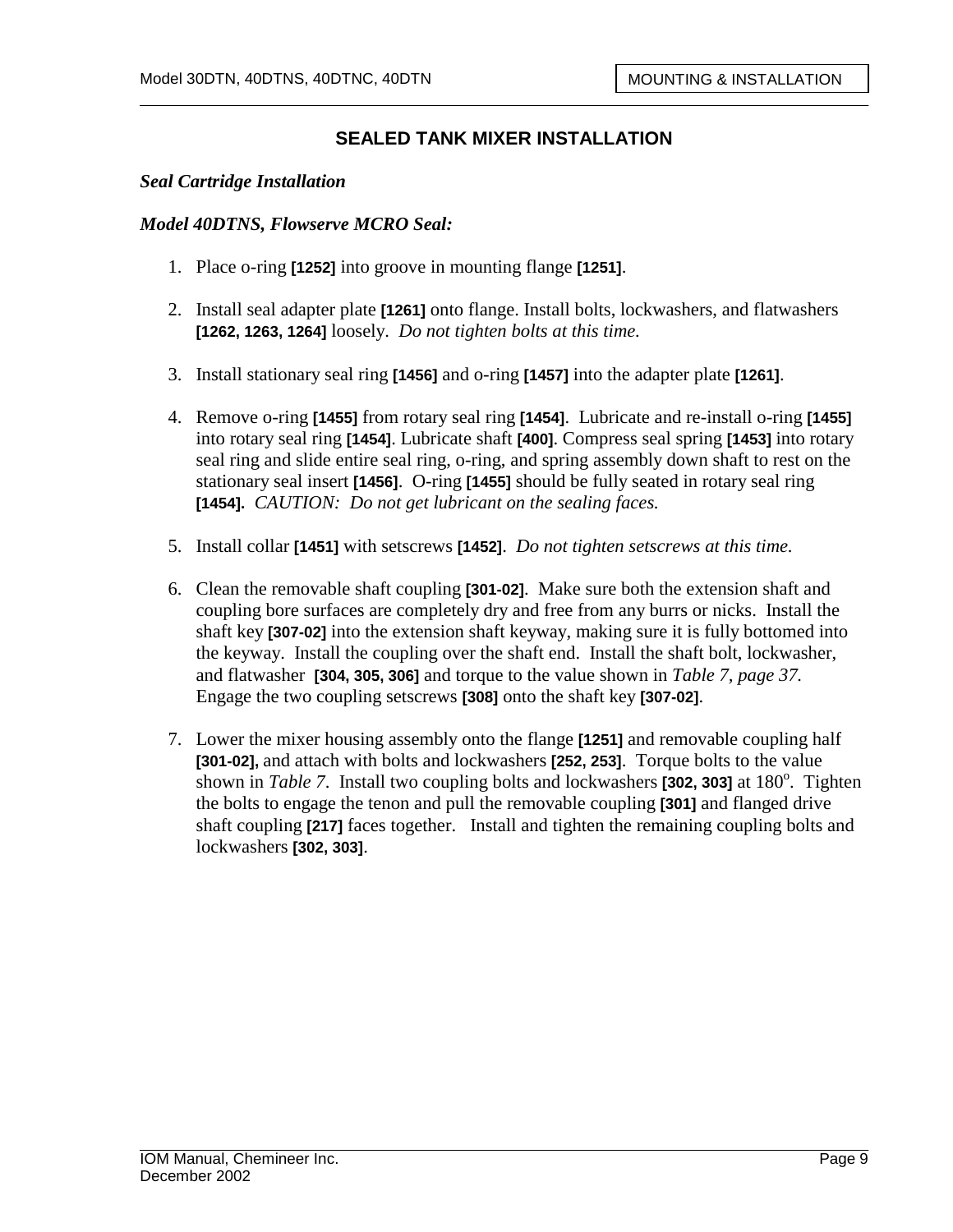

Figure 4: Model 40DTNS Seal, Flowserve MCRO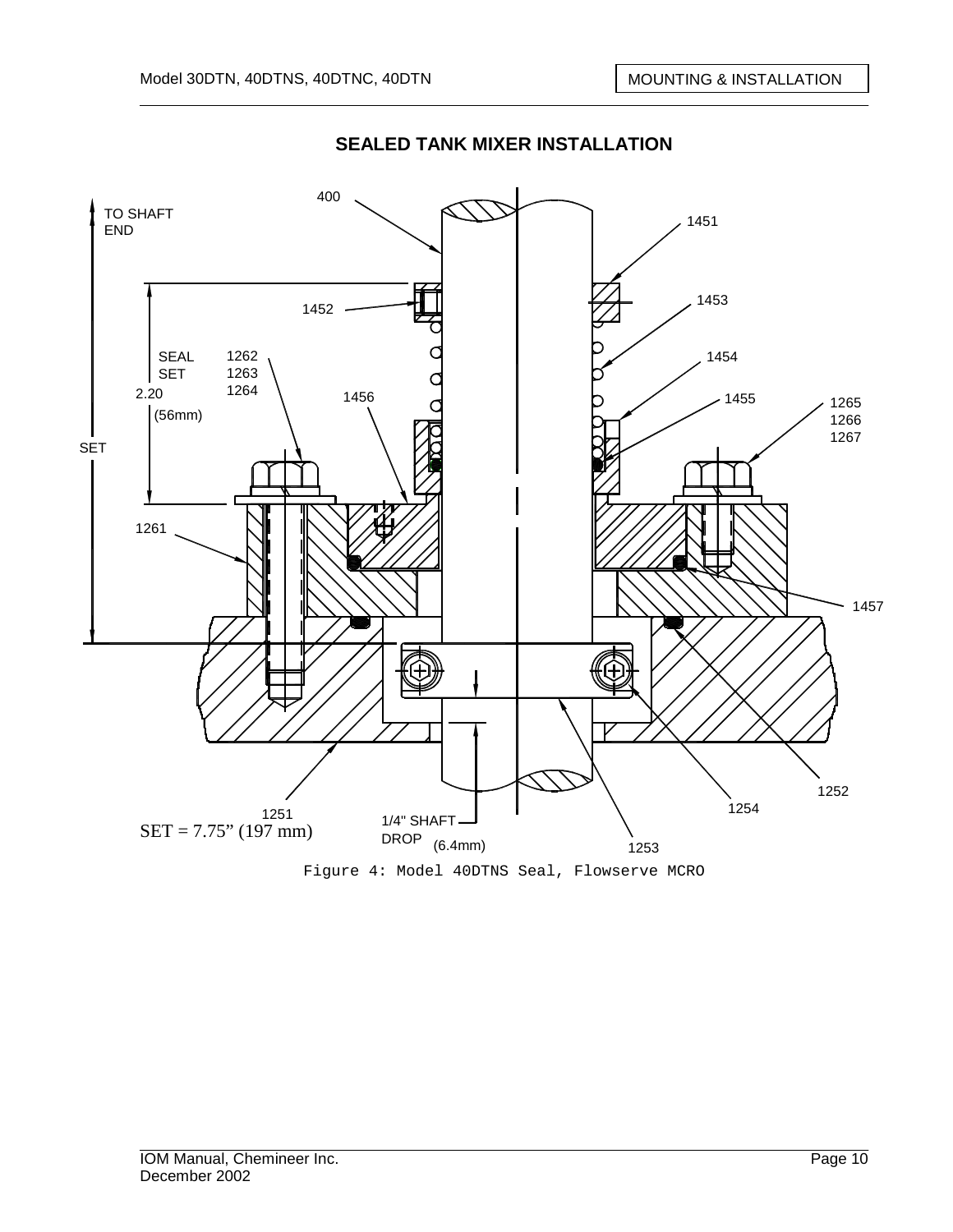- 8. Slide the rotary seal ring **[1454]** up the extension shaft **[400]**. Center the mechanical seal adapter plate/stationary seal ring **[1261/1456]** on the extension shaft. Torque bolts **[1262]** to the value shown in *Table 7, page 37*.
- 9. Install bolts, lockwashers, and flatwashers **[1265, 1266, 1267]**. Torque bolts to the value shown in *Table 7*.
- 10. Set collar **[1451]** at 2.20" (55.9mm) above the adapter plate face per *Figure 4, page 10*. Evenly tighten all cup point setscrews **[1452]**.
- 11. Install the handhole cover **[1107-02]** onto the housing **[201-06]** using bolts **[1111]**.
- 12. For single impeller assemblies, install the impeller with the lower hub face even with the shaft end. Impeller orientation should allow the driving edge of the impeller to pump toward the bottom of the mixing vessel. Tighten the impeller setscrews (typically quantity two).

For dual impeller assemblies, space the upper impeller at a recommended minimum of two impeller diameters and maximum of three impeller diameters above the lower impeller. The lower impeller should be a minimum of one impeller diameter below the liquid surface at all times during mixer operation.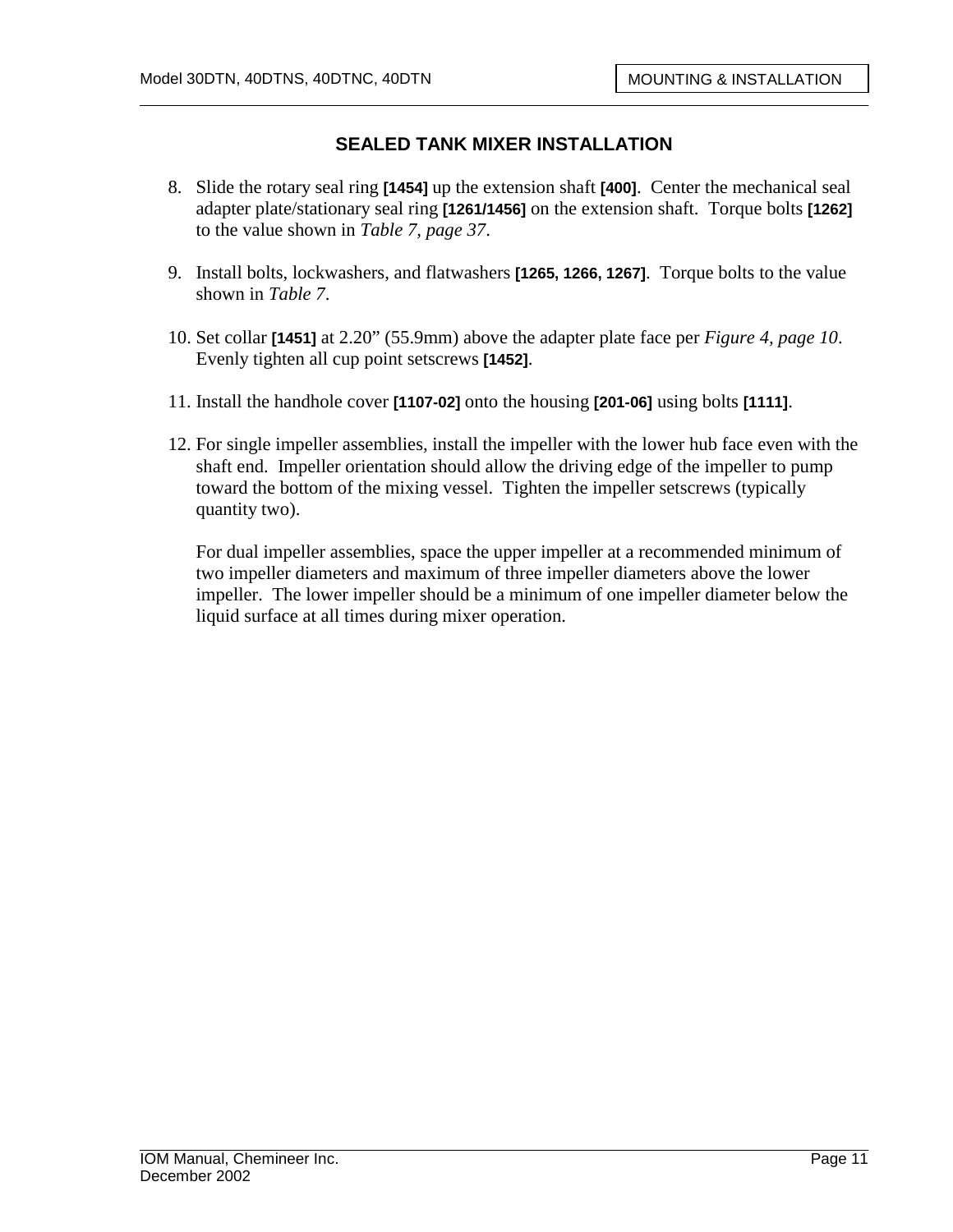#### *Seal Cartridge Installation*

#### *Model 40DTNS, Crane 8B2 Seal:*

- 1. Place o-ring **[1252]** into groove in mounting flange **[1251]**.
- 2. Install pin **[1561]** into seal adapter plate **[1261]**. Place seal adapter plate onto flange. Install bolts, lockwashers, and flatwashers **[1262, 1263, 1264]** loosely. *Do not tighten bolts at this time.*
- 3. Mating ring adapter **[1559]**, stationary mating ring **[1554]**, o-ring **[1558]**, anti-rotation pin **[1557]**, and snap ring **[1562]** are pre-assembled. Install mating ring adapter **[1559]** assembly into adapter plate **[1261]**. Make sure slot engages pin **[1561]**. Do not install bolts **[1265]** at this time.
- 4. Lubricate shaft **[400]**. Slide rotary seal ring **[1553]** assembly down shaft to rest on stationary mating ring **[1554]**.
- 5. Clean the removable shaft coupling **[301-02]**. Make sure both the extension shaft and coupling bore surfaces are completely dry and free from any burrs or nicks. Install the shaft key **[307-02]** into the extension shaft keyway, making sure it is fully bottomed into the keyway. Install the coupling over the shaft end. Install the shaft bolt, lockwasher, and flatwasher **[304, 305, 306]** and torque to the value shown in *Table 7, page 37.*  Engage the two coupling setscrews **[308]** onto the shaft key **[307-02]**.
- 6. Lower the mixer housing assembly onto the flange **[1251]** and removable coupling half **[301-02],** and attach with bolts and lockwashers **[252, 253]**. Torque bolts to the value shown in *Table 7*. Install two coupling bolts and lockwashers [302, 303] at 180<sup>°</sup>. Tighten the bolts to engage the tenon and pull the removable coupling **[301]** and flanged drive shaft coupling **[217]** faces together. Install and tighten the remaining coupling bolts and lockwashers **[302, 303]**.
- 7. Slide the rotary seal ring **[1553]** assembly up the extension shaft. Center the mechanical seal adapter plate/stationary mating ring **[1261/1554]** on the extension shaft. Torque bolts **[1262]** to the value shown in *Table 7*.
- 8. Install bolts, lockwashers, and flatwashers **[1265, 1266, 1267]**. Torque bolts to the value shown in *Table 7*.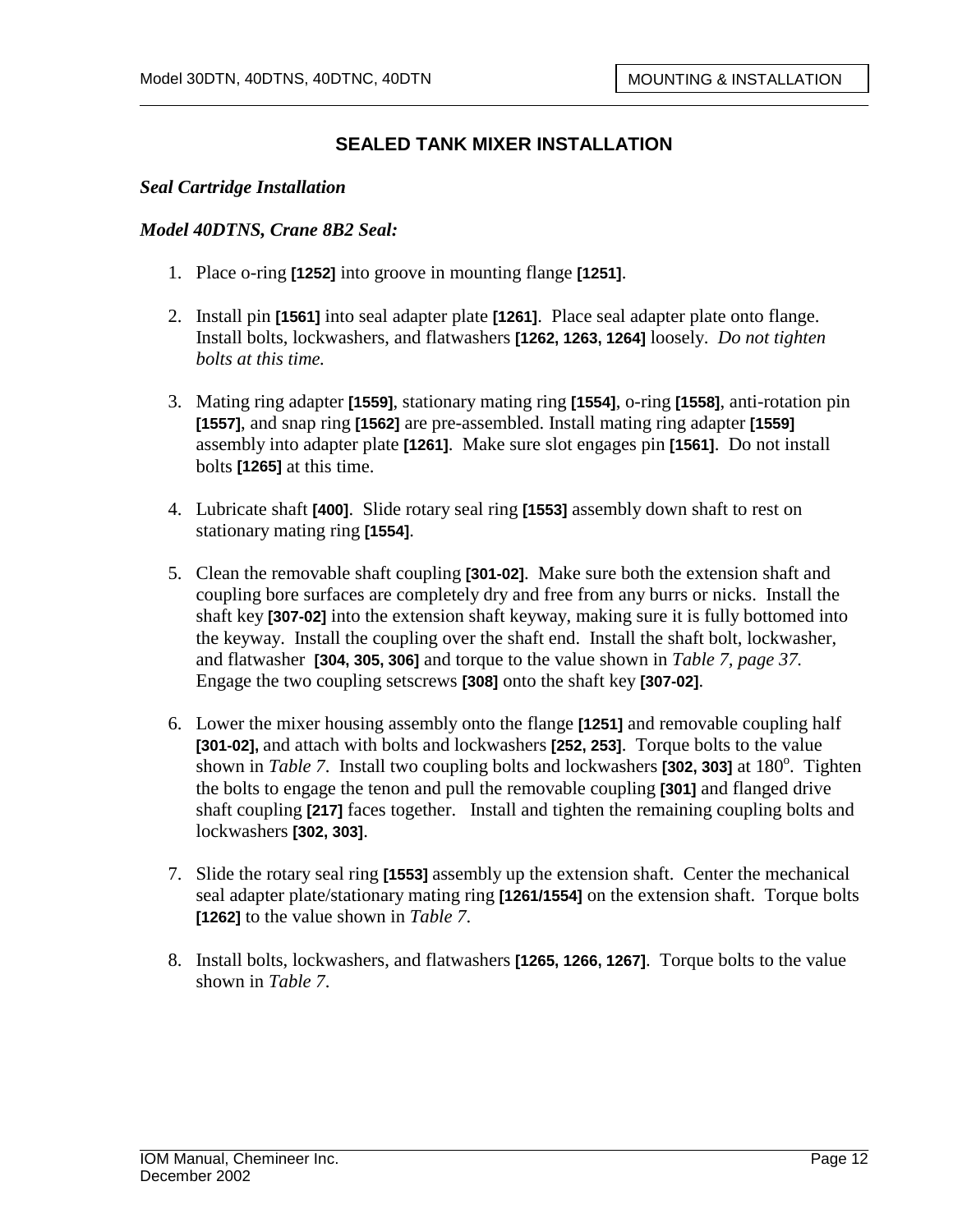

Figure 5: Model 40DTNS Seal, Crane 8B2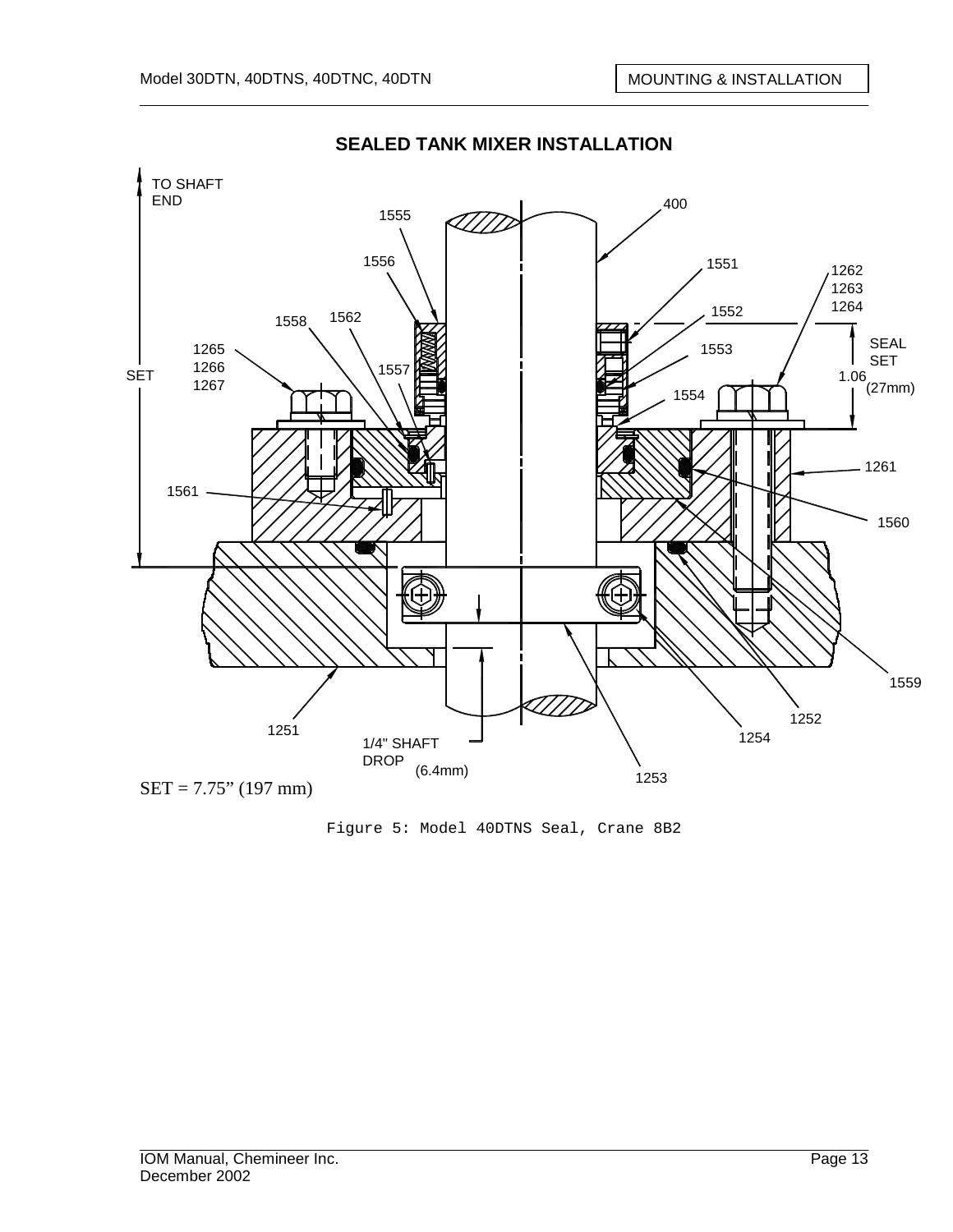- 9. Set rotary seal ring **[1555]** retainer at 1.06" (26.9mm) above the adapter plate face per *Figure 5, page 13*. Evenly tighten all cup point setscrews **[1551]**.
- 10. Install the handhole cover **[1107-02]** onto the housing **[201-06]** using bolts **[1111]**.
- 11. For single impeller assemblies, install the impeller with the lower hub face even with the shaft end. Impeller orientation should allow the driving edge of the impeller to pump toward the bottom of the mixing vessel. Tighten the impeller setscrews (typically quantity two).

For dual impeller assemblies, space the upper impeller at a recommended minimum of two impeller diameters and maximum of three impeller diameters above the lower impeller. The upper impeller should be a minimum of one impeller diameter below the liquid surface at all times during mixer operation.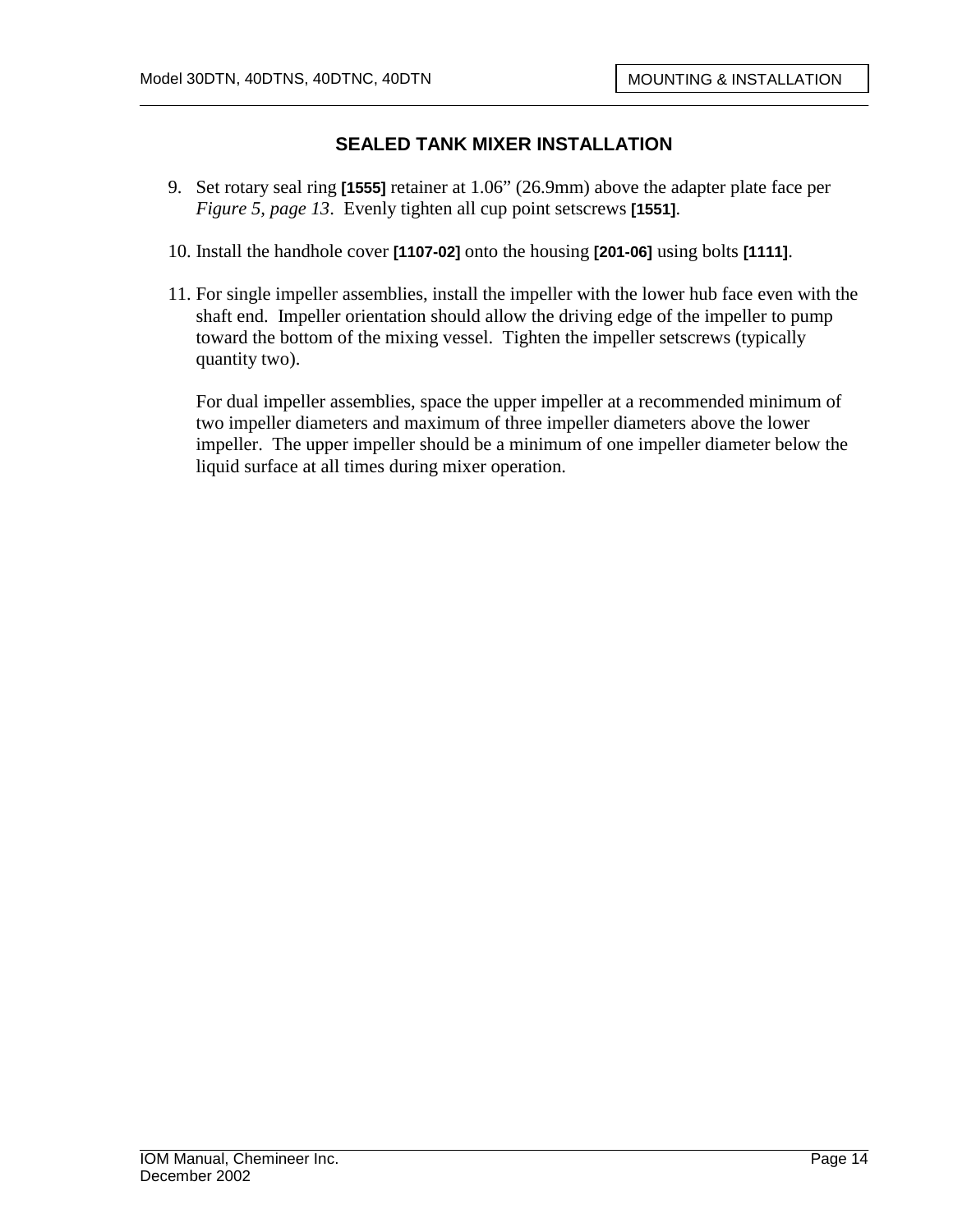#### *Seal Cartridge Installation*

#### *Model 40DTNC, Chesterton 155 Seal:*

- 1. Place o-ring **[1252]** into groove in mounting flange **[1251]**.
- 2. Install seal adapter plate **[1291]** onto flange. Install bolts, lockwashers, and flatwashers **[1295, 1296, 1297]** loosely. *Do not tighten bolts at this time.*
- 3. Lubricate shaft **[400]**. Slide seal cartridge **[1400]** assembly with gasket **[1412]** down shaft to rest on adapter plate **[1291]**.
- 4. Clean the removable shaft coupling **[301-02]**. Make sure both the extension shaft and coupling bore surfaces are completely dry and free from any burrs or nicks. Install the shaft key **[307-02]** into the extension shaft keyway, making sure it is fully bottomed into the keyway. Install the coupling over the shaft end. Install the shaft bolt, lockwasher, and flatwasher **[304, 305, 306]** and torque to the value shown in *Table 7, page 37.*  Engage the two coupling setscrews **[308]** onto the shaft key **[307-02]**.
- 5. Lower the mixer housing assembly onto the flange **[1251]** and removable coupling half **[301-02],** and attach with bolts and lockwashers **[252, 253]**. Torque bolts to the value shown in *Table 7*. Install two coupling bolts and lockwashers [302, 303] at 180<sup>°</sup>. Tighten the bolts to engage the tenon and pull the removable coupling **[301]** and flanged drive shaft coupling **[217]** faces together. Install and tighten the remaining coupling bolts and lockwashers **[302, 303]**.
- 6. Slide the mechanical seal cartridge **[1400]** up the extension shaft. Center the mechanical seal adapter plate **[1291]** on the extension shaft. Torque bolts **[1295]** to the value shown in *Table 7*.
- 7. Slide mechanical seal cartridge down shaft and install bolts, lockwashers, and flatwashers **[1292, 1293, 1294]**. Tighten bolts evenly. Do not overtighten. Reference *Figure 6, page 16*.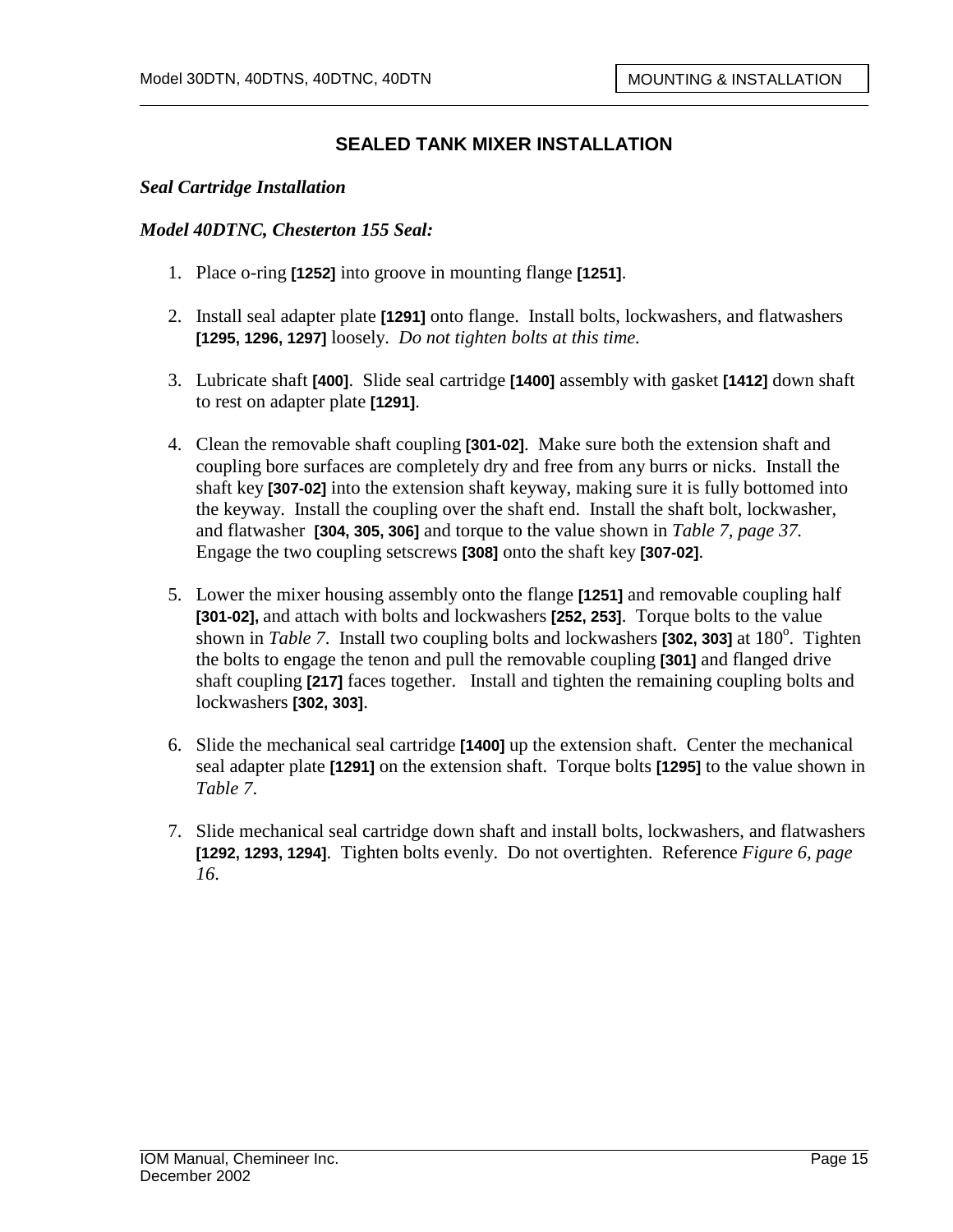

**SEALED TANK MIXER INSTALLATION** 

Figure 6: Model 40DTNC Seal, Chesterton 155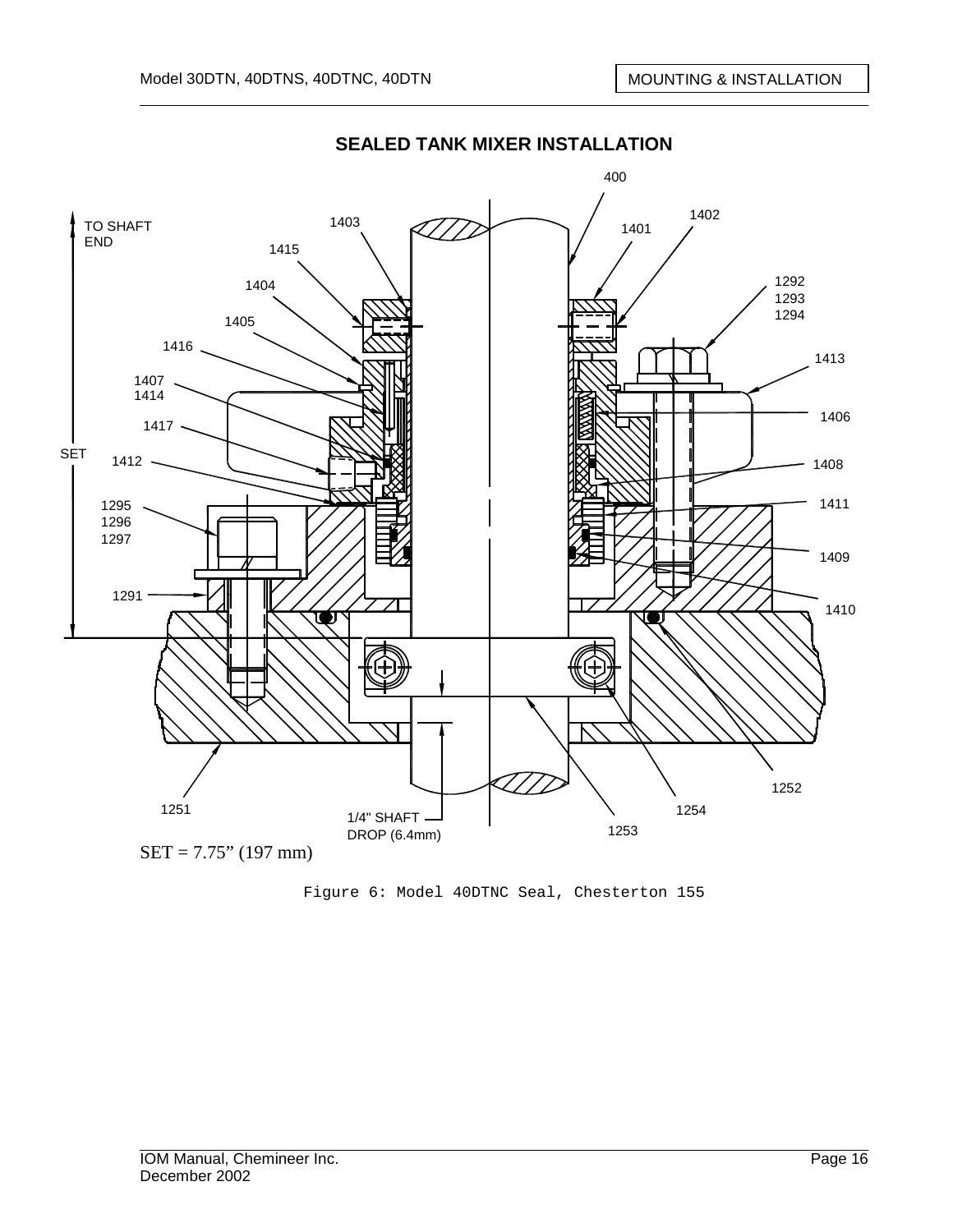- 8. Evenly tighten lock ring setscrews **[1402]**, securing seal cartridge to shaft. Remove centering strap and save for later use during seal changeout. *NOTE: It may be easier to tighten three setscrews at 120<sup>o</sup> , and then remove centering strap. Remaining setscrews may be better accessed for tightening by rotating the shaft.*
- 9. Install the handhole cover **[1107-02]** onto the housing **[201-06]** using bolts **[1111]**.
- 10. For single impeller assemblies, install the impeller with the lower hub face even with the shaft end. Impeller orientation should allow the driving edge of the impeller to pump toward the bottom of the mixing vessel. Tighten the impeller setscrews (typically quantity two).

For dual impeller assemblies, space the upper impeller at a recommended minimum of two impeller diameters and maximum of three impeller diameters above the lower impeller. The upper impeller should be a minimum of one impeller diameter below the liquid surface at all times during mixer operation.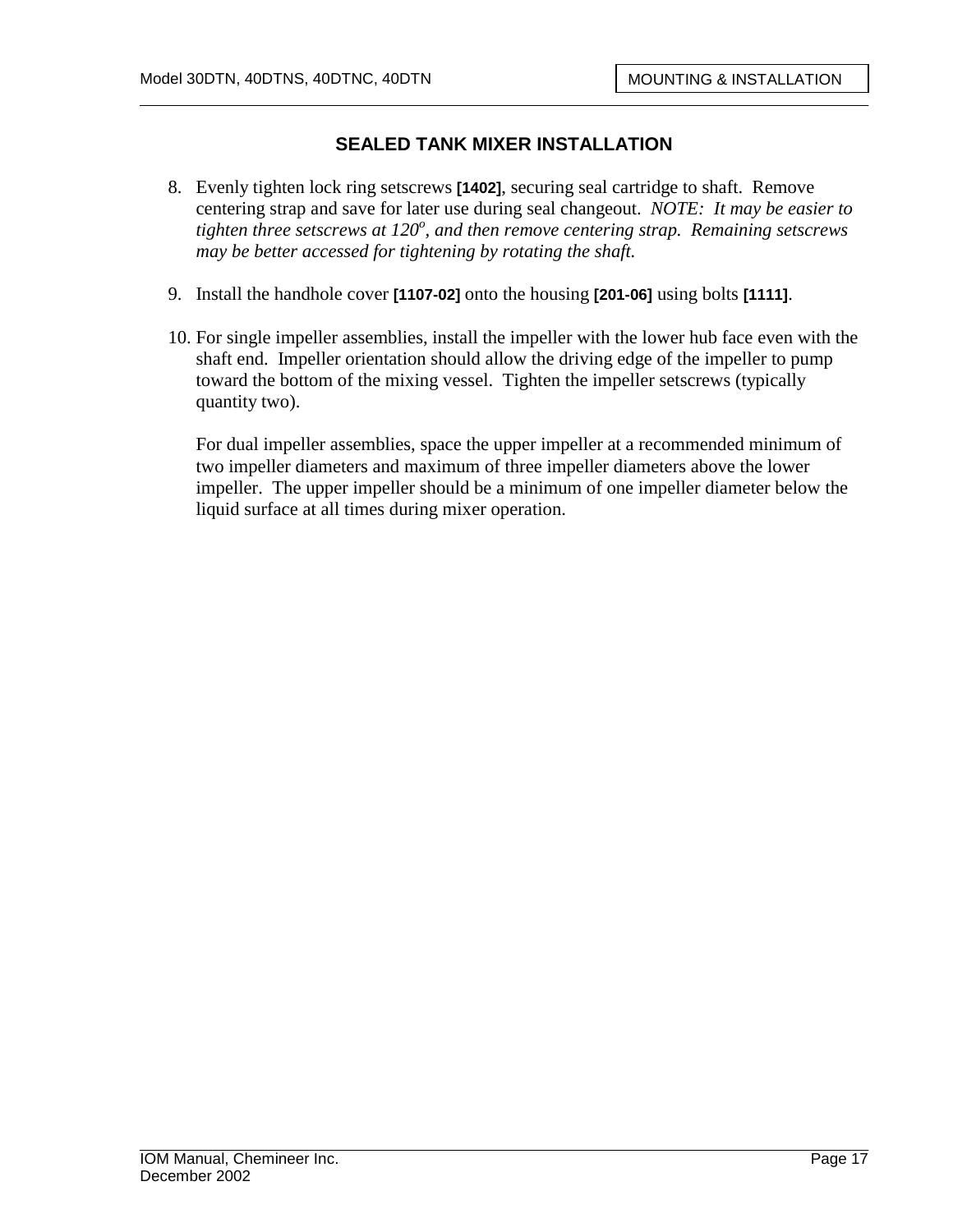#### *Seal Cartridge Installation*

#### *Model 40DTNC, Flowserve VRA Seal*

- 1. Place o-ring **[1252]** into groove in mounting flange **[1251]**.
- 2. Install gland ring **[1605]** assembly with stationary seal ring **[1608]** and o-rings **[1609]** onto flange. Install bolts and lockwashers **[1298, 1299]** loosely. *Do not tighten bolts at this time.*
- 3. Lubricate shaft **[400]**. Slide drive collar rotary seal ring **[1603]** assembly down shaft to stationary seal ring **[1608]**.
- 4. Clean the removable shaft coupling **[301-02]**. Make sure both the extension shaft and coupling bore surfaces are completely dry and free from any burrs or nicks. Install the shaft key **[307-02]** into the extension shaft keyway, making sure it is fully bottomed into the keyway. Install the coupling over the shaft end. Install the shaft bolt, lockwasher, and flatwasher **[304, 305, 306]** and torque to the value shown in *Table 7, page 37.*  Engage the two coupling setscrews **[308]** onto the shaft key **[307-02]**.
- 5. Lower the mixer housing assembly onto the flange **[1251]** and removable coupling half **[301-02],** and attach with bolts and lockwashers **[252, 253]**. Torque bolts to the value shown in *Table 7*. Install two coupling bolts and lockwashers [302, 303] at 180<sup>°</sup>. Tighten the bolts to engage the tenon and pull the removable coupling **[301]** and flanged drive shaft coupling **[217]** faces together. Install and tighten the remaining coupling bolts and lockwashers **[302, 303]**.
- 6. Slide drive collar rotary seal ring **[1603]** assembly up the extension shaft. Center the gland ring **[1605]** assembly on the extension shaft. Torque bolts **[1298]** to the value shown in *Table 7*.
- 7. Slide drive collar rotary seal ring **[1603]** assembly down shaft, and set seal spring gap dimension at 1.875" (47.6 mm). Refer to *Figure 7, page 19*. Evenly tighten all cup point setscrews **[1604]**.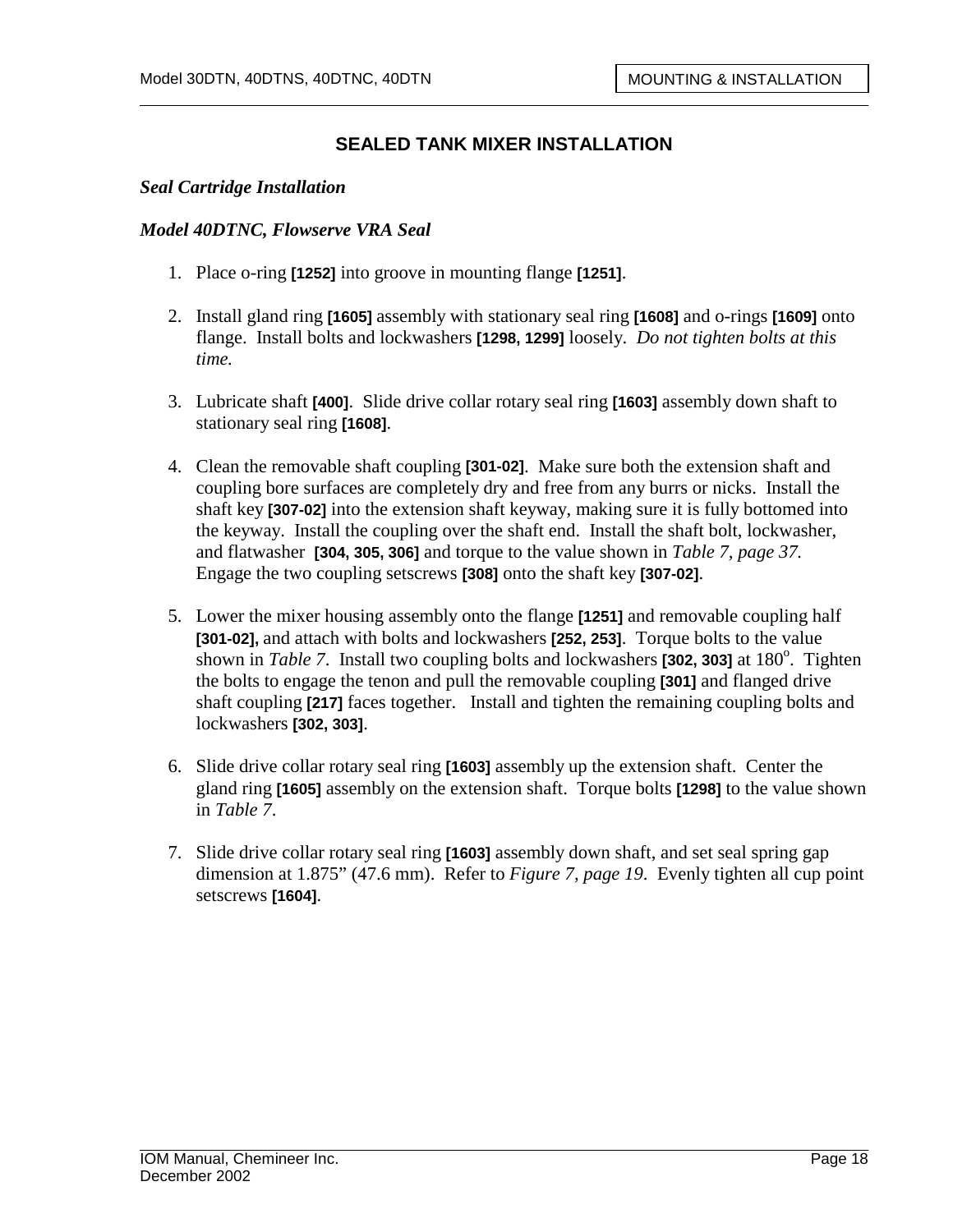

Figure 7: Model 40DTNC Seal, Flowserve VRA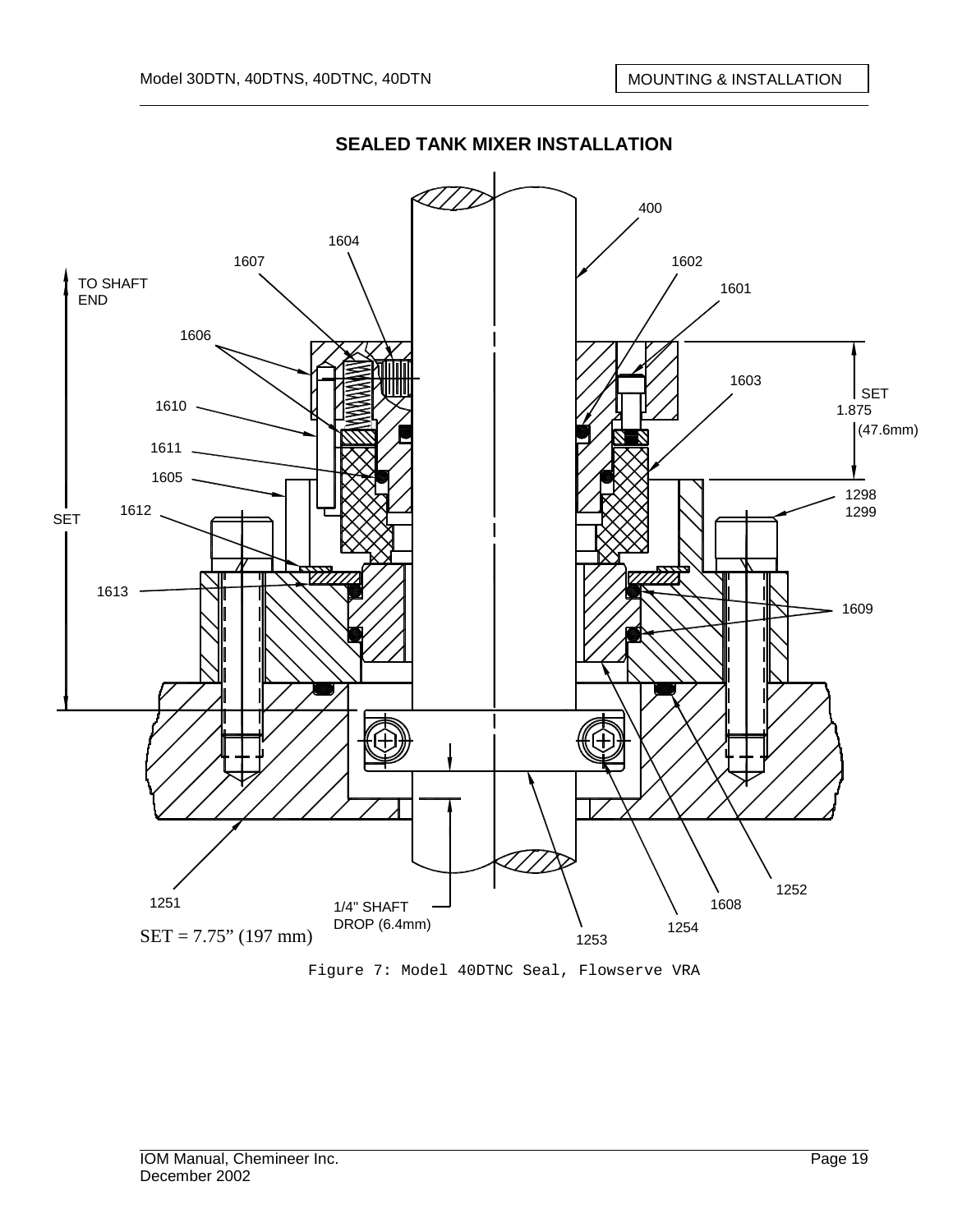- 8. Install the handhole cover **[1107-02]** onto the housing **[201-06]** using bolts **[1111]**.
- 9. For single impeller assemblies, install the impeller with the lower hub face even with the shaft end. Impeller orientation should allow the driving edge of the impeller to pump toward the bottom of the mixing vessel. Tighten the impeller setscrews (typically quantity two).

For dual impeller assemblies, space the upper impeller at a recommended minimum of two impeller diameters and maximum of three impeller diameters above the lower impeller. The upper impeller should be a minimum of one impeller diameter below the liquid surface at all times during mixer operation.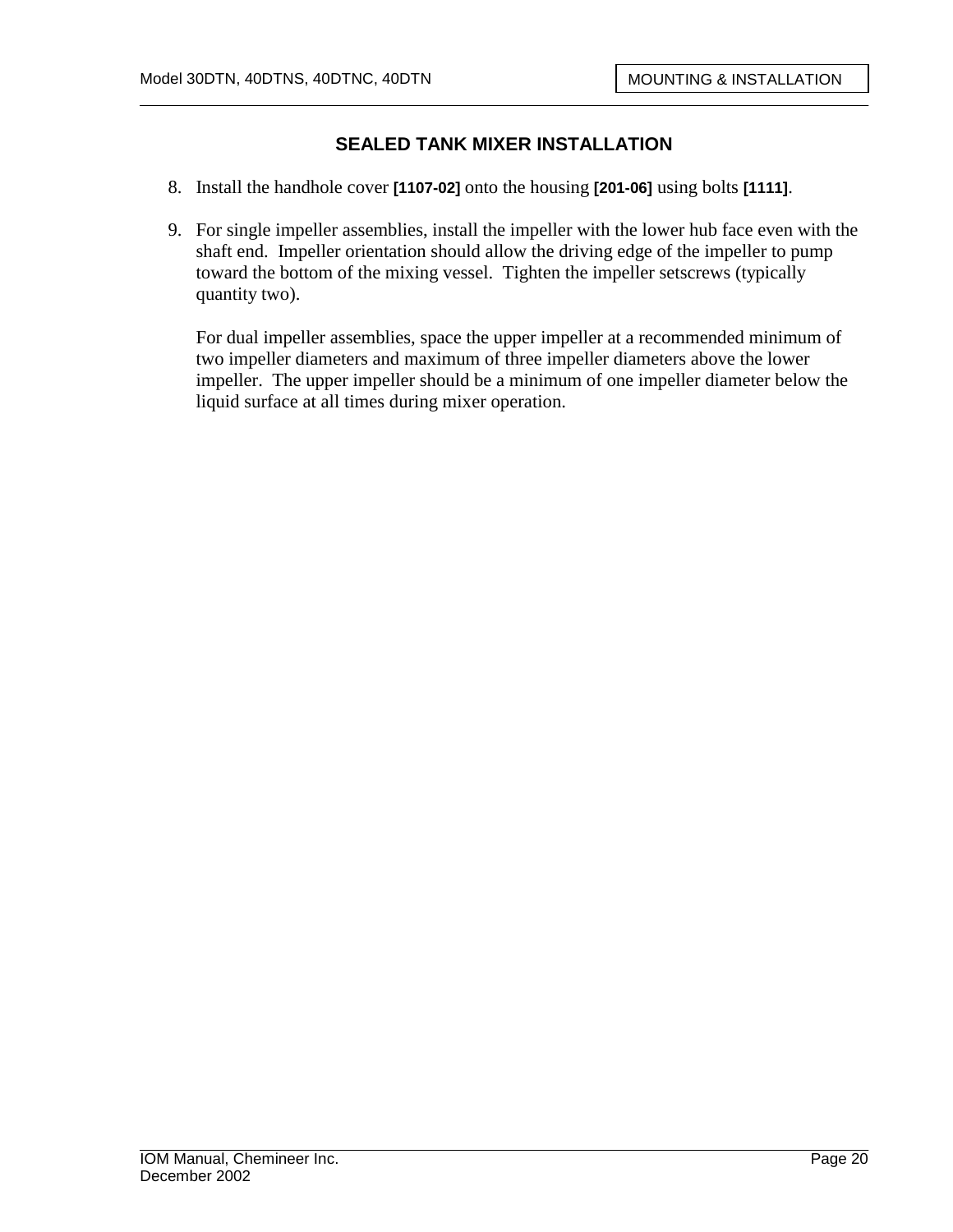#### *Seal Cartridge Installation*

#### *Model 30DTN/40DTN, Crane 5620 Seal*

- 1. Place gasket **[1255]** around bore of mounting flange **[1251]**.
- 2. Install seal adapter piece **[1281]** into flange bore (tenon fit).
- 3. Lubricate shaft **[400]**. Slide seal cartridge **[1650]** assembly with gasket **[1659]** down shaft until just above adapter piece.
- 4. Clean the removable shaft coupling **[301]**. Make sure both the extension shaft and coupling bore surfaces are completely dry and free from any burrs or nicks. Install the shaft key **[307]** into the extension shaft keyway, making sure it is fully bottomed into the keyway. For model 30DTN units, install snap ring **[309]** into coupling **[301-01]**. Install the coupling over the shaft end. Install the shaft bolt, lockwasher, and flatwasher **[304, 305, 306]** and torque to the value shown in *Table 7, page 37.* Engage the two coupling setscrews **[308]** onto the shaft key **[307]**.
- 5. Lower the mixer housing assembly onto the flange **[1251]** and removable coupling half **[301-02],** and attach with bolts and lockwashers **[252, 253]**. Torque bolts to the value shown in *Table 7*. Install two coupling bolts and lockwashers [302, 303] at 180<sup>°</sup>. Tighten the bolts to engage the tenon and pull the removable coupling **[301]** and flanged drive shaft coupling **[217]** faces together. Install and tighten the remaining coupling bolts and lockwashers **[302, 303]**.
- 6. Slide mechanical seal **[1650]** assembly into adapter piece **[1281]** (tenon fit). Orient fluid ports per mechanical seal assembly drawing included with unit. Install bolts, lockwashers, and flatwashers **[1282, 1283, 1284]**. Tighten bolts evenly. Do not overtighten. Refer to *Figure 8, page 22*.
- 7. Tighten collar setscrews **[1652]** evenly, securing seal to shaft.
- 8. Remove seal spacers and save for future seal changeout.
- 9. Attach seal lubrication lines. See *Options: Mechanical Seal Lubricator* for installation instructions.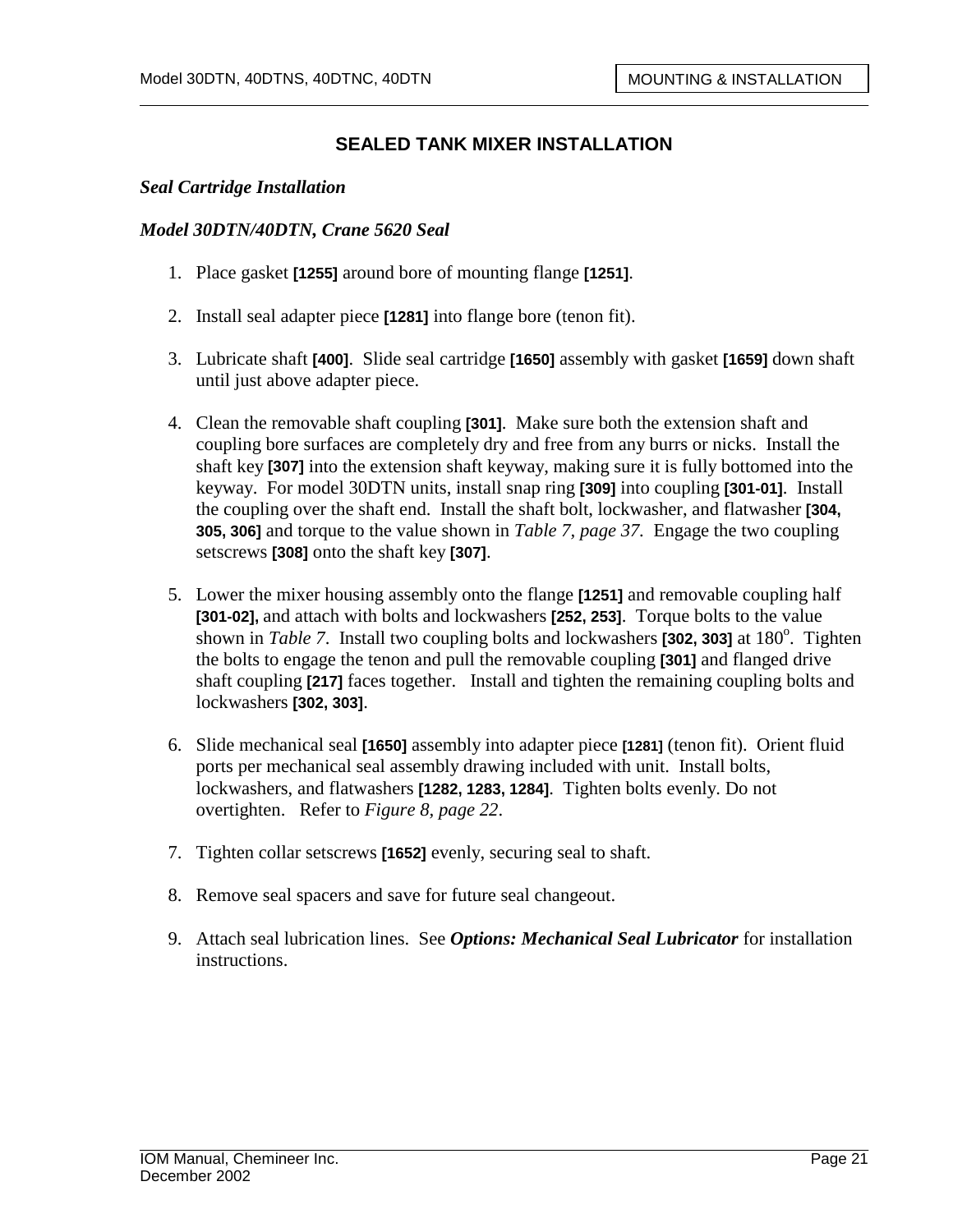

Figure 8: Model 30DTN/40DTN Seal, Crane 5620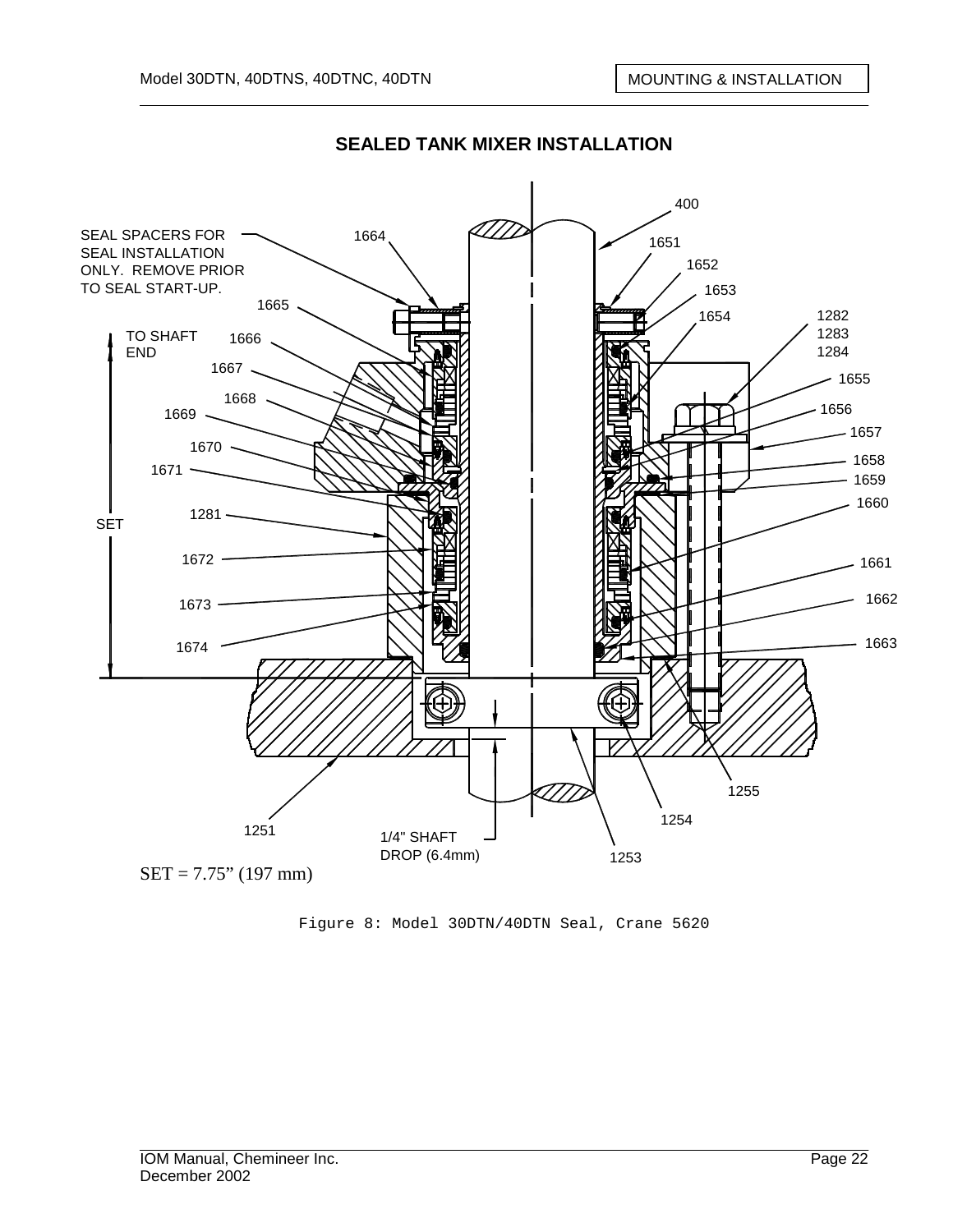- 10. Install the handhole cover **[1716-02]** onto the housing **[201-06]** using bolts **[1111]**.
- 11. For single impeller assemblies, install the impeller with the lower hub face even with the shaft end. Impeller orientation should allow the driving edge of the impeller to pump toward the bottom of the mixing vessel. Tighten the impeller setscrews (typically quantity two).

For dual impeller assemblies, space the upper impeller at a recommended minimum of two impeller diameters and maximum of three impeller diameters above the lower impeller. The upper impeller should be a minimum of one impeller diameter below the liquid surface at all times during mixer operation.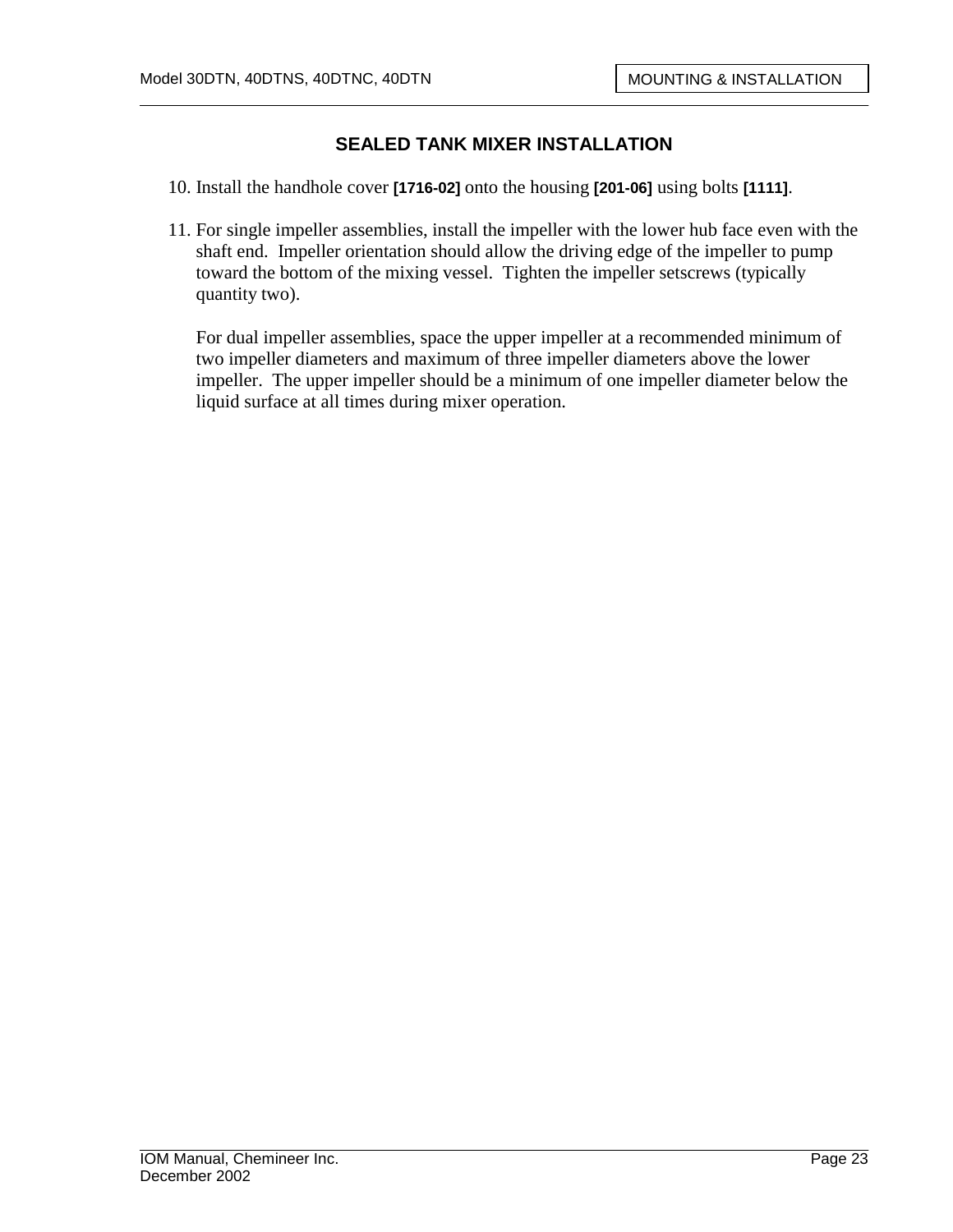#### *Seal Cartridge Installation*

#### *Model 30DTN/40DTN, Chesterton 255 Seal*

- 1. Place gasket **[1255]** around bore of mounting flange **[1251]**.
- 2. Install seal adapter piece **[1271]** into flange bore (tenon fit).
- 3. Lubricate shaft **[400]**. Slide seal cartridge **[1500]** assembly with gasket **[1507]** down shaft until just above adapter piece.
- 4. Clean the removable shaft coupling **[301]**. Make sure both the extension shaft and coupling bore surfaces are completely dry and free from any burrs or nicks. Install the shaft key **[307]** into the extension shaft keyway, making sure it is fully bottomed into the keyway. For model 30DTN units, install snap ring **[309]** into coupling **[301-01]**. Install the coupling over the shaft end. Install the shaft bolt, lockwasher, and flatwasher **[304, 305, 306]** and torque to the value shown in *Table 7, page 37.* Engage the two coupling setscrews **[308]** onto the shaft key **[307]**.
- 5. Lower the mixer housing assembly onto the flange **[1251]** and removable coupling half **[301-02],** and attach with bolts and lockwashers **[252, 253]**. Torque bolts to the value shown in *Table 7*. Install two coupling bolts and lockwashers [302, 303] at 180<sup>°</sup>. Tighten the bolts to engage the tenon and pull the removable coupling **[301]** and flanged drive shaft coupling **[217]** faces together. Install and tighten the remaining coupling bolts and lockwashers **[302, 303]**.
- 6. Slide mechanical seal **[1500]** assembly into adapter piece **[1271]** (tenon fit). Orient fluid ports per mechanical seal assembly drawing included with unit. Install bolts, lockwashers, and flatwashers **[1272, 1273, 1274]**. Tighten bolts evenly. Do not overtighten. Refer to *Figure 9, page 25*.
- 7. Tighten collar setscrews **[1503]** evenly, securing seal to shaft.
- 8. Remove centering clips and save for future seal changeout.
- 9. Attach seal lubrication lines. See *Options: Mechanical Seal Lubricator* for installation instructions.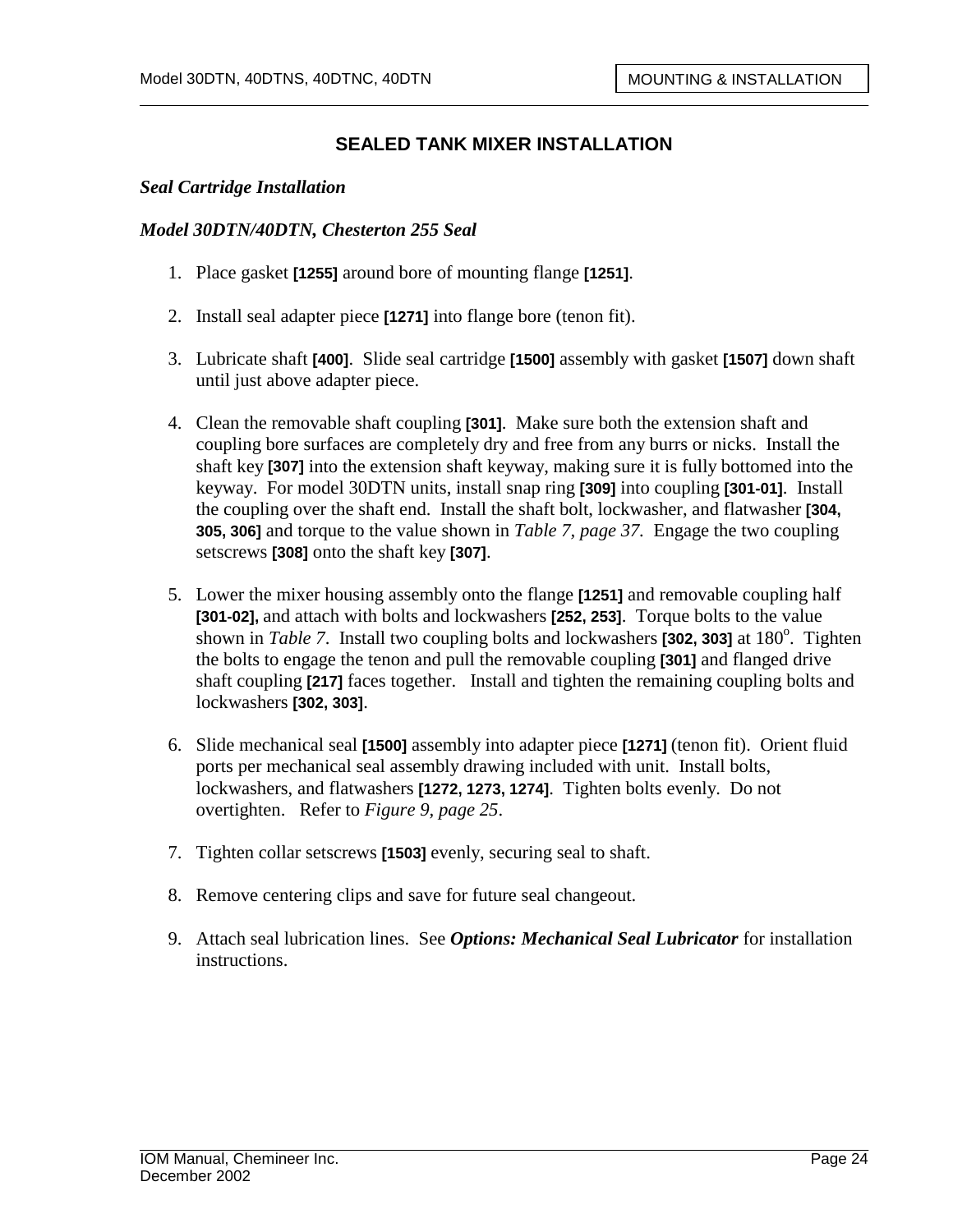

 $SET = 7.75$ " (197 mm)

Figure 9: Model 30DTN/40DTN Seal, Chesterton 255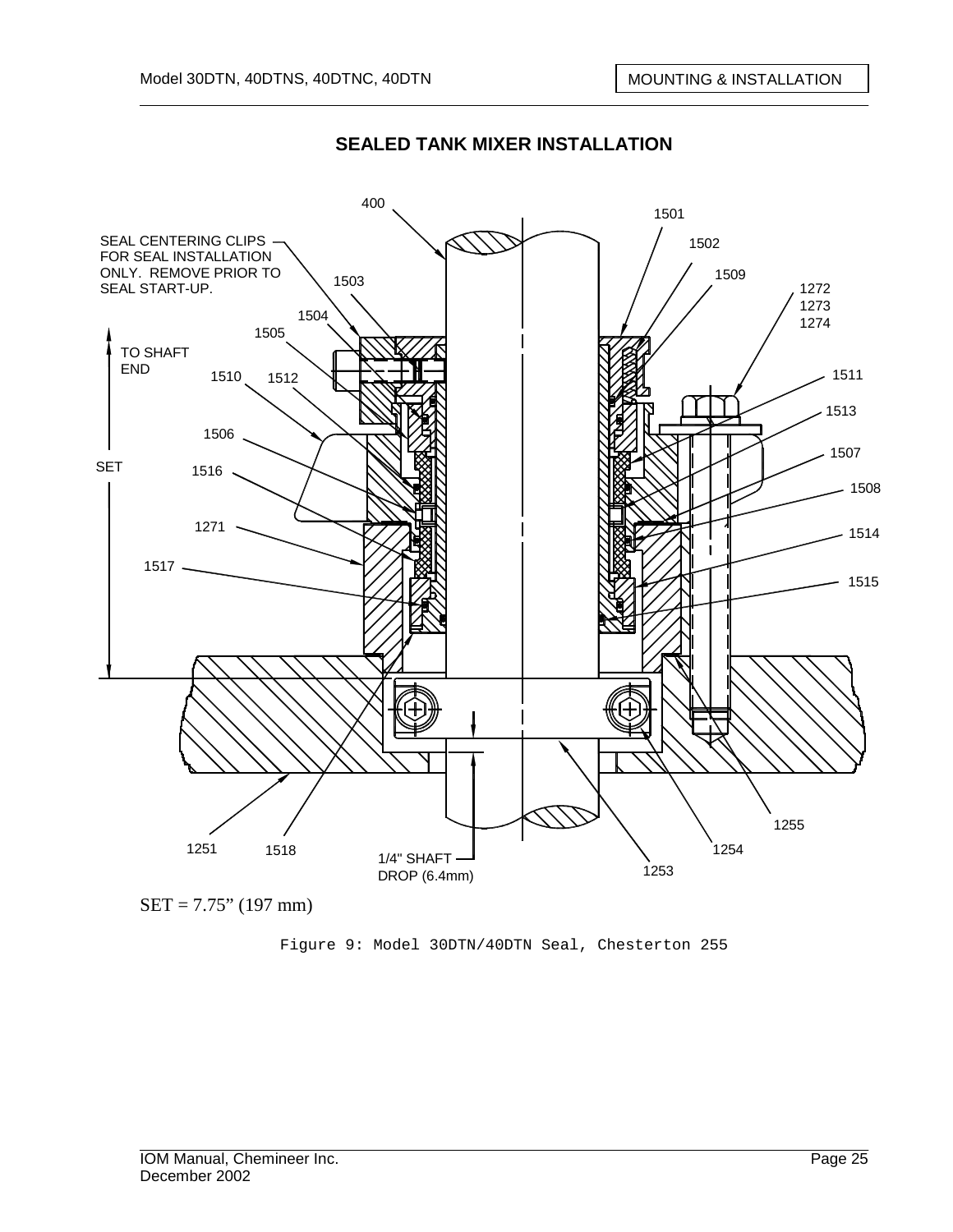- 10. Install the handhole cover **[1716-02]** onto the housing **[201-06]** using bolts **[1111]**.
- 11. For single impeller assemblies, install the impeller with the lower hub face even with the shaft end. Impeller orientation should allow the driving edge of the impeller to pump toward the bottom of the mixing vessel. Tighten the impeller setscrews (typically quantity two).

For dual impeller assemblies, space the upper impeller at a recommended minimum of two impeller diameters and maximum of three impeller diameters above the lower impeller. The upper impeller should be a minimum of one impeller diameter below the liquid surface at all times during mixer operation.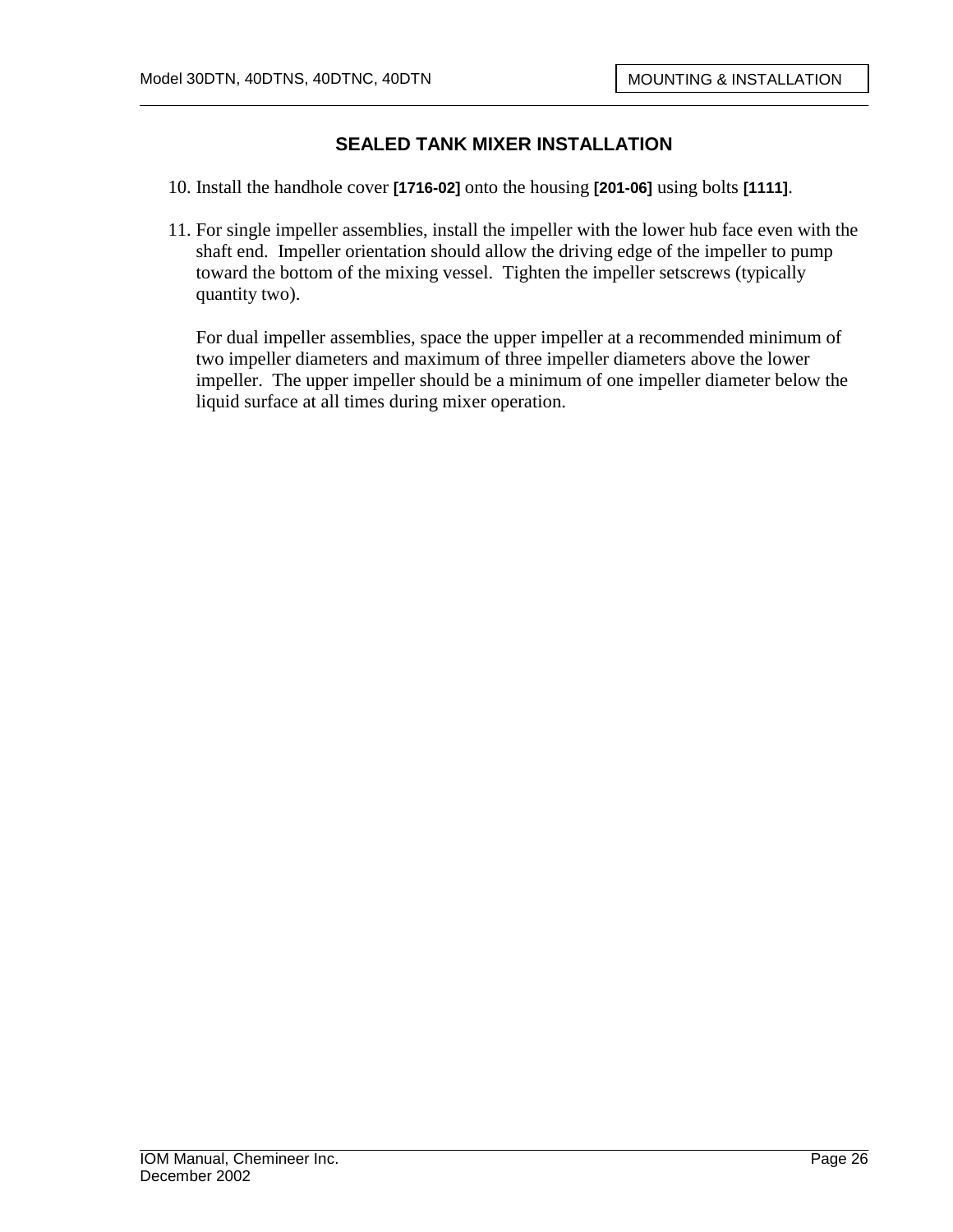# **OPTIONS: MECHANICAL SEAL LUBRICATOR**

Model DTN double cartridge mechanical seals are designed to be operated "wet" with a pressurized liquid barrier fluid. The Chesterton 255 Seal *ONLY on gear reduced units* has the capability to run dry, with Nitrogen purge. Refer to the unit seal assembly drawing for the specific requirements of the seal type purchased.

*NOTE: The barrier fluid port connections are dependent upon the mixer extension shaft rotation. The standard mixer extension shaft rotation is clockwise, when looking into the tank. Refer to Figure 10, page 29.* 

*For Crane 5620 Mechanical Seals*: The barrier fluid supply enters through Port #2, and the barrier fluid return exits through Port #1.

*For Chesterton 255 Mechanical Seals*: The barrier fluid supply enters through the left port, and the barrier fluid return exits through the right port (as viewed when facing the seal ports).

For *counter-clockwise* (non-standard) extension shaft rotation, the port connections are as follows:

*For Crane 5620 Mechanical Seals*: The barrier fluid supply enters through Port #4, and the barrier fluid return exits through Port #1.

*For Chesterton 255 Mechanical Seals*: The barrier fluid supply enters through the right port, and the barrier fluid return exits through the left port (as viewed when facing the seal ports).

### *Lubricator Assembly Instructions*

- 1. Assemble the lubricator mounting bracket **[1711]** to the mechanical seal lubricator **[1701]** using bolts and lockwashers **[1714, 1715]**. Torque bolts to the value shown in *Table 7, page 37*.
- 2. Install sight glass **[1703]** and drain plug **[1704]**. Install pipe nipple **[1709]**. Install metal hose **[1710]** female union end onto the pipe nipple.
- 3. Install pipe nipple **[1705]**, elbow **[1706]**, and pipe nipple **[1707]**. Install metal hose **[1708]** female union end onto pipe nipple **[1707]**.
- 4. Install the lubricator/mounting bracket assembly onto the housing **[201]** using bolts and lockwashers **[1712, 1713]**. Torque bolts to the value shown in *Table 7*.
- 5. Install the flexible metal hose **[1708, 1710]** NPT male ends into the mechanical seal ports.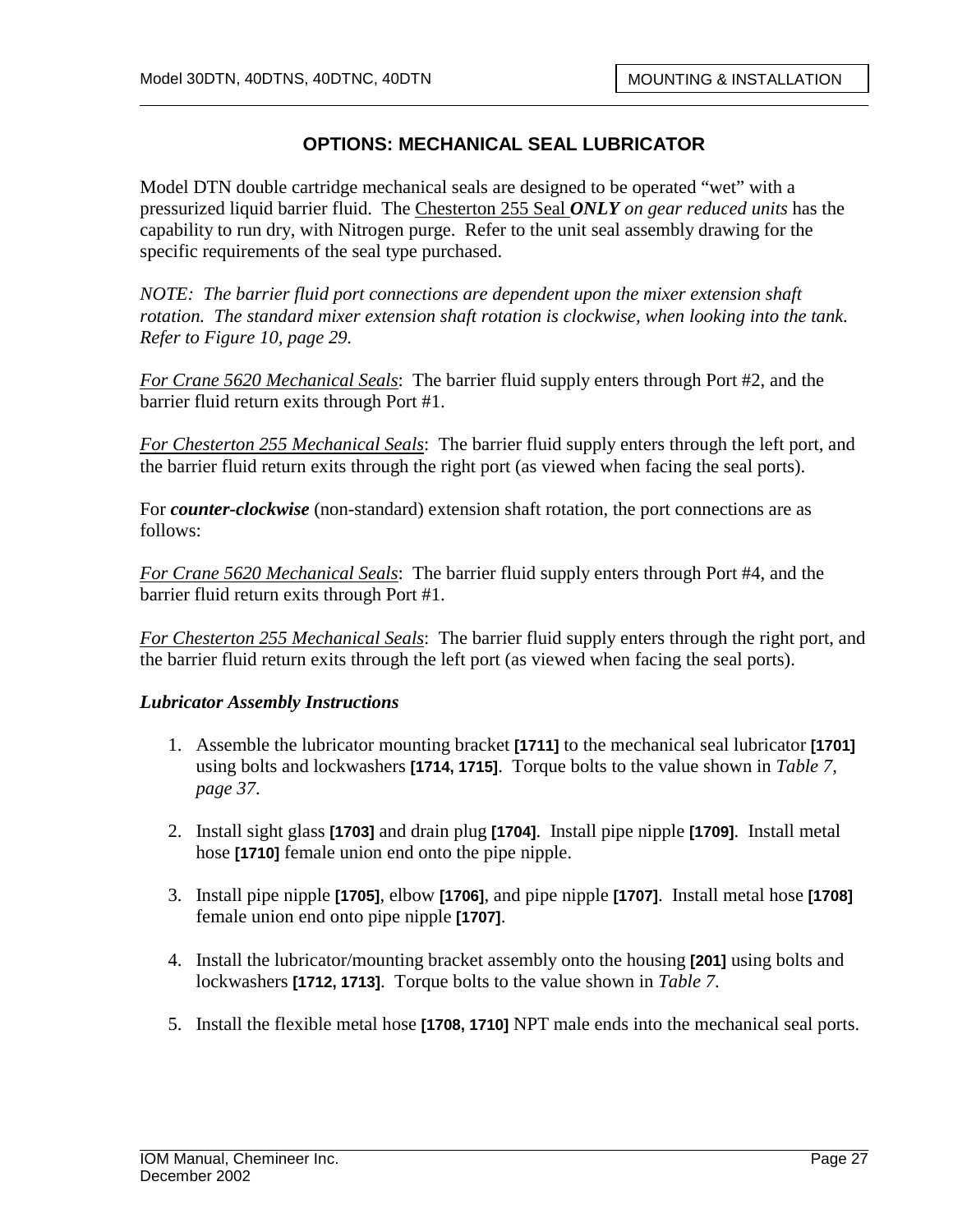# **OPTIONS: MECHANICAL SEAL LUBRICATOR**

- 6. Connect the flexible metal hose **[1708, 1710]** union ends.
- 7. Fill the mechanical seal lubricator to the center of the sight glass. The approximate capacity is .30 gallons U.S. (1.14 liters). Install the 3/8" NPT fill plug **[1702]**.
- 8. Connect a pressure line to the mechanical seal lubricator 1/4" NPT inlet port. Pressurize using a gas bottle or other means to 25-50 psi (172-344 kPa) above the maximum vessel operating pressure. Check all fittings for leaks.

*CAUTION: Never pressurize the vessel without having the mechanical seal fully pressurized. See the Lubrication section for additional information.* 

Install handhole cover and resume assembly instructions shown in *Sealed Tank Mixer Installation*.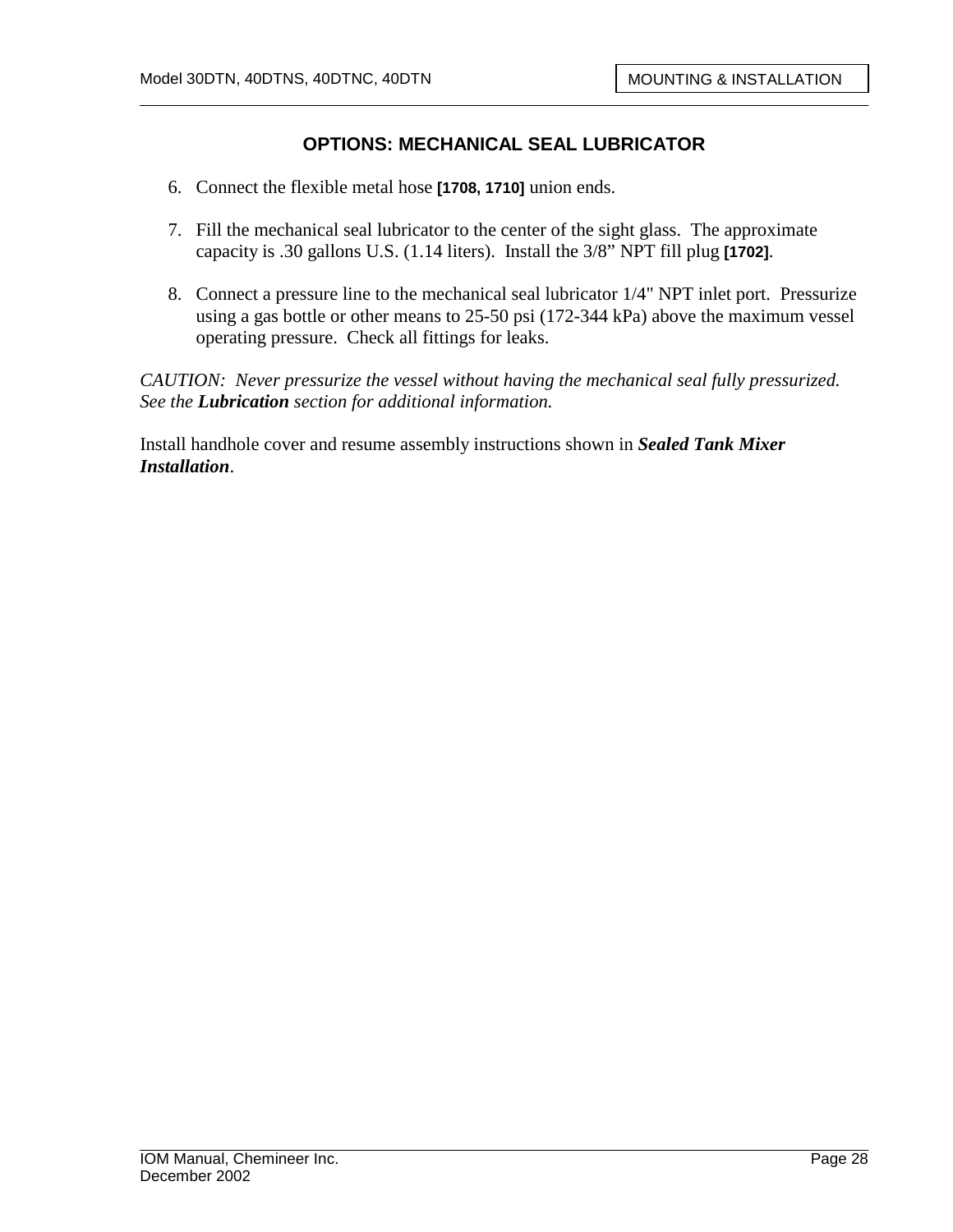

# **OPTIONS: MECHANICAL SEAL LUBRICATOR**



Figure 10: Seal Lubrication System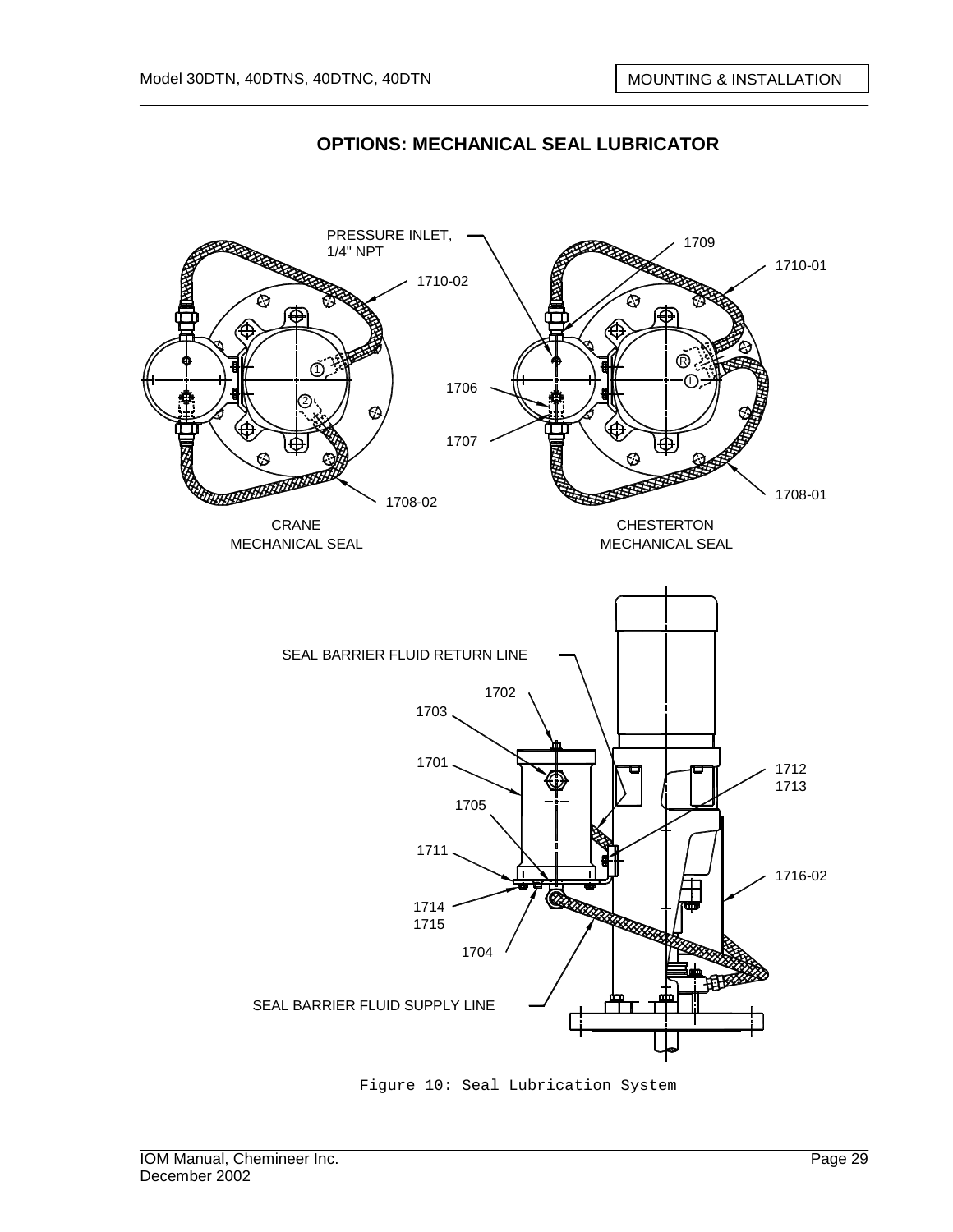### **SEALED TANK MIXER INSTALLATION OPTIONAL ANGLE MOUNTED DRIVE**

The 30DTN, 40DTNS, 40DTNC, and 40DTN mixers may be angle mounted. However, these units must be mounted to a solid structure in a vertical position prior to proceeding with the standard extension shaft and seal assembly and disassembly instructions, listed previously in this section of the manual.

See *Figure 12, page 31* for mixer nozzle location. See *Figure 1, page 5* for structural requirements.

*The drive unit may be angle mounted in any orientation.* Unit will attach to vessel nozzle using customer supplied fastener set.



Figure 11: Angle Mounted Drive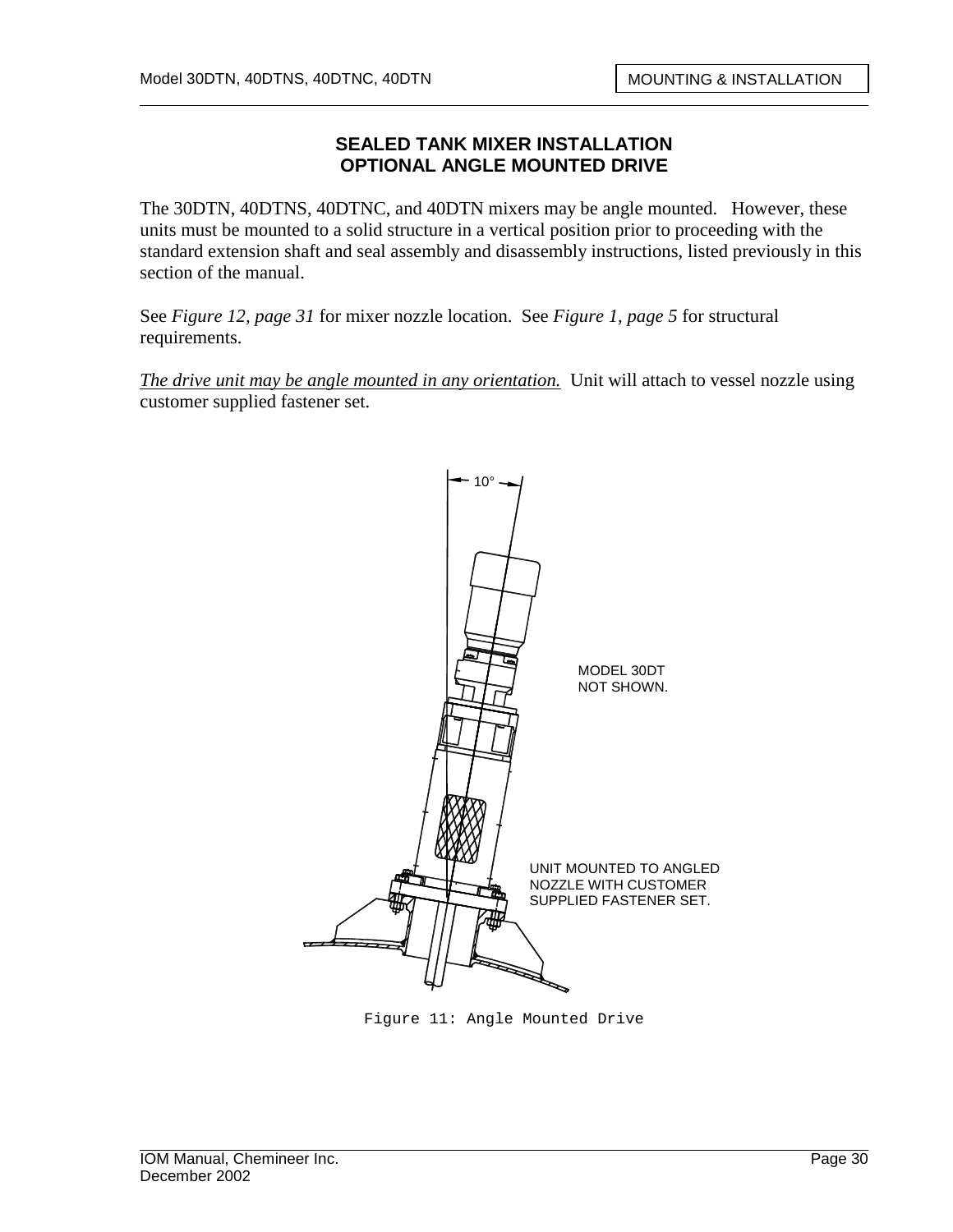

#### **SEALED TANK MIXER INSTALLATION OPTIONAL ANGLE MOUNTED DRIVE**

Figure 12: Angle Mount Installation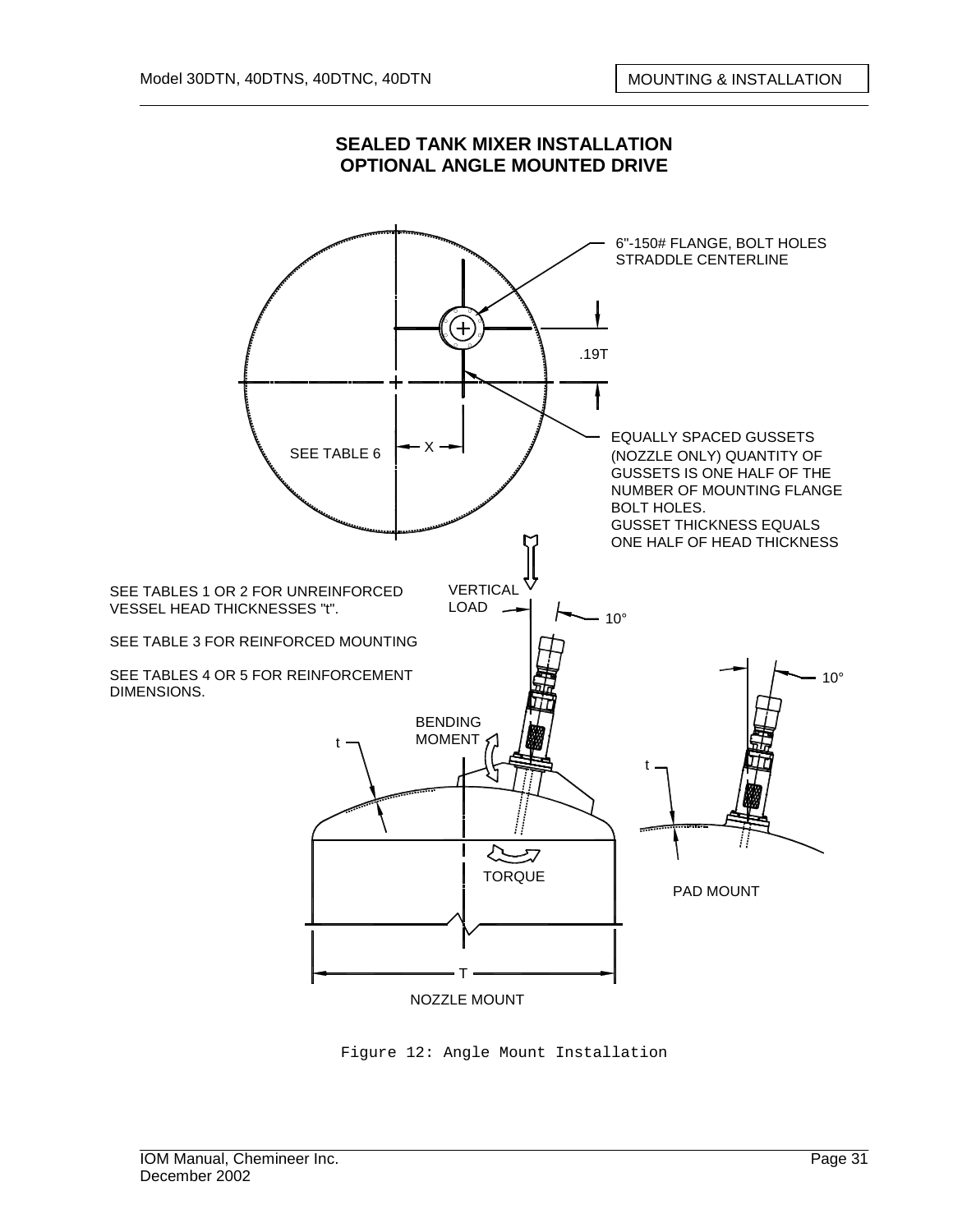#### **SEALED TANK MIXER INSTALLATION OPTIONAL ANGLE MOUNTED DRIVE**

### **TABLE 6: OFF-CENTER POSITIONING**

| <b>SHAFT EXTENSION RANGE</b><br>IN(MM) | "X" DIMENSION<br>IN(MM) | <b>MINIMUM TANK DIAMETER</b><br>"T" IN $(MM)$ |
|----------------------------------------|-------------------------|-----------------------------------------------|
| $20" - 37" (508 - 940)$                | 5''(127)                | 18" (457)                                     |
| $38" - 53" (965 - 1346)$               | $7.5$ " (191)           | $22$ " (559)                                  |
| $54" - 76" (1372 - 1930)$              | $10.75$ " (273)         | $32$ " (813)                                  |
| $77" - 110"$ (1956 – 2794)             | $15.5$ " (394)          | $46$ " (1168)                                 |
| $111" - 135" (2819 - 3429)$            | $21.25$ " (540)         | $64$ " (1626)                                 |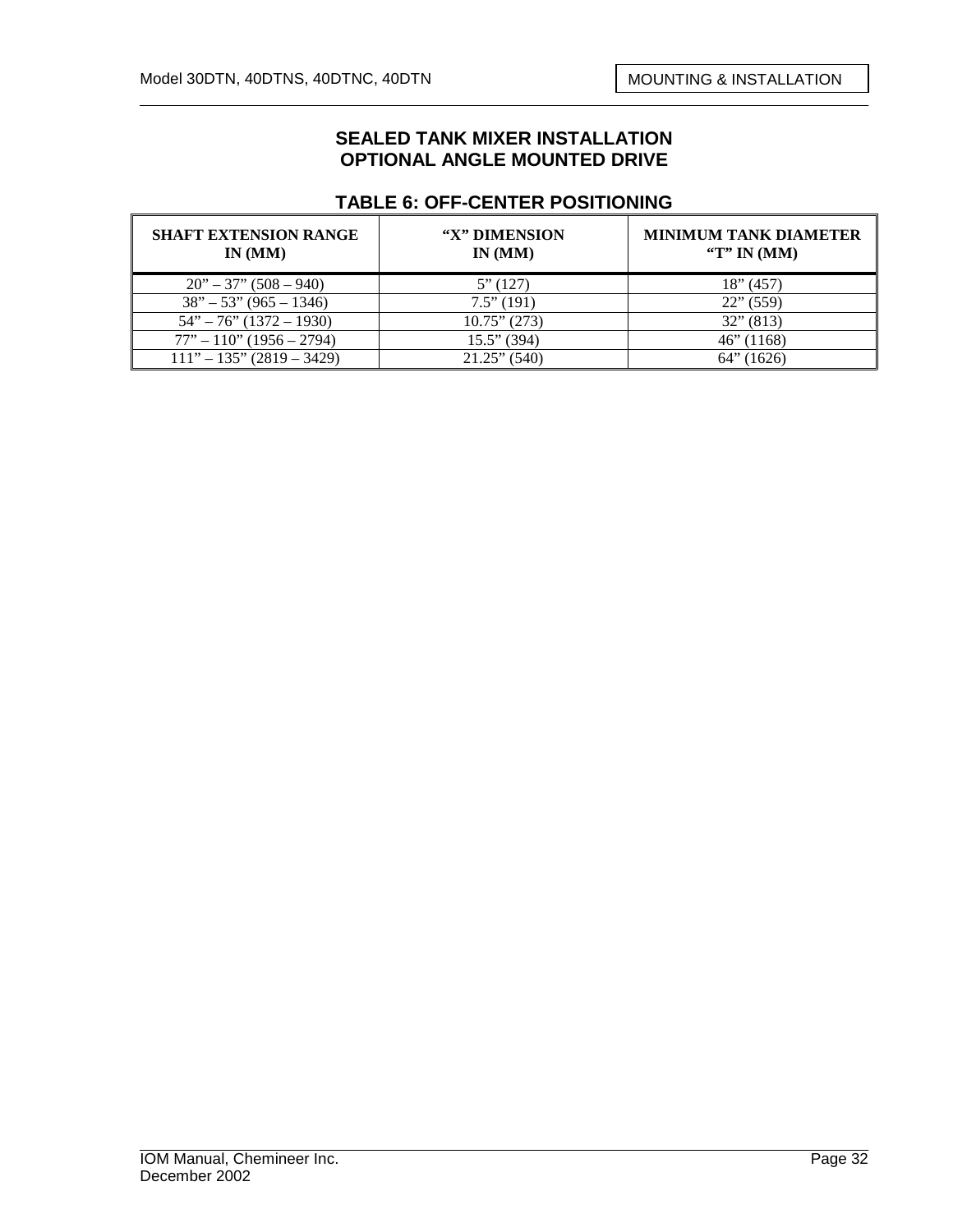# **MIXER INSTALLATION ELECTRIC MOTORS, GEARMOTORS**

- 1. Check the nameplate data on the motor/gearmotor to assure that the available power supply agrees with the motor requirements. Protective devices should be of the proper size and rating to safely carry the load and interrupt the circuit on overloads.
- 2. If the motor/gearmotor has been stored in a damp location, the windings may require drying.

*NOTE: Do not obstruct the normal flow of ventilating air through or over the motor/gearmotor.* 

- 3. Many of the motors supplied with this product are dual voltage. The motor cord supplied with a single phase motor is applicable for use on 125VAC systems only. Customer is responsible for supplying all necessary motor connections and for properly wiring the motors. Refer to wiring diagrams *Figures 13 and 14, pages 34 and 35*, for normal gearmotor connections and *Figure 15, page 36* for normal motor connections. Consult *Chemineer Field Service* if there are any questions pertaining to the installation or operation of the motor or mixer unit.
- 4. Connect the motor/gearmotor in accordance with the National Electric Code and local requirements, but do not make the connections permanent until the motor/gearmotor rotation has been checked. Jog the motor/gearmotor to check for correct rotation prior to securing wiring. Refer to unit assembly drawing for unit rotation direction. If any additional motor/gearmotor auxiliary devices such as space heaters or temperature sensors are used, connect them in proper circuits and insulate them from motor/gearmotor power cables.

# **AIR MOTORS**

- 1. Air motors are designed to be driven by compressed air. Under no circumstances should they be driven with any other type of gas, fluids, particles, solids, or any substance mixed with air.
- 2. The muffler is shipped uninstalled on the air motor. Always install a moisture trap and filter in the air line ahead of the motor.
- 3. "Reversible" type air motors will work equally in both directions. A 4-way valve may be connected to both air ports to allow reversible operation. For efficiency of output and control of speed, use air lines of the same size or the next larger pipe size than the intake port of the motor.

*Lubrication of the air motor is required.* Refer to *Lubrication* section of this manual for more information.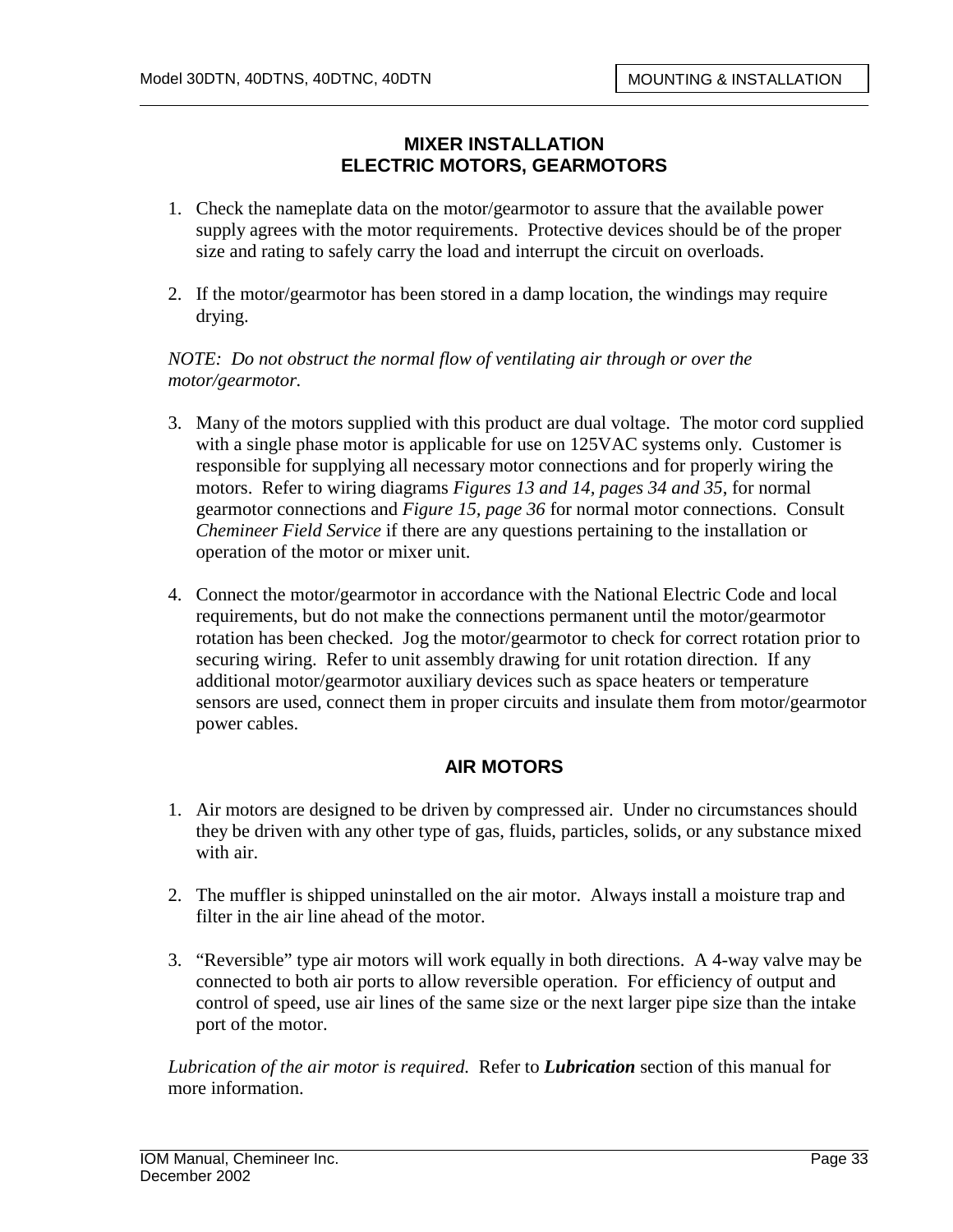

TYPE EAR (CAPACITOR START & RUN)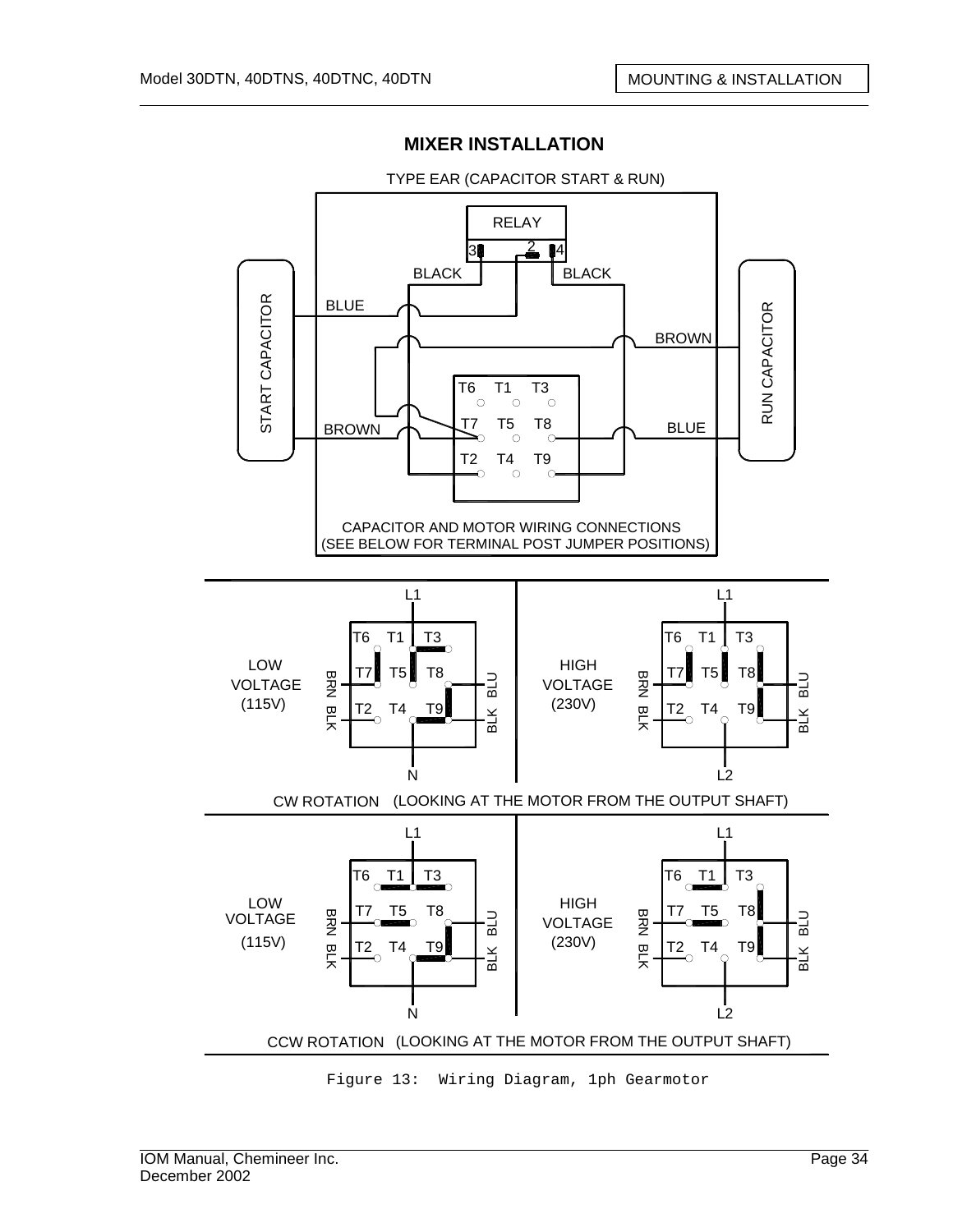

CHECK MOTOR LEADS WITH CONNECTION DIAGRAMS ON MOTOR NAMEPLATE OR CONDUIT BOX FOR PROPER WIRING

CHECK THE MIXER SHAFT ROTATION AGAINST THE PROPER ROTATION INDICATED ON THE ASSEMBLY DRAWING

NOTE:

THE NORMAL GEARMOTOR OUTPUT SHAFT ROTATION SHOULD BE CCW WHEN LOOKING AT THE GEARMOTOR FROM THE OUTPUT SHAFT END. THE NORMAL MIXER SHAFT ROTATION IS CW WHEN LOOKING INTO THE TANK FOR STANDARD ROTATION IMPELLERS.

Figure 14: Wiring Diagram, 3ph Gearmotor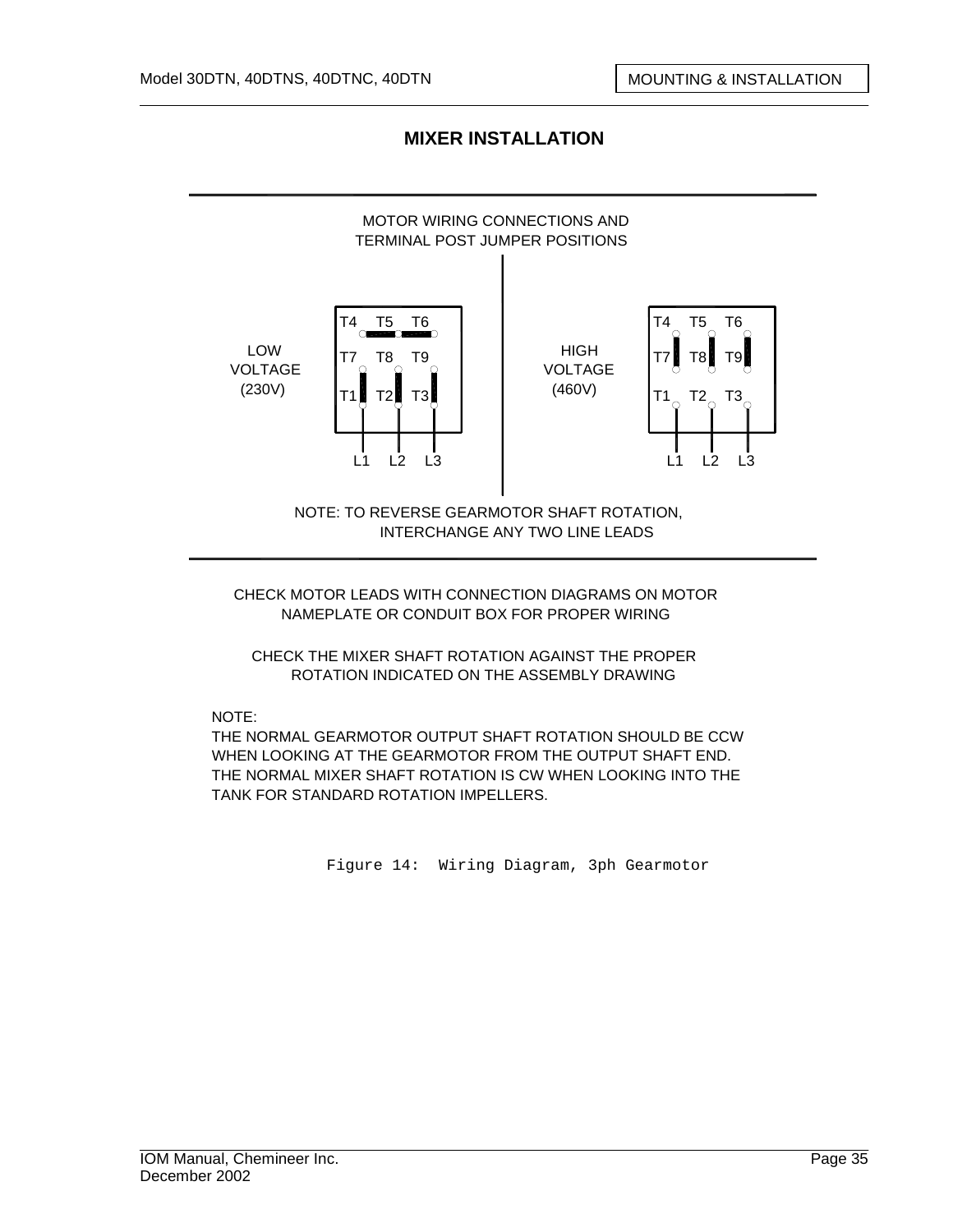

CHECK THE MIXER SHAFT ROTATION AGAINST THE PROPER ROTATION INDICATED ON THE ASSEMBLY DRAWING

NOTE:

THE NORMAL MOTOR SHAFT ROTATION SHOULD BE CCW WHEN LOOKING AT THE MOTOR FROM THE SHAFT END. THE NORMAL MIXER SHAFT ROTATION IS CW WHEN LOOKING INTO THE TANK FOR STANDARD ROTATION IMPELLERS.

Figure 15: Wiring Diagram, Motors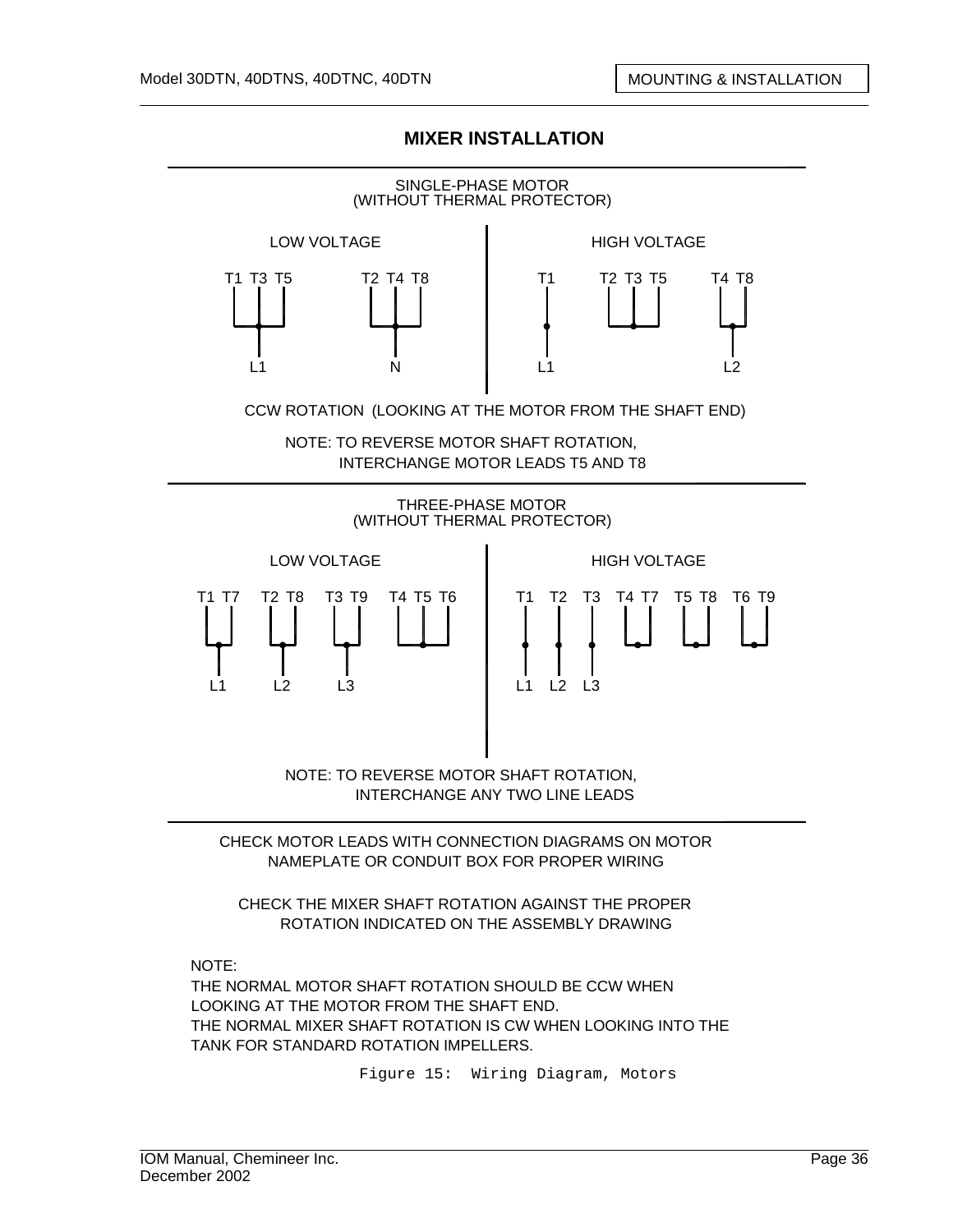| <b>BOLT SIZE</b> |                | <b>CARBON STEEL (1)</b> |                | 300 SERIES STAINLESS <sup>(2)</sup> |              |     |  |
|------------------|----------------|-------------------------|----------------|-------------------------------------|--------------|-----|--|
|                  | <b>GRADE 2</b> |                         | <b>GRADE 5</b> |                                     |              |     |  |
|                  | <b>Ft-lb</b>   | Nm                      | Ft-lb          | Nm                                  | <b>Ft-lb</b> | Nm  |  |
| $1/4 - 20$       | 4.1            | 5.6                     |                | 8.1                                 | 4.1          | 5.6 |  |
| $5/16-18$        | 8.3            |                         | 13             | 17                                  | 8.3          |     |  |
| $3/8 - 16$       | 15             | 20                      | 23             | 31                                  | 15           | 20  |  |
| $1/2 - 13$       | 38             | 51                      | 56             | 76                                  | 38           | 51  |  |
| $5/8 - 11$       | 68             | 92                      | 113            | 153                                 | 68           | 92  |  |
| $3/4 - 10$       | 120            | 163                     | 200            | 271                                 | 120          | 163 |  |

Tighten all fasteners to values shown unless specifically instructed to do otherwise. Lubricate all fasteners at assembly with grease, oil or an anti-seize material. Bolt threads and contact surfaces of bolt heads and nuts should be lubricated.

 $<sup>(1)</sup>$ If fasteners cannot be lubricated, multiply table values by 1.33.</sup>

<sup>(2)</sup>If fasteners cannot be lubricated, multiply table values by 1.25.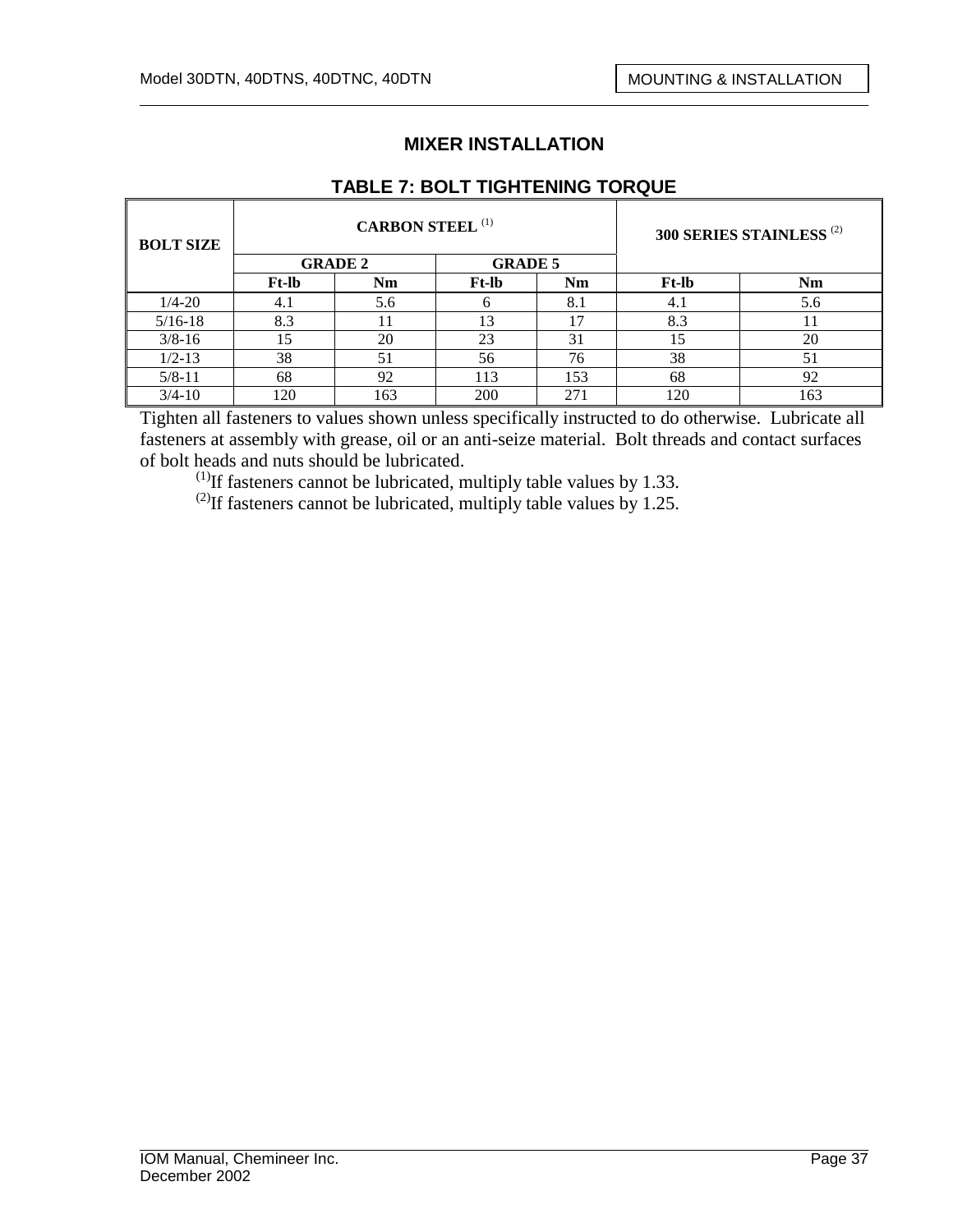# **LUBRICATION**

This section defines the proper oils and greases that must be used with this equipment.

#### **ELECTRIC MOTOR – MODEL 30DT**

The motor bearings have been properly greased by the manufacturer. Motor bearings should be regreased at 12-month intervals when installed in clean, dry environments, or every six months for heavy duty and dusty locations. Any good quality general purpose grease consisting of a refined base oil stock and a lithium or calcium-complex based soap, with an NLGI No. 2 classification, will work satisfactorily. Most major oil companies offer such products, usually with extreme pressure (EP) additives for additional protection. *Table 9, page 39* lists some commonly available greases.

When regreasing, stop the motor, remove the outlet plug and add grease according to *Table 8*  with a hand lever gun only. Run the motor for about ten minutes before replacing the outlet plug. Certain TEFC motors have a spring relief outlet fitting on the fan end. If the outlet plug is not accessible at the surface of the hood, it is the spring relief type and need not be removed when regreasing.

| errorrorn o'rei greusing is a major camse of ocen mg ana motor familie. |  |  |  |
|-------------------------------------------------------------------------|--|--|--|
|                                                                         |  |  |  |
|                                                                         |  |  |  |

*CAUTION! Overgreasing is a major cause of bearing and motor failure.*

| <b>MOTOR</b><br><b>FRAME</b> |                 | <b>RELIANCE</b><br><b>LEESON</b><br><b>BALDOR</b> |        |                 |                 |     |
|------------------------------|-----------------|---------------------------------------------------|--------|-----------------|-----------------|-----|
| <b>SIZE</b>                  | $\text{in}^3$   | $\text{cm}^3$                                     | $in^3$ | cm <sub>1</sub> | $in^3$          | cm  |
| 56C                          | sealed for life |                                                   |        | sealed for life | sealed for life |     |
| 140TC                        | sealed for life |                                                   |        | sealed for life | 0.6             | 9.8 |

**TABLE 8: MOTOR BEARING GREASE ADDITION**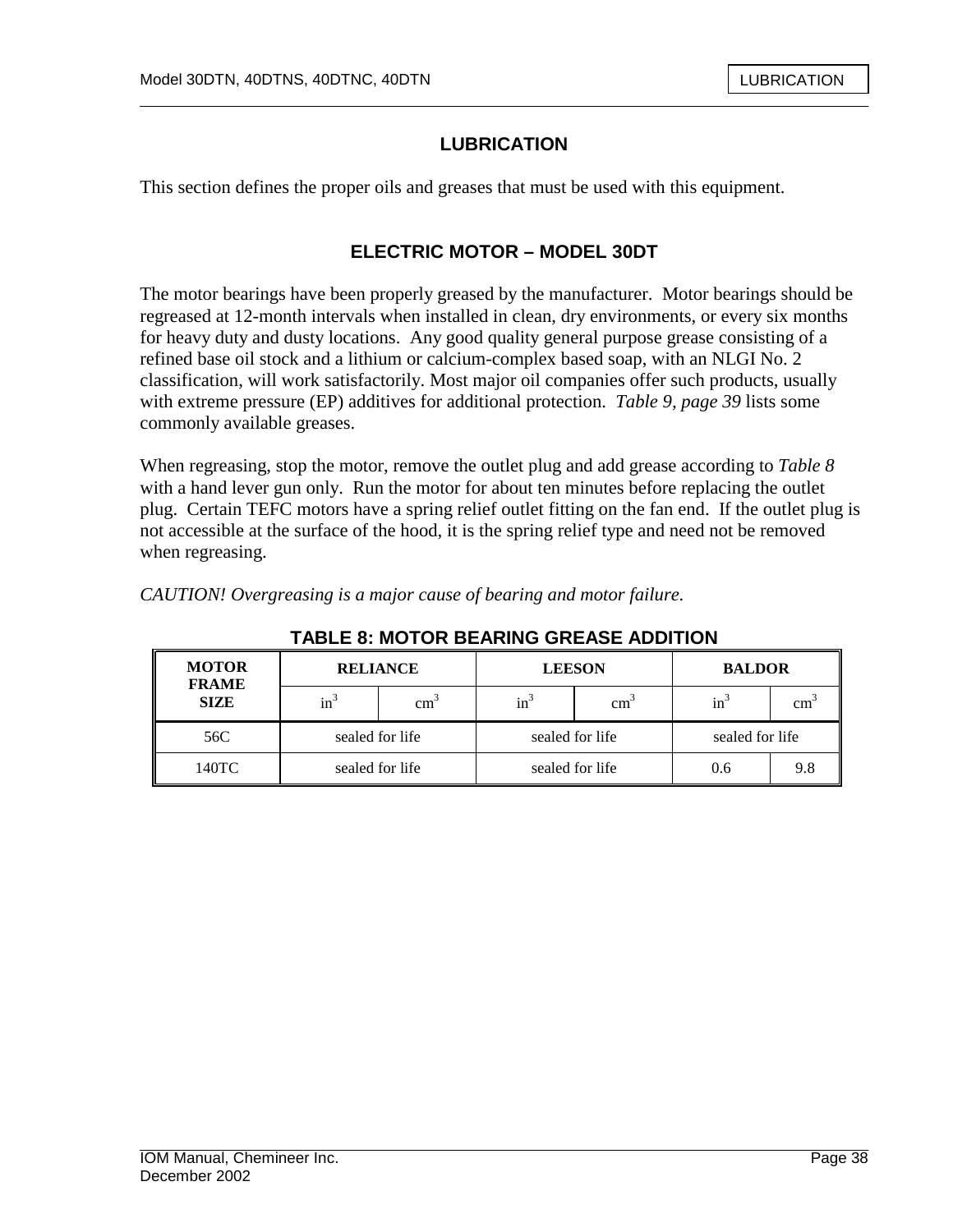$\mathbb{F}$ 

7

# **ELECTRIC MOTOR – MODEL 30DT**

# **TABLE 9: TYPICAL NLGI NO. 2 GREASES**

| For Ambient Temperature Range of $0^{\circ}$ to $104^{\circ}$ F (-18° to 40° C) |                                       |                                       |  |  |
|---------------------------------------------------------------------------------|---------------------------------------|---------------------------------------|--|--|
| <b>MANUFACTURER</b>                                                             | <b>GENERAL PURPOSE</b>                | EP                                    |  |  |
| Amoco Oil Co.                                                                   | Amolith grease: Grade 2               | Amolith grease: Grade 2EP             |  |  |
| Ashland Oil Co.                                                                 |                                       | Multi-lube Lithium EP grease: Grade 2 |  |  |
|                                                                                 |                                       | EP Lithium #2                         |  |  |
| Chevron U.S.A.Inc.                                                              | Industrial grease:<br>Grade medium    | Dura-Lith greases EP: Grade 2         |  |  |
| CITGO Petroleum Corp.                                                           |                                       | Premium Lithium EP grease: Grade 2    |  |  |
| Conoco Inc.                                                                     |                                       | EP Conolith grease: Grade 2           |  |  |
| Exxon Co. U.S.A.                                                                | Unirex N: Grade 2                     | Nebula EP: Grade 2                    |  |  |
|                                                                                 |                                       | Ronex MP: Grade 2                     |  |  |
| Mobil Oil Corp.                                                                 |                                       | Mobilux EP 2                          |  |  |
| Pennzoil Products Co.                                                           |                                       | Pennlith EP grease 712                |  |  |
| Phillips 66 Co.                                                                 | Philube L Multi-purpose<br>grease L-2 | Philube EP grease: EP-2               |  |  |
| Shell Oil Co.                                                                   | Alvania grease 2                      | Alvania grease EP 2                   |  |  |
|                                                                                 |                                       | Alvania grease EP LF 2                |  |  |
| Texaco Lubricants Co.                                                           | Premium RB grease                     | Multifak EP <sub>2</sub>              |  |  |
| Unocal 76                                                                       |                                       | Unoba EP grease: Grade 2              |  |  |
|                                                                                 |                                       | Multiplex EP: Grade 2                 |  |  |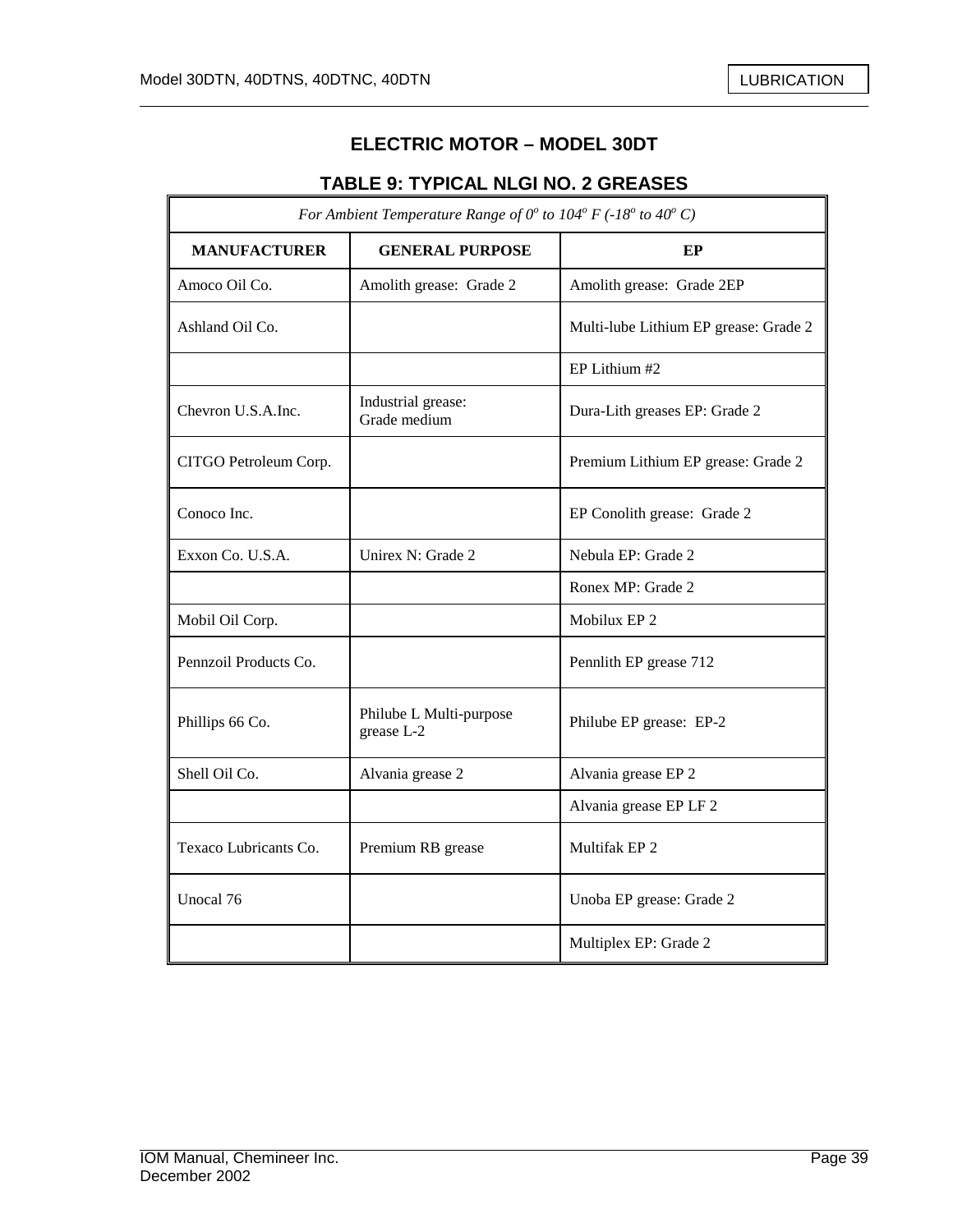# **ELECTRIC MOTOR – MODEL 30DT**

The following table may be used as a guide in determining frequency of lubrication. The periods listed assume a clean, dry environment with an ambient temperature not exceeding  $104^{\circ}F(40^{\circ}C)$ . If conditions are less desirable than this, adjust the frequency accordingly. (*Table 10* is for motor speeds 1800 RPM or slower).

| <b>DUTY</b>    | <b>LUBRICATION INTERVAL</b><br>(Months) |
|----------------|-----------------------------------------|
| Intermittent   | 36                                      |
| 8-16 Hours/Day | 30                                      |
| Continuous     |                                         |

**TABLE 10: LUBRICATION FREQUENCY** 

# **AIR MOTOR – MODEL 30DT**

*Lubrication of the air motor is required.* An automatic air line lubricator must be installed in the air line just ahead of the air motor. The lubricator should be adjusted to feed one drop of oil for every 50-75 CFM of air going through the motor. Detergent SAE #10 automotive engine oil or equivalent is the recommended air motor lubricant.

# **GEARMOTOR – MODELS 20DT, 40DT**

The gearmotor (gear reducer) has been permanently lubricated with mineral oil, ISO 220 grade, acceptable for operation in ambient temperatures not exceeding  $104^{\circ}F(40^{\circ}C)$ . The gearmotor can be operated at up to a 10 degree off vertical mounting angle, any orientation.

# **MECHANICAL SEALS**

Model DTN double cartridge mechanical seals are designed to be operated "wet" with a pressurized liquid barrier fluid. The Chesterton 255 Seal *ONLY* on gear reduced units, has the capability to run dry, with Nitrogen purge. *Refer to the unit seal assembly drawing for the specific requirements of the seal type purchased.* Common liquid barrier fluids include glycerine, ethylene glycol, mineral oil, and water. Models DTNS and DTNC are furnished with single mechanical seals. These seals are designed to run "dry". *Do not lubricate the sealing faces*.

The seal barrier fluid is to be pressurized 25-50psi (172-344kPa) above maximum vessel operating pressure. The seal should always be pressurized before pressurizing the vessel or operating the mixer. The mechanical seal lubrication system should be checked regularly for proper lubrication level (*see Operation*).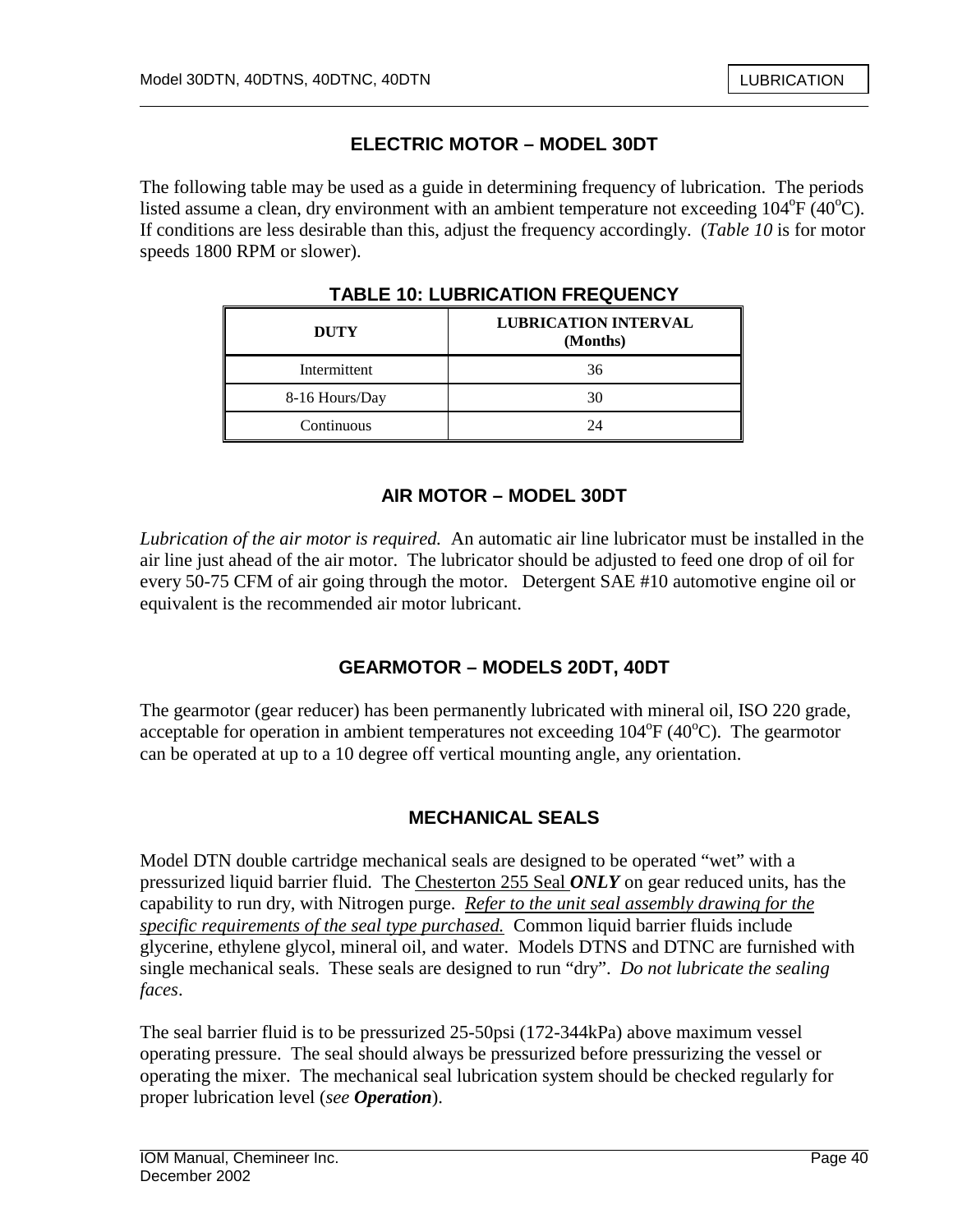### **MIXER**

Proper operating procedures will allow maximum performance of your Chemineer DT Mixer. The following list will aid in the safe operation of your unit.

- **Do not** operate the unit before reading and following the instructions on all tags and nameplates attached to the unit.
- **Do not** operate the unit with less than one impeller's diameter liquid coverage above the lowest impeller. Increased side loading caused by operations at liquid level will decrease unit life.
- **Do not** operate the unit in a fluid with a specific gravity or viscosity higher than that for which the unit was designed.
- **Do not** attempt to start the unit with the mixing impeller buried in solids or a "set up" fluid.
- **Do not** locate tank internals or other rotating equipment close to the mixer impellers or extension shaft.
- **Do not** make any modifications to the mixer unit in the field (i.e. motor horsepower, mixer speed, shaft length, impeller diameter, etc.) without reviewing the change with *your local Chemineer office* or *Chemineer Field Service*.

*CAUTION:* There may be a speed range where the unit cannot be operated because of shaft resonant frequency. This range must be avoided or passed through quickly or destructive forces can be generated. Refer to main unit assembly drawing for speed range information or consult *your local Chemineer office*.

Should there be problems operating the unit, confirm that the installation is correct. If you are unable to resolve the problem, contact *your local Chemineer office*.

# **FLEXIBLE MOTOR COUPLING**

The flexible motor coupling will provide years of operation with little maintenance or repair. If the motor/gearmotor is removed for service, the flexible coupling should be inspected for wear.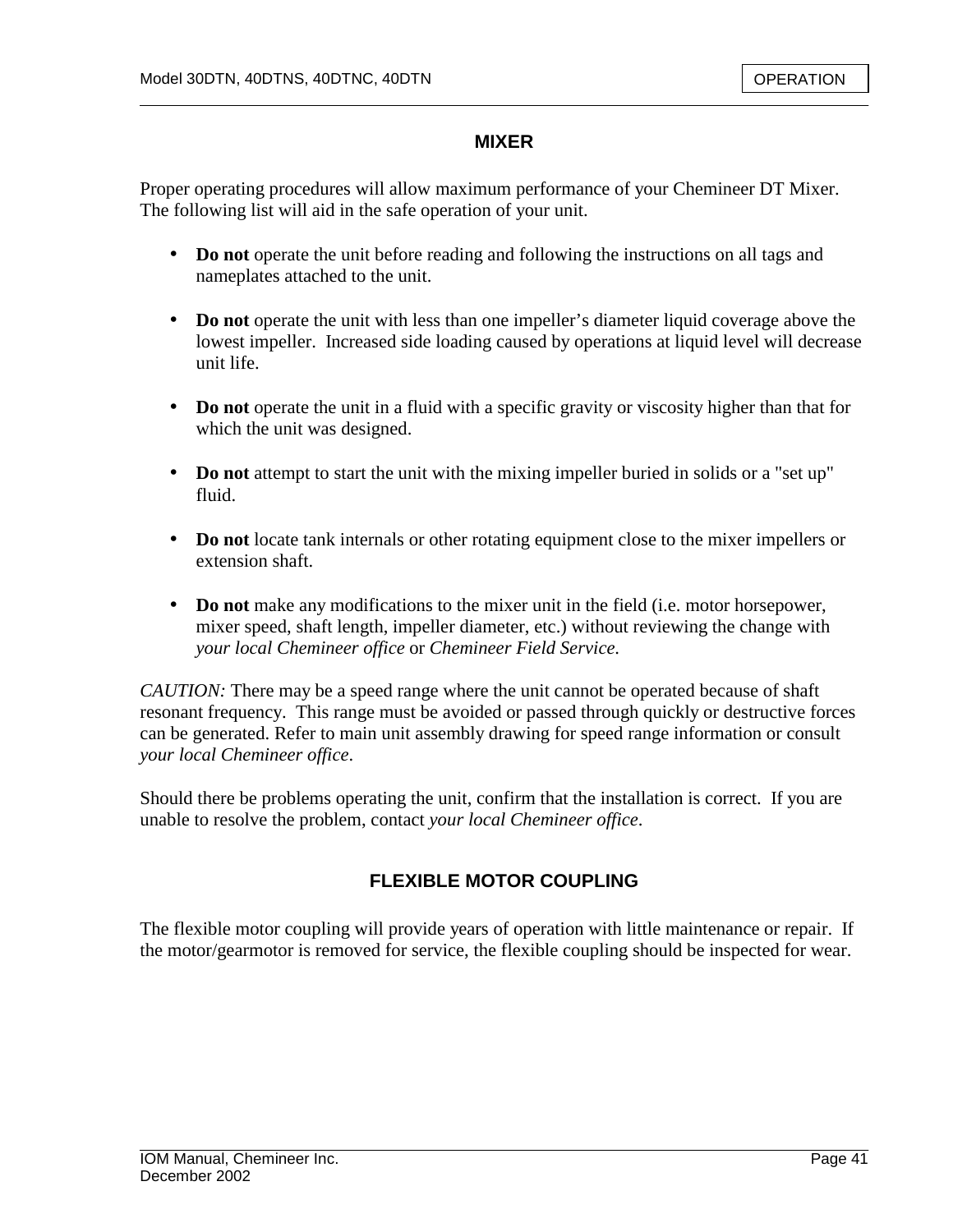# **ELECTRIC MOTORS**

Air circulation is very important to get full performance and long life from an electric motor. Do not block the suction inlets on fan-cooled motors. Motor life will be decreased if its temperature exceeds its thermal rating. The allowable temperature is stamped on the motor nameplate.

Prior to permanently wiring the electric motor:

- Check nameplate data on motor to assure that the available power supply agrees with the motor requirements. Protective devices should be the proper size and rating to safely carry the load and to interrupt the circuit on overloads.
- Check motor leads with connection diagrams on motor nameplate and/or conduit box so that the proper connections are made. All motors should be installed in accordance with the National Electric Code and local requirements.
- Check the output shaft rotation against the proper rotation indicated on the assembly drawing. For standard three-phase electric motors, the rotation is reversed by switching any two power leads.
- Check operating motor amperage against nameplate amperage.

The motor should start quickly and run smoothly. If the motor should fail to start or make abnormal noise, immediately shut motor off, disconnect it from the power supply, and investigate the cause. If the problem cannot be corrected, contact *your local Chemineer office* for assistance.

# **AIR MOTORS**

Air motors are designed to be driven by compressed air. Under no circumstances should they be driven with any other type of gas, fluids, particles, solids, or any substance mixed with air.

Operating pressures should not exceed 100psi (689 kPa). The speed and torque can be regulated by using a pressure regulator or shut-off valve to obtain the desired power and to conserve air.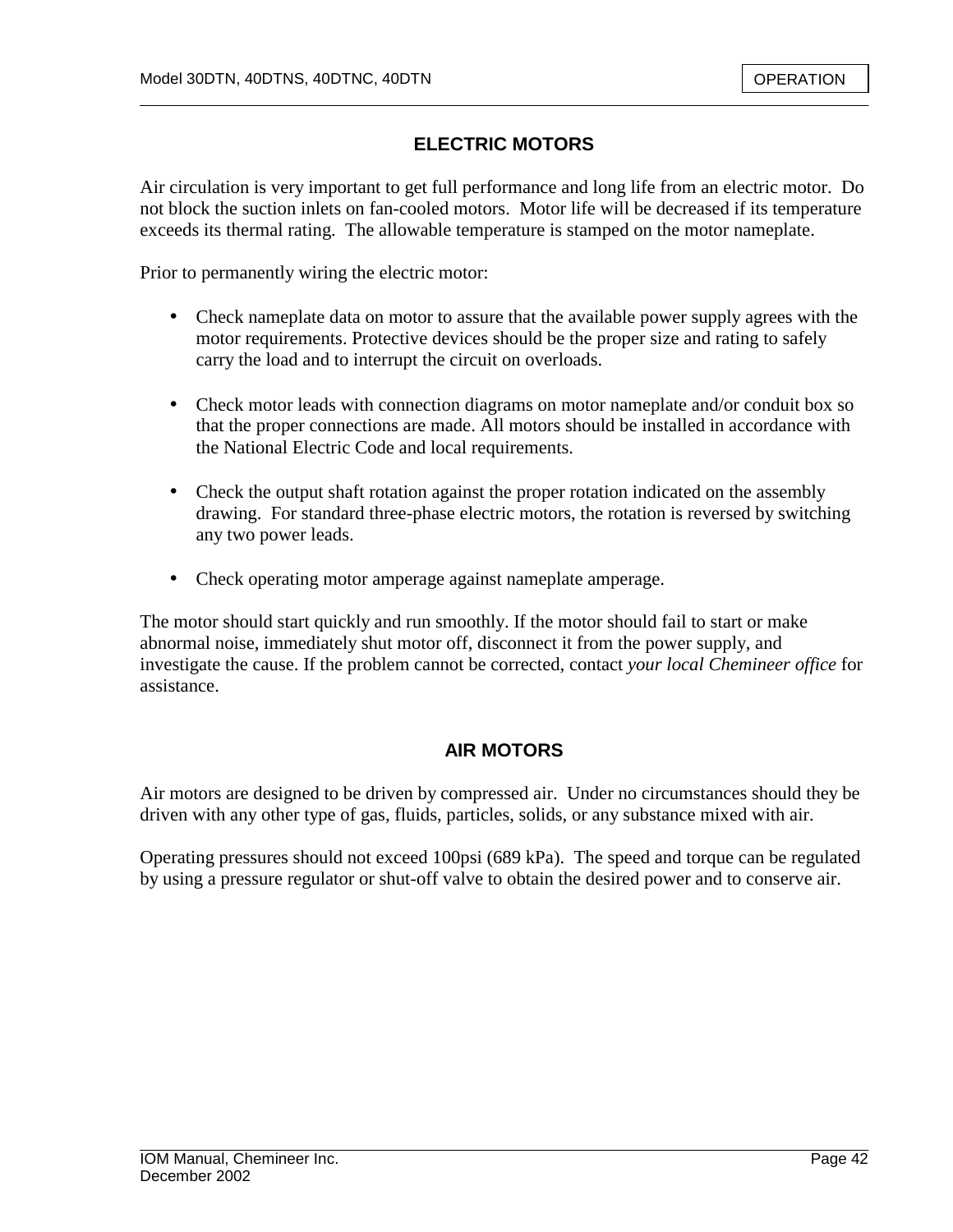# **MECHANICAL SEALS**

Model DTN double cartridge mechanical seals must be pressurized to operate properly. Before operation, the seal cavity should be pressurized to 25-50 psi (172-344 kPa) above the maximum vessel operating pressure.

Refer to the unit assembly drawing for specific seal operating limits.

*CAUTION! Never pressurize the vessel without first pressurizing the mechanical seal cavity (mechanical seal lubricator).*

If the lubrication system is of Chemineer design, fill the lubricator pot by removing fill plug **[1702]** and slowly pouring in the barrier fluid. The lubricator is self-venting while being filled. As the seal lubricator is being filled, gravity flow will fill and purge the seal cavity. After filling, replace and tighten the fill plug. Pressurize the lubricator using a constant pressure source, such as a gas bottle, to the recommended seal cavity pressure. This is a thermosiphon system for use with model DTN mechanical seals only. Refer to *Figure 10, page 29*.

For lubrication system supplied by others, read and understand the installation and operation instructions supplied with that lubrication system.

During normal operation it is common for mechanical seals to leak a few drops of fluid per minute across the seal faces. The mechanical seal lubricator lubricant level should be checked regularly and refilled as required.

Models DTNS and DTNC are furnished with single mechanical seals. These seals are designed to run "dry". *Do not lubricate the sealing faces*.

Refer to the unit assembly drawing for specific seal operating limits.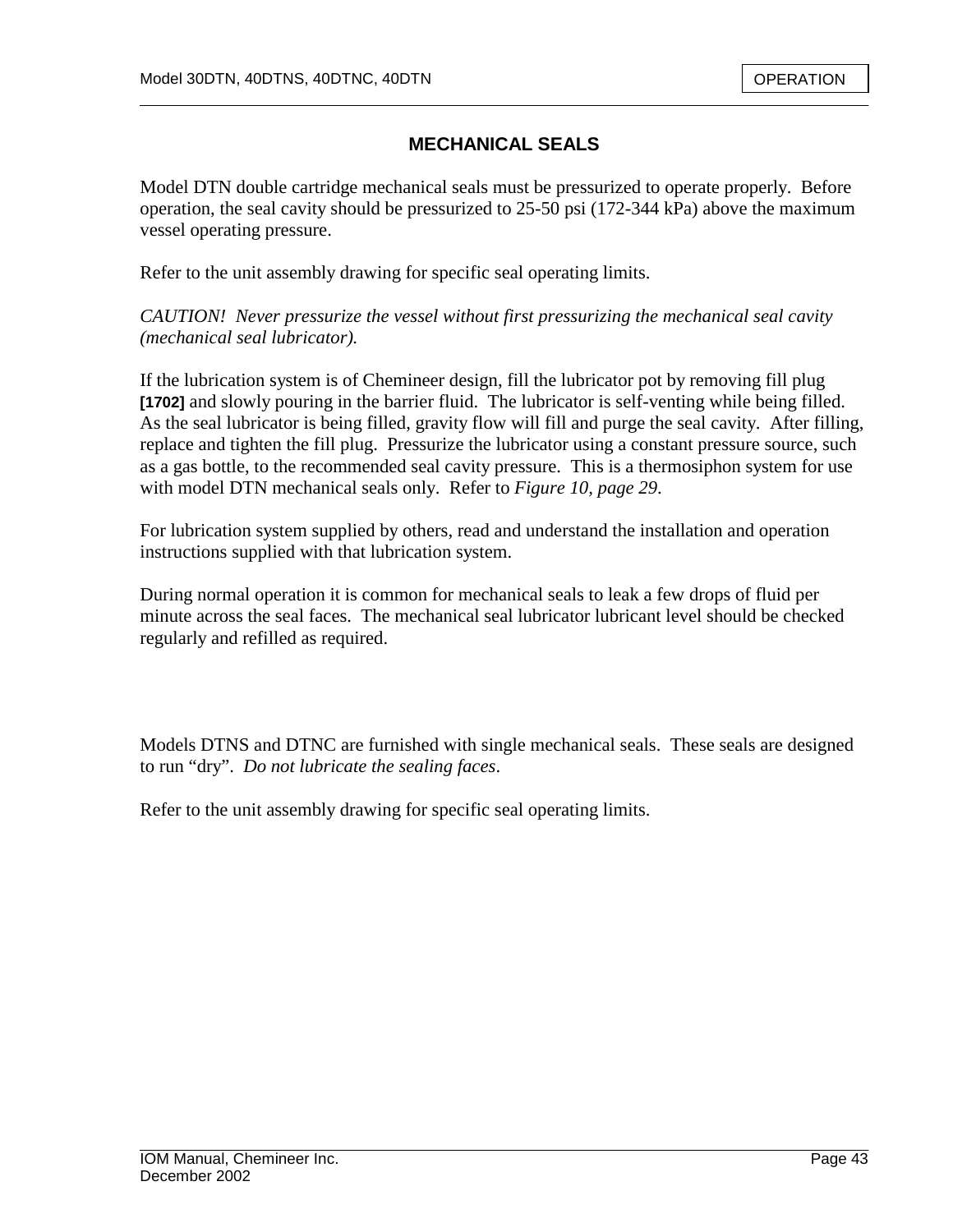Refer to *Figure 3, page 8*.

#### *Mixer Drive Removal & Disassembly*

*CAUTION: Prior to removing mixer, review the installation to assure that all safety issues are resolved.* 

- 1. Lock out and disconnect all power to the mixer motor and any optional devices.
- 2. Depressurize and ventilate vessel.
- 3. Remove the bolts **[1111]** and remove handhole cover **[1107-02 or 1716-02]**.
- 4. Clean the portion of the agitator shaft between the removable coupling and the mechanical seal.
- 5. *For 40DTNS units, Flowserve MCRO*: Loosen cup point setscrews **[1452]** in collar **[1451]** one turn. Slide collar up shaft at least 1/2" (13mm). Reference *Figure 4, page 10*.

*For 40DTNS units, Crane 8B2*: Loosen setscrews **[1551]** in rotary seal ring **[1553]** assembly one turn. Slide rotary seal ring assembly up shaft at least 1/2" (13mm). Reference *Figure 5, page 13*.

*For 40DTNC units, Chesterton 155*: Insert seal centering strap. Loosen collar setscrews **[1402]** one turn. Reference *Figure 6, page 16*.

*For 40DTNC units, Flowserve VRA*: Loosen collar setscrews **[1604]** one turn. Reference *Figure 7, page 19*.

*For 30DTN/40DTN units, Crane 5620 or Chesterton 255*: Depressurize the mechanical seal barrier fluid lines, and disconnect from seal ports. Plug seal ports. Install centering clips, and loosen collar setscrews **[1652 or 1503]** one turn. Reference *Figure 8, page 22 or Figure 9, page 25.*

- 6. Lower the mixer shaft by loosening the coupling bolts **[302]**. Lower evenly until the shaft is supported by the shaft collar **[1253]**. The shaft should drop approximately 1/4" (6mm). Remove coupling bolts **[302]**.
- 7. Remove the mixer motor/housing assembly mounting bolts and lockwashers **[252, 253]**. Lift the drive assembly from the flange **[1251]** and move to a suitable service area. The mounting flange and mechanical seal assembly should remain on the vessel with the extension shaft and removable coupling extending above the seal.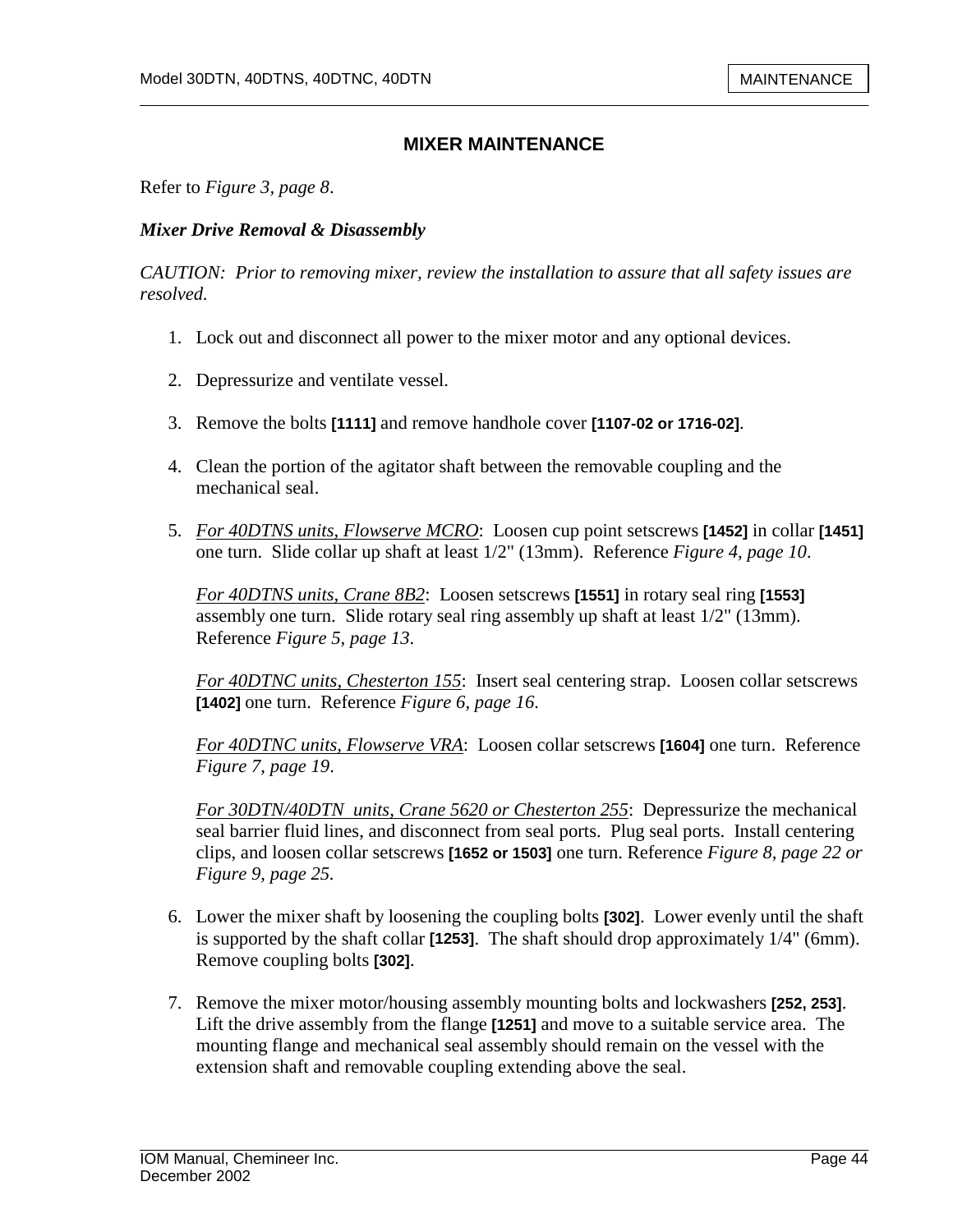- 8. Remove the motor or gearmotor mounting bolts **[205]**. Remove the motor **[100]** or gearmotor **[105]** from the housing **[201-06]**. The motor coupling half **[151]** will be attached to the motor or gearmotor output shaft. If motor servicing is required, loosen the coupling setscrews, and remove the coupling half **[151]** from the motor output shaft. Remove the motor key **[215]**.
- 9. Rotate the flanged drive shaft **[217]** until the drive shaft flexible coupling half **[153]**  setscrew is aligned with the setscrew access hole located in the housing **[201-06]**. Insert a 5/32" hex key wrench into the access hole and engage the setscrew. Loosen the setscrew. Rotate the drive shaft and loosen the other setscrew.
- 10. Remove the drive shaft coupling half **[153]**. Remove the drive shaft key **[219]**.
- 11. Remove the snap ring **[254]** from the drive shaft.
- 12. Mount the housing, motor mounting end up, in an arbor press. Press the drive shaft out of the housing.
- 13. Remove the snap ring **[255]** from the housing.
- 14. Turn the housing over, motor mounting end down, and remove the lip seal **[258]**.
- 15. Press the lower bearing **[256]** out of the housing. The bearing spacer **[257]** and upper bearing **[256]** will also be pressed out from the housing.

*The mixer drive is now fully disassembled. Clean parts and inspect for wear. Replace worn parts as required.*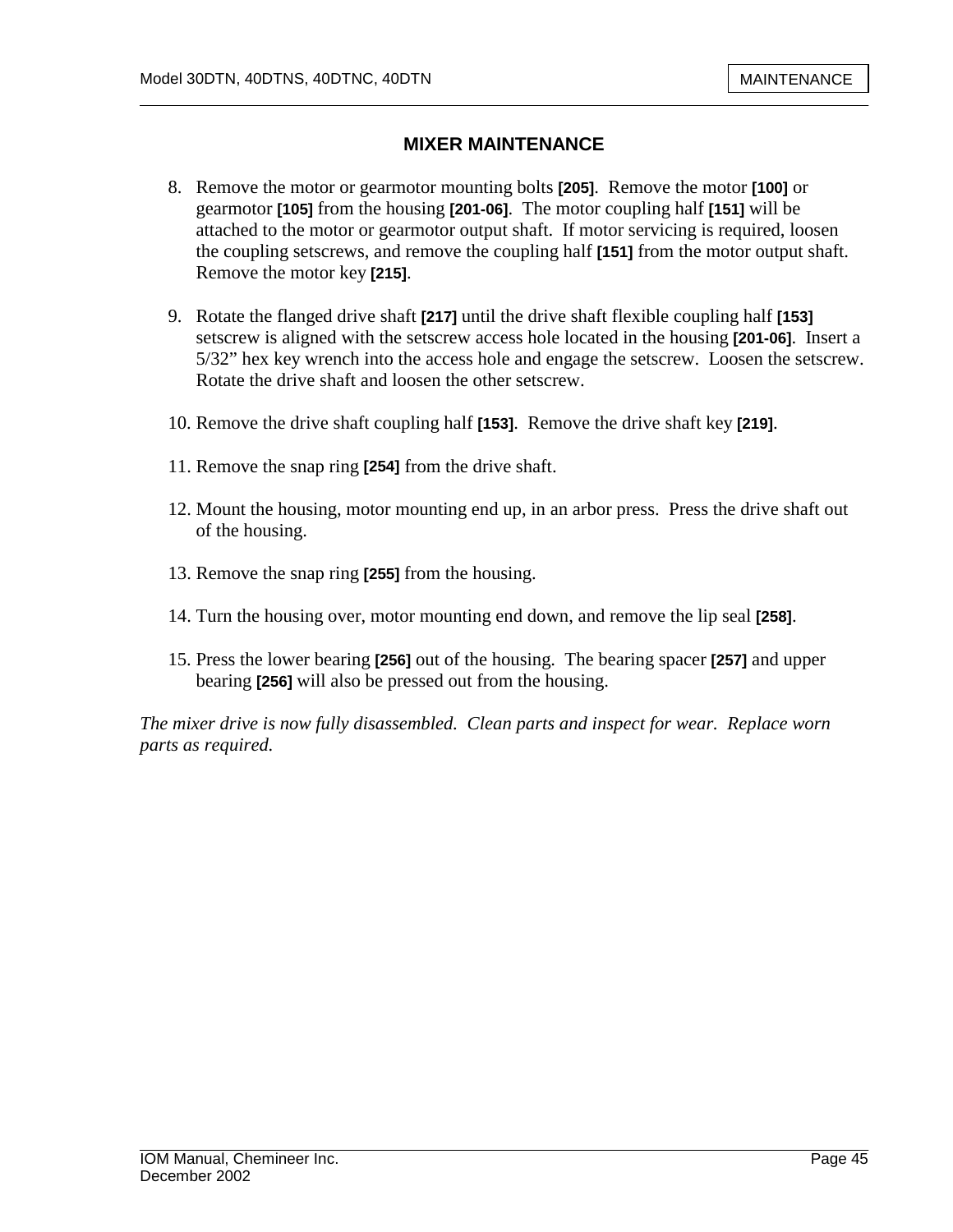#### *Mixer Drive Re-Assembly*

Refer to *Figure 3, page 8*.

- 1. Mount the housing **[201-06]**, motor mounting end up, in an arbor press. Place bearing **[256]** into upper bearing bore and press into housing. Apply press to outer race of the bearing to avoid damaging the bearing. The bearing will press through the upper bore and drop into lower bearing bore. Continue to apply press to outer race of bearing until bearing rests against lower housing shoulder.
- 2. Install bearing spacer **[257]** into the housing so that it rests on the inner race of the lower bearing **[256]**. Spacer should be centered with bearing bore.
- 3. Place another bearing **[256]** into upper bearing bore and press into housing. Apply press to outer race of the bearing to avoid damaging the bearing. Continue to press bearing into bore until bearing rests on spacer.
- 4. Install the snap ring **[255]** into groove in upper bearing bore.
- 5. Turn the housing over, motor mounting end down. Install the lip seal **[258]** into the housing (seal lip facing the bearing, flush with the bottom of the housing).
- 6. Support the housing, motor mounting end down, by resting the inner race of the upper bearing **[256]** on a suitable pipe or tube fixture. *NOTE: The bearing inner race must be supported while installing the drive shaft to avoid damaging the bearing.*
- 7. Apply grease to the lip of the lip seal **[258]**. Press the flanged drive shaft **[217]** into the lower bearing **[256]**, through the spacer and upper bearing, to the shoulder of the shaft.
- 8. Install snap ring **[254]** onto the drive shaft.
- 9. Install the drive shaft key **[219]**. Install the drive shaft flexible coupling half **[153]** onto the drive shaft until it rests on the shaft shoulder. Rotate the drive shaft until one of the flexible coupling setscrews is aligned with the access hole located in the housing. Insert a 5/32" hex key wrench into the housing access hole and engage the setscrew. Tighten the setscrew securely. Rotate the drive shaft and tighten the other flexible coupling half setscrew securely.
- 10. Install the motor or gearmotor key **[215]** onto the motor shaft using Loctite Adhesive. Install the motor shaft coupling half **[151]** so that the face of the coupling (not the teeth) is flush with the end of the motor output shaft. Tighten both flexible coupling half setscrews securely.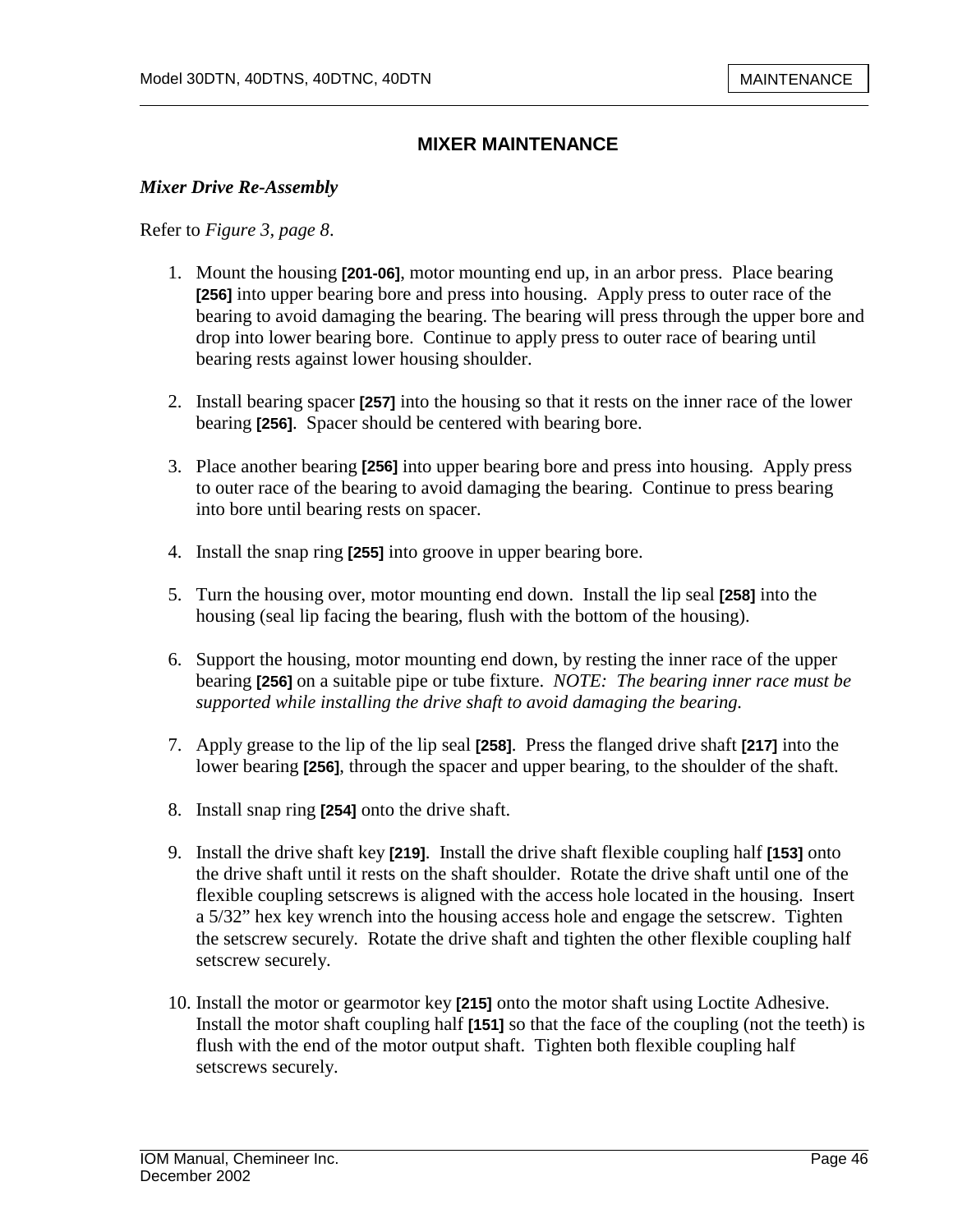- 11. Insert the flexible coupling rubber sleeve **[152]** into the drive shaft flexible coupling half.
- 12. Position the motor or gearmotor onto the housing, being careful to align the teeth of the motor coupling half with those in the rubber sleeve. Install the motor or gearmotor to the housing using bolts **[205]** and lockwashers **[206]**. Tighten bolts securely.

Refer to the *Mounting & Installation* section of the manual for mixer drive installation instructions.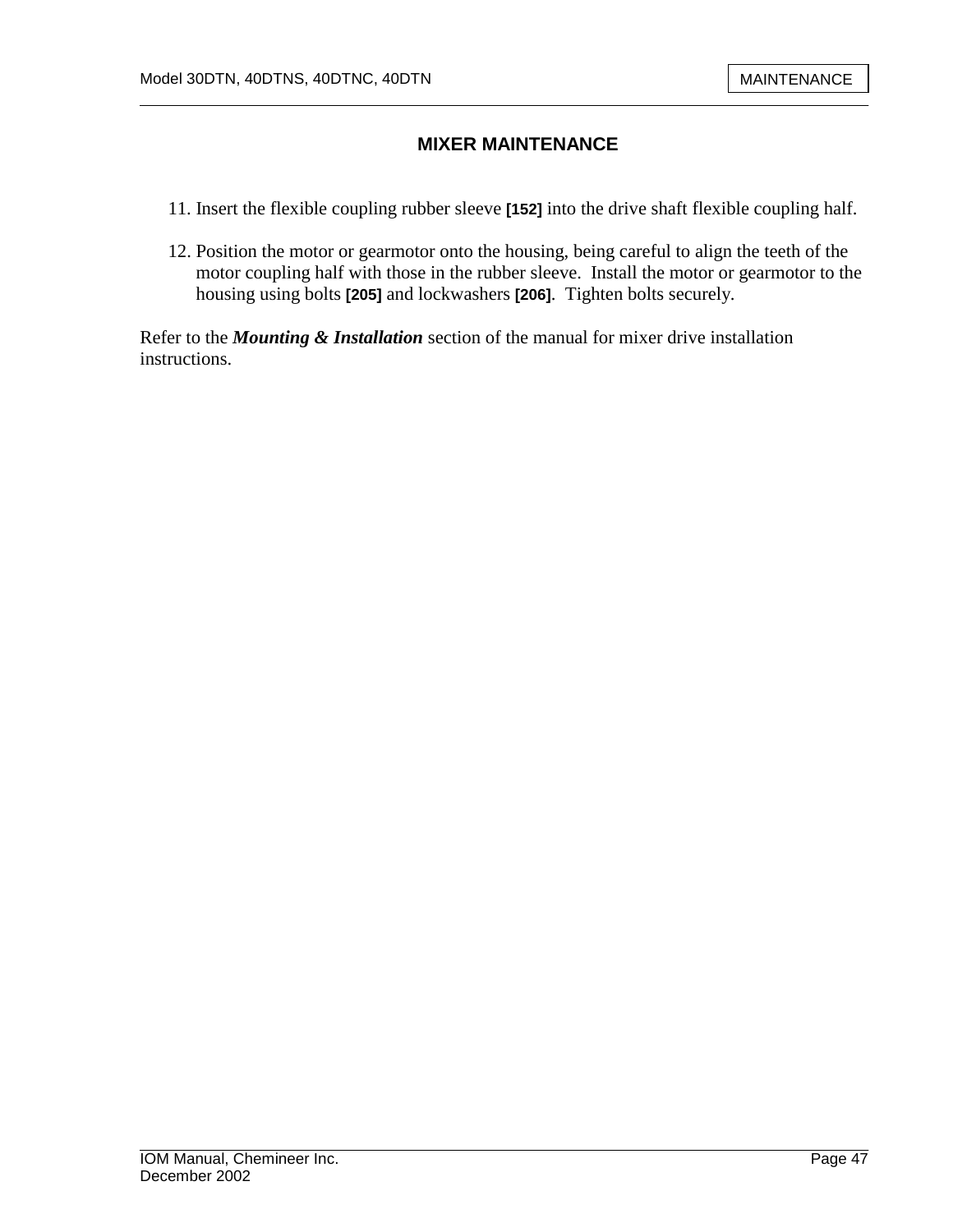Refer to main unit assembly *Figure 3, page 8* and seal assembly *Figure 4, page 10.*

#### *Seal Cartridge Removal - Model 40DTNS, Flowserve MCRO Seal:*

- 1. Remove internal coupling bolt, lockwasher, and washer **[304, 305, 306]**. Loosen setscrews **[308]**. Remove coupling **[301-02]** and key **[307]**. Clean extension shaft above seal.
- 2. Remove collar **[1451]**, spring **[1453]**, rotary seal ring **[1454]**, and o-ring **[1455]**. Remove bolts, lockwashers, and flatwashers **[1265, 1266, 1267]**.
- 3. Remove bolts, lockwashers, and flatwashers **[1262, 1263, 1264]**. Remove mechanical seal adapter plate and o-ring **[1261, 1252]**. Remove stationary seal ring and o-ring **[1456, 1457]** from seal adapter plate.
- 4. Inspect parts for wear. Replace worn or damaged parts as required.

#### *Seal Cartridge Installation - Model 40DTNS, Flowserve MCRO Seal:*

- 1. Place o-ring **[1252]** into groove in mounting flange **[1251]**.
- 2. Install seal adapter plate **[1261]** onto flange. Install bolts, lockwashers, and flatwashers **[1262, 1263, 1264]** loosely. *Do not tighten bolts at this time.*
- 3. Install stationary seal ring **[1456]** and o-ring **[1457]** into the adapter plate **[1261]**.
- 4. Remove o-ring **[1455]** from rotary seal ring **[1454]**. Lubricate and re-install o-ring **[1455]** into rotary seal ring **[1454]**. Lubricate shaft **[400]**. Compress seal spring **[1453]** into rotary seal ring and slide entire seal ring, o-ring, and spring assembly down shaft to rest on the stationary seal insert **[1456]**. O-ring **[1455]** should be fully seated in rotary seal ring **[1454].** *CAUTION: Do not get lubricant on the sealing faces.*
- 5. Install collar **[1451]** with setscrews **[1452]**. *Do not tighten setscrews at this time.*
- 6. Clean the removable shaft coupling **[301-02]**. Make sure both the extension shaft and coupling bore surfaces are completely dry and free from any burrs or nicks. Install the shaft key **[307-02]** into the extension shaft keyway, making sure it is fully bottomed into the keyway. Install the coupling over the shaft end. Install the shaft bolt, lockwasher, and flatwasher **[304, 305, 306]** and torque to the value shown in *Table 7, page 37.*  Engage the two coupling setscrews **[308]** onto the shaft key **[307-02]**.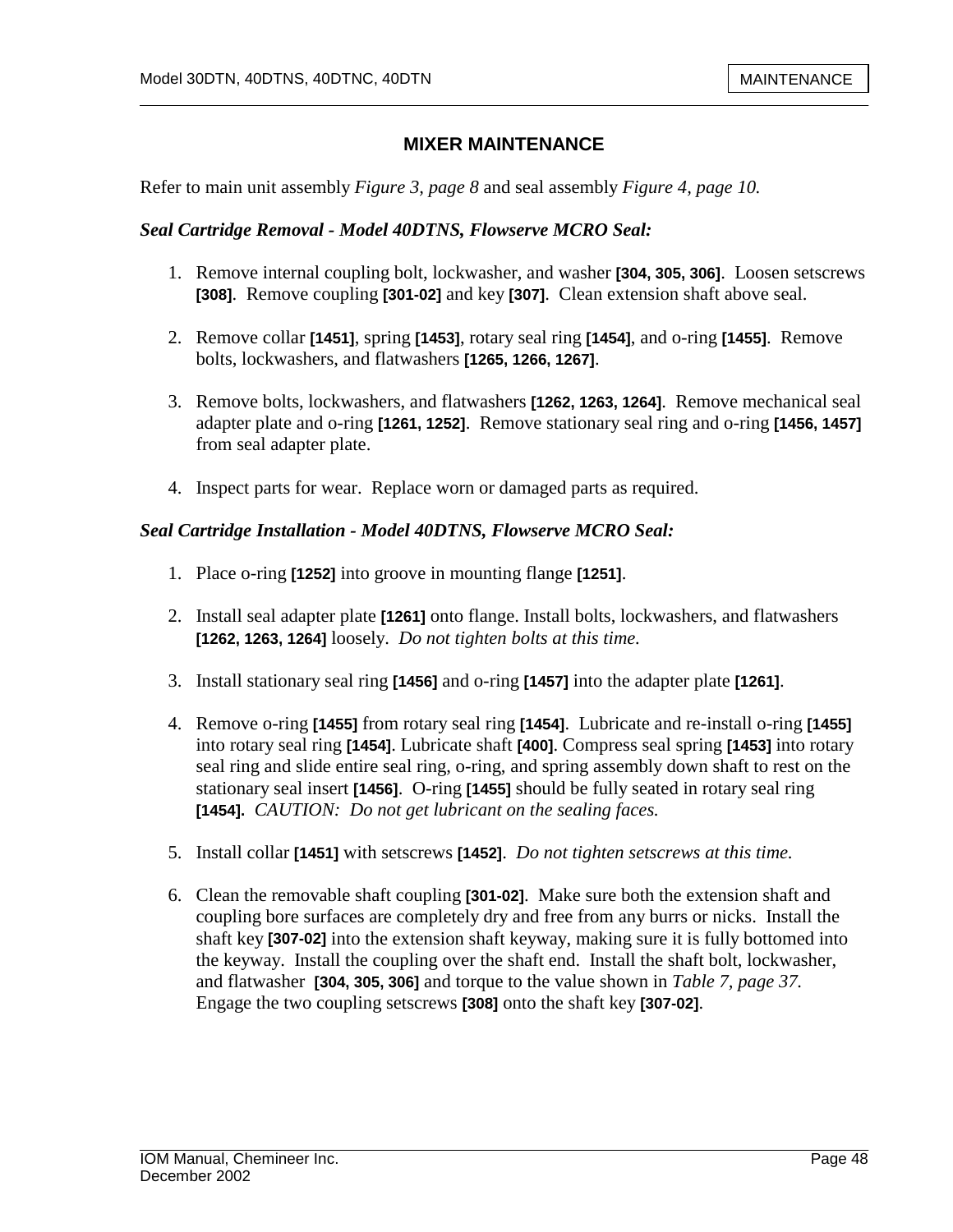- 7. Lower the mixer housing assembly onto the flange **[1251]** and removable coupling half **[301-02],** and attach with bolts and lockwashers **[252, 253]**. Torque bolts to the value shown in *Table 7, page 37*. Install two coupling bolts and lockwashers at  $180^\circ$ . Tighten the bolts to engage the tenon and pull the removable coupling **[301]** and flanged drive shaft coupling **[217]** faces together. Install and tighten the remaining coupling bolts and lockwashers **[302, 303]**.
- 8. Slide the rotary seal ring **[1454]** up the extension shaft **[400]**. Center the mechanical seal adapter plate/stationary seal ring **[1261/1456]** on the extension shaft. Torque bolts **[1262]** to the value shown in *Table 7*.
- 9. Install bolts, lockwashers, and flatwashers **[1265, 1266, 1267]**. Torque bolts to the value shown in *Table 7*.
- 10. Set collar **[1451]** at 2.20" (55.9mm) above the adapter plate face. Evenly tighten all cup point setscrews **[1452]**.
- 11. Install the handhole cover **[1107-02]** onto the housing **[201-06]** using bolts **[1111]**.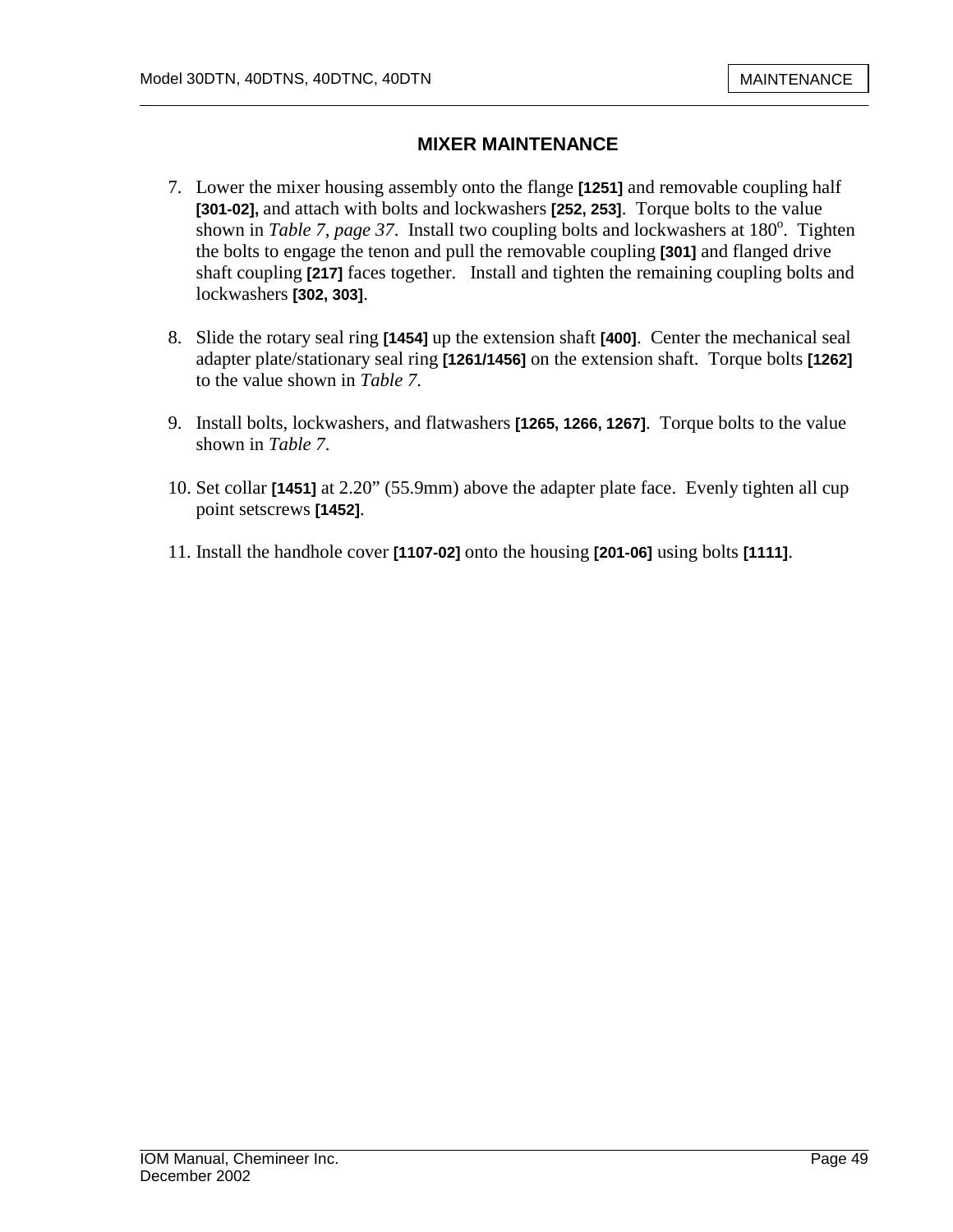Refer to main unit assembly *Figure 3, page 8* and seal assembly *Figure 5, page 13.*

#### *Seal Cartridge Removal - Model 40DTNS, Crane 8B2 Seal:*

- 1. Remove internal coupling bolt, lockwasher, and washer **[304, 305, 306]**. Loosen setscrews **[308]**. Remove coupling **[301-02]** and key **[307]**. Clean extension shaft above seal.
- 2. Remove rotary seal ring **[1553]** assembly. Remove bolts, lockwashers, and flatwashers **[1265, 1266, 1267]**.
- 3. Remove bolts, lockwashers, and flatwashers **[1262, 1263, 1264]**. Remove mechanical seal adapter plate and o-ring **[1261, 1252]**. Remove stationary mating ring adapter **[1559]** assembly and o-ring **[1560]** from seal adapter plate.
- 4. Remove stationary mating ring **[1554]** and anti-rotation pin **[1557]** from mating ring adapter. Remove pin **[1561]** from seal adapter plate.
- 5. Inspect parts for wear. Replace worn or damaged parts as required.

#### *Seal Cartridge Installation - Model 40DTNS, Crane 8B2 Seal:*

- 1. Place o-ring **[1252]** into groove in mounting flange **[1251]**. Install pin **[1561]** into seal adapter plate **[1261]**. Place seal adapter plate onto flange. Install bolts, lockwashers, and flatwashers **[1262, 1263, 1264]** loosely. *Do not tighten bolts at this time.*
- 2. Mating ring adapter **[1559]**, stationary mating ring **[1554]**, o-ring **[1558]**, anti-rotation pin **[1557]**, and snap ring **[1562]** are pre-assembled. Install mating ring adapter **[1559]** assembly into adapter plate **[1261]**. Make sure slot engages pin **[1561]**. Do not install bolts **[1265]** at this time.
- 3. Lubricate shaft **[400]**. Slide rotary seal ring **[1553]** assembly down shaft to rest on stationary mating ring **[1554]**.
- 4. Clean the removable shaft coupling **[301-02]**. Make sure both the extension shaft and coupling bore surfaces are completely dry and free from any burrs or nicks. Install the shaft key **[307-02]** into the extension shaft keyway, making sure it is fully bottomed into the keyway. Install the coupling over the shaft end. Install the shaft bolt, lockwasher, and flatwasher **[304, 305, 306]** and torque to the value shown in *Table 7, page 37.* Engage the two coupling setscrews **[308]** onto the shaft key **[307-02]**.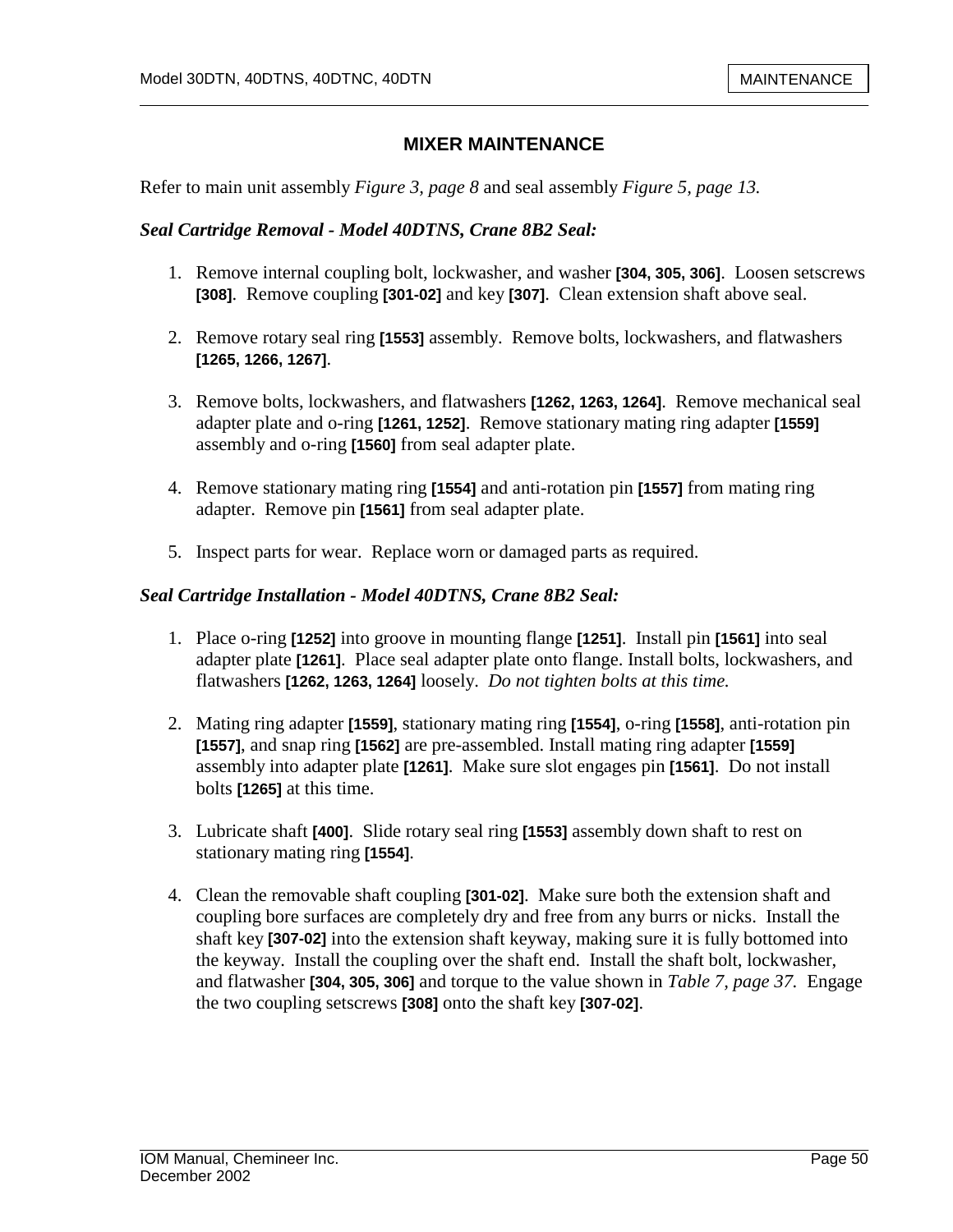- 5. Lower the mixer housing assembly onto the flange **[1251]** and removable coupling half **[301-02],** and attach with bolts and lockwashers **[252, 253]**. Torque bolts to the value shown in *Table 7, page 37*. Install two coupling bolts and lockwashers **[302, 303]** at 180<sup>°</sup>. Tighten the bolts to engage the tenon and pull the removable coupling **[301]** and flanged drive shaft coupling **[217]** faces together. Install and tighten the remaining coupling bolts and lockwashers **[302, 303]**.
- 6. Slide the rotary seal ring **[1553]** assembly up the extension shaft. Center the mechanical seal adapter plate/stationary mating ring **[1261/1554]** on the extension shaft. Torque bolts **[1262]** to the value shown in *Table 7*.
- 7. Install bolts, lockwashers, and flatwashers **[1265, 1266, 1267]**. Torque bolts to the value shown in *Table 7*.
- 8. Set rotary seal ring **[1555]** retainer at 1.06" (26.9mm) above the adapter plate face. Evenly tighten all cup point setscrews **[1551]**.
- 9. Install the handhole cover **[1107-02]** onto the housing **[201-06]** using bolts **[1111]**.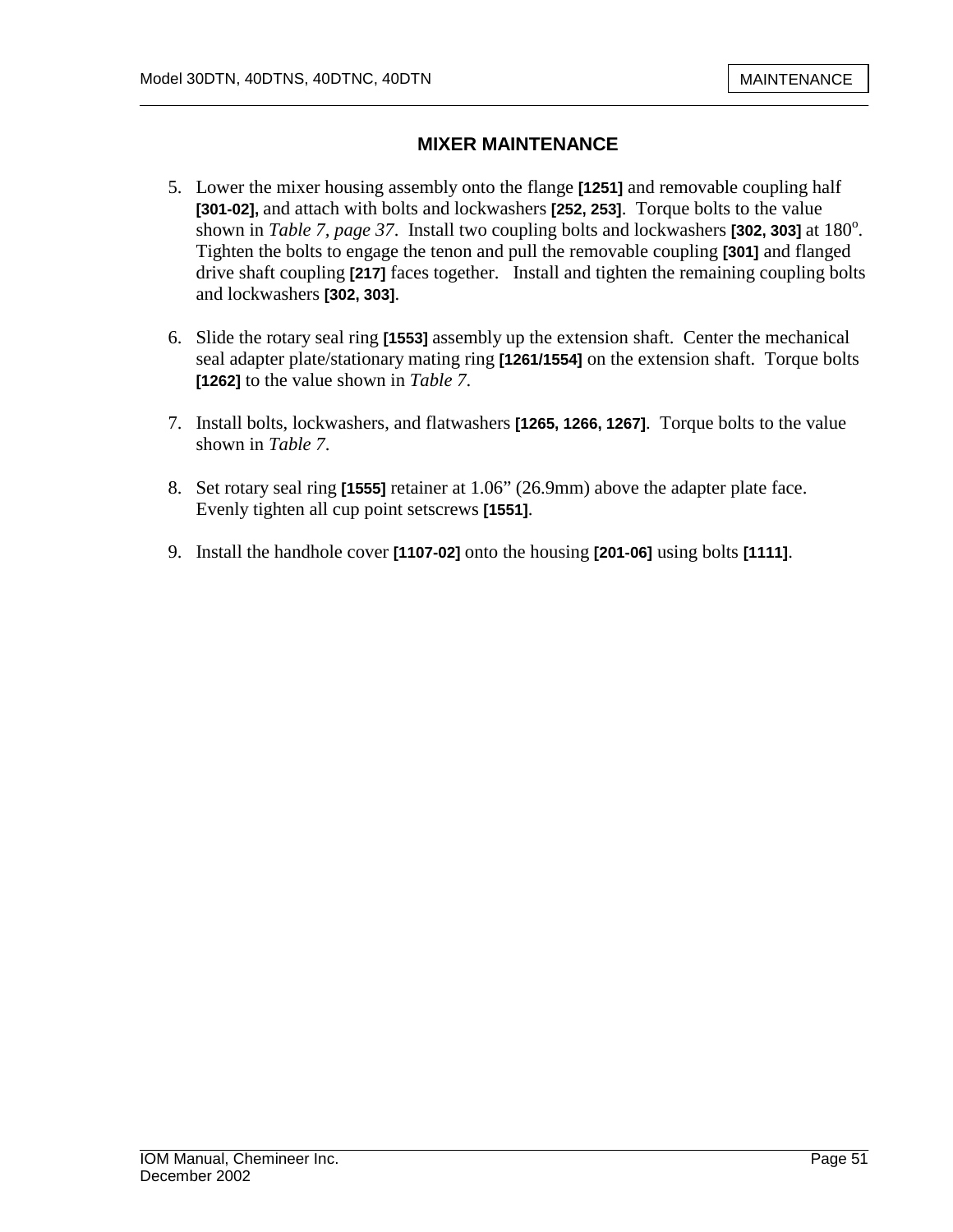Refer to main unit assembly *Figure 3, page 8* and seal assembly *Figure 6, page 16.*

#### *Seal Cartridge Removal - Model 40DTNC, Chesterton 155:*

- 1. Remove internal coupling bolt, lockwasher, and washer **[304, 305, 306]**. Loosen setscrews **[308]**. Remove coupling **[301-02]** and key **[307]**. Clean extension shaft above seal.
- 2. Remove bolts, lockwashers, and flatwashers **[1292, 1293, 1294]**. Slide seal cartridge up and off of shaft.
- 3. Remove bolts **[1295]** and seal adapter plate. Remove o-ring **[1252]**.
- 4. Inspect parts for wear. Replace worn or damaged parts as required.

#### *Seal Cartridge Installation - Model 40DTNC, Chesterton 155:*

- 1. Place o-ring **[1252]** into groove in mounting flange **[1251]**. Install seal adapter plate **[1291]** onto flange. Install bolts, lockwashers, and flatwashers **[1295, 1296, 1297]** loosely. *Do not tighten bolts at this time.*
- 2. Lubricate shaft **[400]**. Slide seal cartridge **[1400]** assembly with gasket **[1412]** down shaft to rest on adapter plate **[1291]**.
- 3. Clean the removable shaft coupling **[301-02]**. Make sure both the extension shaft and coupling bore surfaces are completely dry and free from any burrs or nicks. Install the shaft key **[307-02]** into the extension shaft keyway, making sure it is fully bottomed into the keyway. Install the coupling over the shaft end. Install the shaft bolt, lockwasher, and flatwasher **[304, 305, 306]** and torque to the value shown in *Table 7, page 37.* Engage the two coupling setscrews **[308]** onto the shaft key **[307-02]**.
- 4. Lower the mixer housing assembly onto the flange **[1251]** and removable coupling half **[301-02],** and attach with bolts and lockwashers **[252, 253]**. Torque bolts to the value shown in *Table 7*. Install two coupling bolts and lockwashers [302, 303] at 180<sup>°</sup>. Tighten the bolts to engage the tenon and pull the removable coupling **[301]** and flanged drive shaft coupling **[217]** faces together. Install and tighten the remaining coupling bolts and lockwashers **[302, 303]**.
- 5. Slide the mechanical seal cartridge **[1400]** up the extension shaft. Center the mechanical seal adapter plate **[1291]** on the extension shaft. Torque bolts **[1295]** to the value shown in *Table 7*.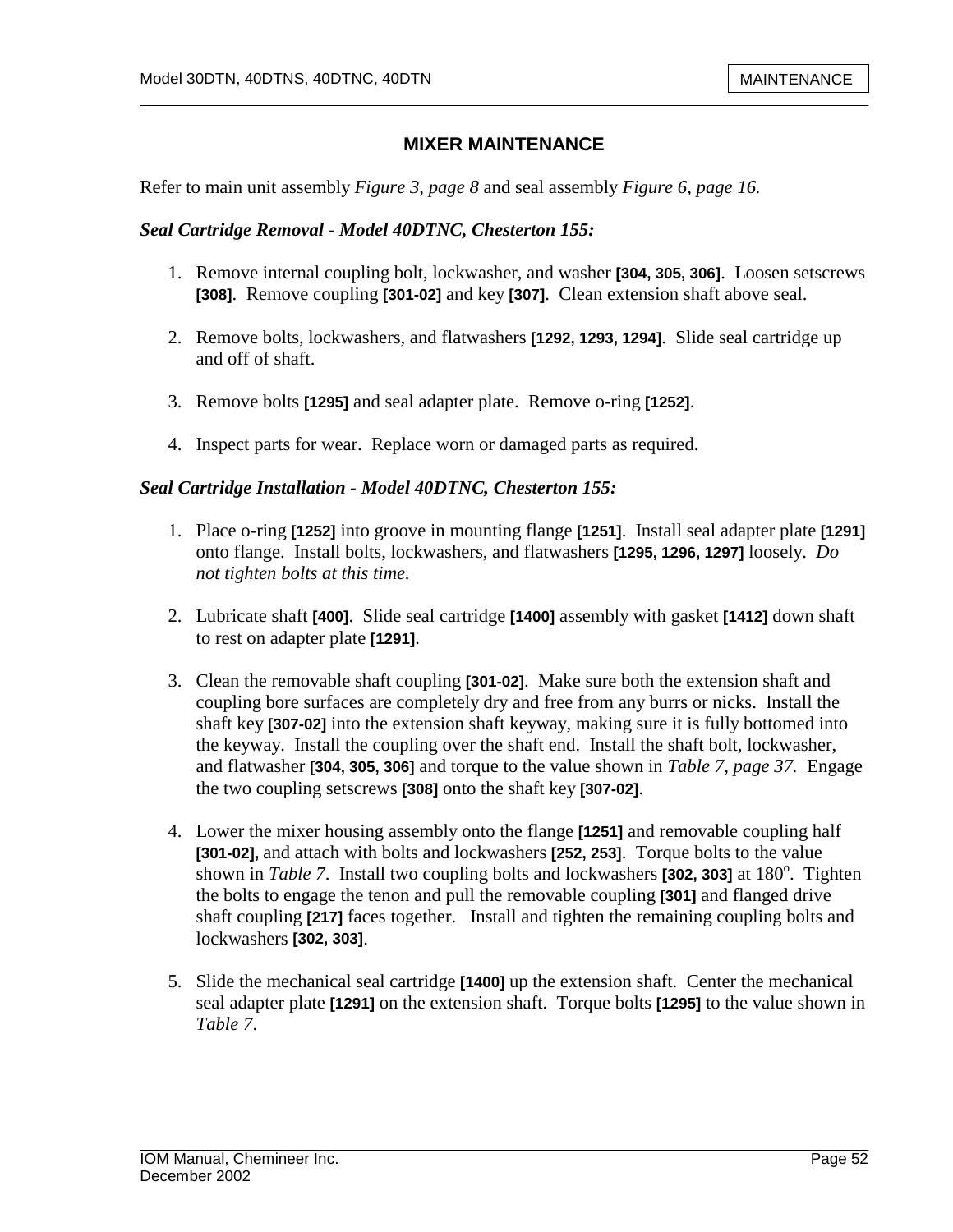- 6. Slide mechanical seal cartridge down shaft and install bolts, lockwashers, and flatwashers **[1292, 1293, 1294].** Tighten bolts evenly. Do not overtighten.
- 7. Evenly tighten lock ring setscrews **[1402]**, securing seal cartridge to shaft. Remove centering strap and save for later use during seal changeout. *NOTE: It may be easier to tighten three setscrews at 120<sup>o</sup> , and then remove centering strap. Remaining setscrews may be better accessed for tightening by rotating the shaft.*
- 8. Install the handhole cover **[1107-02]** onto the housing **[201-06]** using bolts **[1111]**.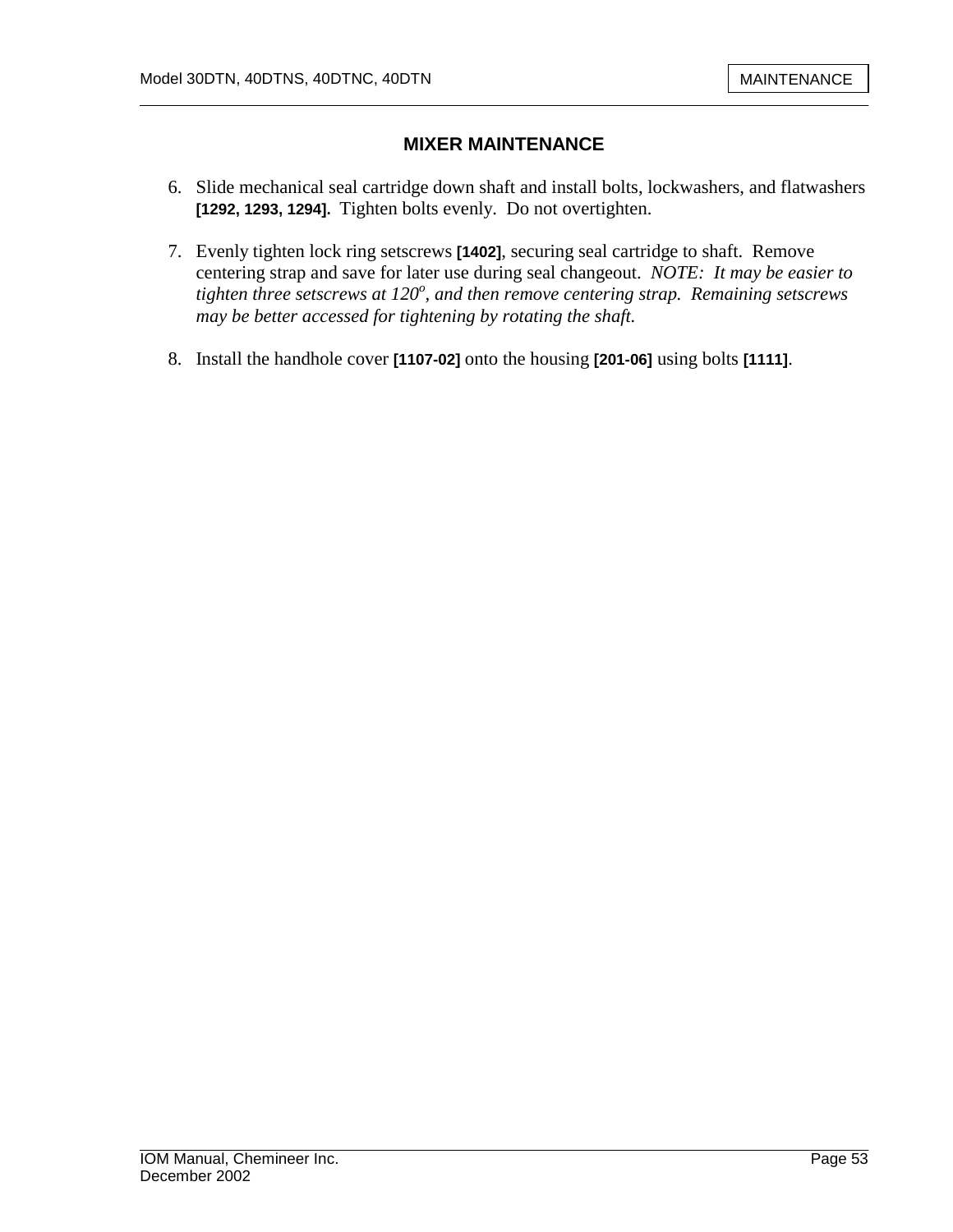Refer to main unit assembly *Figure 3, page 8* and seal assembly *Figure 7, page 19.*

#### *Seal Cartridge Removal - Model 40DTNC, Flowserve VRA:*

- 1. Remove internal coupling bolt, lockwasher, and washer **[304, 305, 306]**. Loosen setscrews **[308]**. Remove coupling **[301-02]** and key **[307]**. Clean extension shaft above seal.
- 2. Remove rotary seal ring **[1603]** assembly.
- 3. Remove bolts and lockwashers **[1298, 1299]**. Remove gland ring **[1605]** assembly and oring **[1252]**.
- 4. Inspect parts for wear. Replace worn or damaged parts as required.

#### *Seal Cartridge Installation - Model 40DTNC, Flowserve VRA:*

- 1. Place o-ring **[1252]** into groove in mounting flange **[1251]**. Install gland ring **[1605]**  assembly with stationary seal ring **[1608]** and o-rings **[1609]** onto flange. Install bolts and lockwashers **[1298, 1299]** loosely. *Do not tighten bolts at this time.*
- 2. Lubricate shaft **[400]**. Slide drive collar rotary seal ring **[1603]** assembly down shaft to stationary seal ring **[1608]**.
- 3. Clean the removable shaft coupling **[301-02]**. Make sure both the extension shaft and coupling bore surfaces are completely dry and free from any burrs or nicks. Install the shaft key **[307-02]** into the extension shaft keyway, making sure it is fully bottomed into the keyway. Install the coupling over the shaft end. Install the shaft bolt, lockwasher, and flatwasher **[304, 305, 306]** and torque to the value shown in *Table 7, page 37.* Engage the two coupling setscrews **[308]** onto the shaft key **[307-02]**.
- 4. Lower the mixer housing assembly onto the flange **[1251]** and removable coupling half **[301-02],** and attach with bolts and lockwashers **[252, 253]**. Torque bolts to the value shown in *Table 7*. Install two coupling bolts and lockwashers [302, 303] at 180<sup>°</sup>. Tighten the bolts to engage the tenon and pull the removable coupling **[301]** and flanged drive shaft coupling **[217]** faces together. Install and tighten the remaining coupling bolts and lockwashers **[302, 303]**.
- 5. Slide drive collar rotary seal ring **[1603]** assembly up the extension shaft. Center the gland ring **[1605]** assembly on the extension shaft. Torque bolts **[1298]** to the value shown in *Table 7*.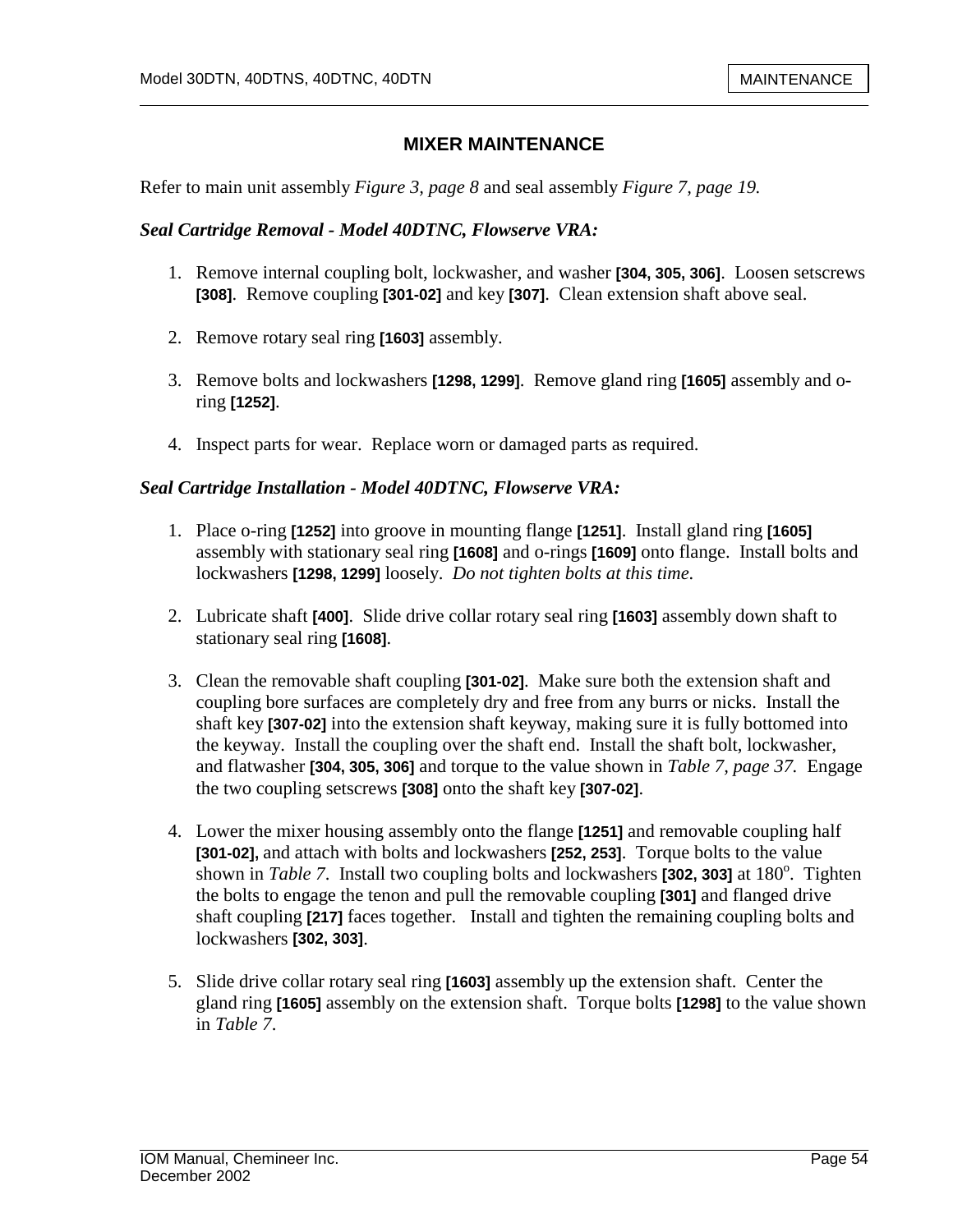- 6. Slide drive collar rotary seal ring **[1603]** assembly down shaft, and set seal spring gap dimension at 1.875" (47.6 mm). Evenly tighten all cup point setscrews **[1604]**.
- 7. Install the handhole cover **[1107-02]** onto the housing **[201-06]** using bolts **[1111]**.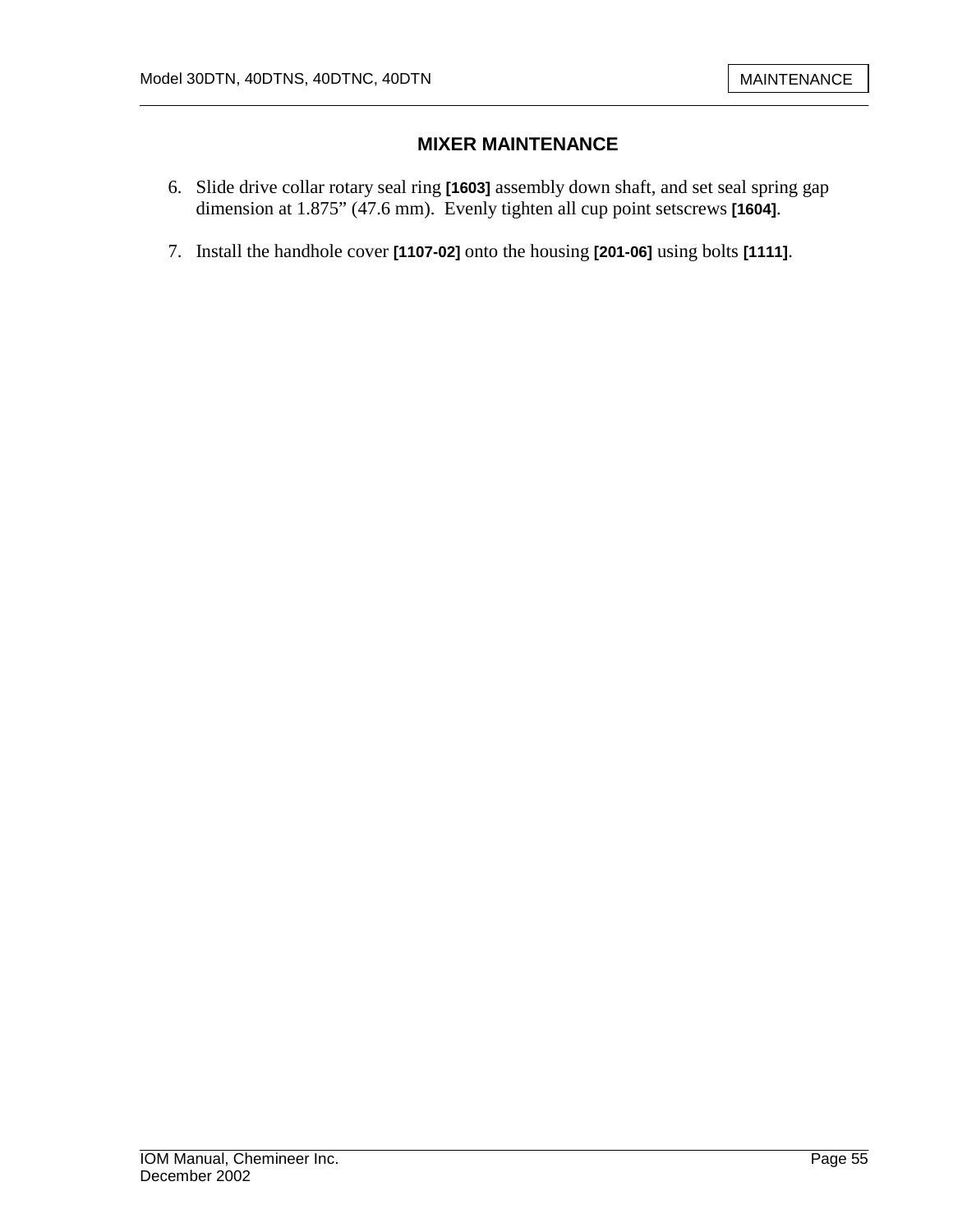Refer to main unit assembly *Figure 3, page 8* and seal assembly *Figure 8, page 22.*

#### *Seal Cartridge Removal - Model 30DTN/40DTN, Crane 5620:*

- 1. Remove internal coupling bolt, lockwasher, and washer **[304, 305, 306]**. Loosen setscrews **[308]**. Remove coupling **[301-02]** and key **[307]**. Clean extension shaft above seal.
- 2. Remove bolts, lockwashers, and flatwashers **[1282, 1283, 1284]**. Slide seal cartridge up and off of shaft.
- 3. Remove adapter piece **[1281]**. Remove gasket **[1255]**.
- 4. Inspect parts for wear. Replace worn or damaged parts as required.

#### *Seal Cartridge Installation - Model 30DTN/40DTN, Crane 5620:*

- 1. Place gasket **[1255]** around bore of mounting flange **[1251]**.
- 2. Install seal adapter piece **[1281]** into flange bore (tenon fit).
- 3. Lubricate shaft **[400]**. Slide seal cartridge **[1650]** assembly with gasket **[1659]** down shaft until just above adapter piece.
- 4. Clean the removable shaft coupling **[301]**. Make sure both the extension shaft and coupling bore surfaces are completely dry and free from any burrs or nicks. Install the shaft key **[307]** into the extension shaft keyway, making sure it is fully bottomed into the keyway. For model 30DTN units, install snap ring **[309]** into coupling **[301-01]**. Install the coupling over the shaft end. Install the shaft bolt, lockwasher, and flatwasher **[304, 305, 306]** and torque to the value shown in *Table 7, page 37.* Engage the two coupling setscrews **[308]** onto the shaft key **[307]**.
- 5. Lower the mixer housing assembly onto the flange **[1251]** and removable coupling half **[301-02],** and attach with bolts and lockwashers **[252, 253]**. Torque bolts to the value shown in *Table 7*. Install two coupling bolts and lockwashers [302, 303] at 180<sup>°</sup>. Tighten the bolts to engage the tenon and pull the removable coupling **[301]** and flanged drive shaft coupling **[217]** faces together. Install and tighten the remaining coupling bolts and lockwashers **[302, 303]**.
- 6. Slide mechanical seal **[1650]** assembly into adapter piece **[1281]** (tenon fit). Orient fluid ports per mechanical seal assembly drawing included with unit. Install bolts, lockwashers, and flatwashers **[1282, 1283, 1284]**. Tighten bolts evenly. Do not overtighten.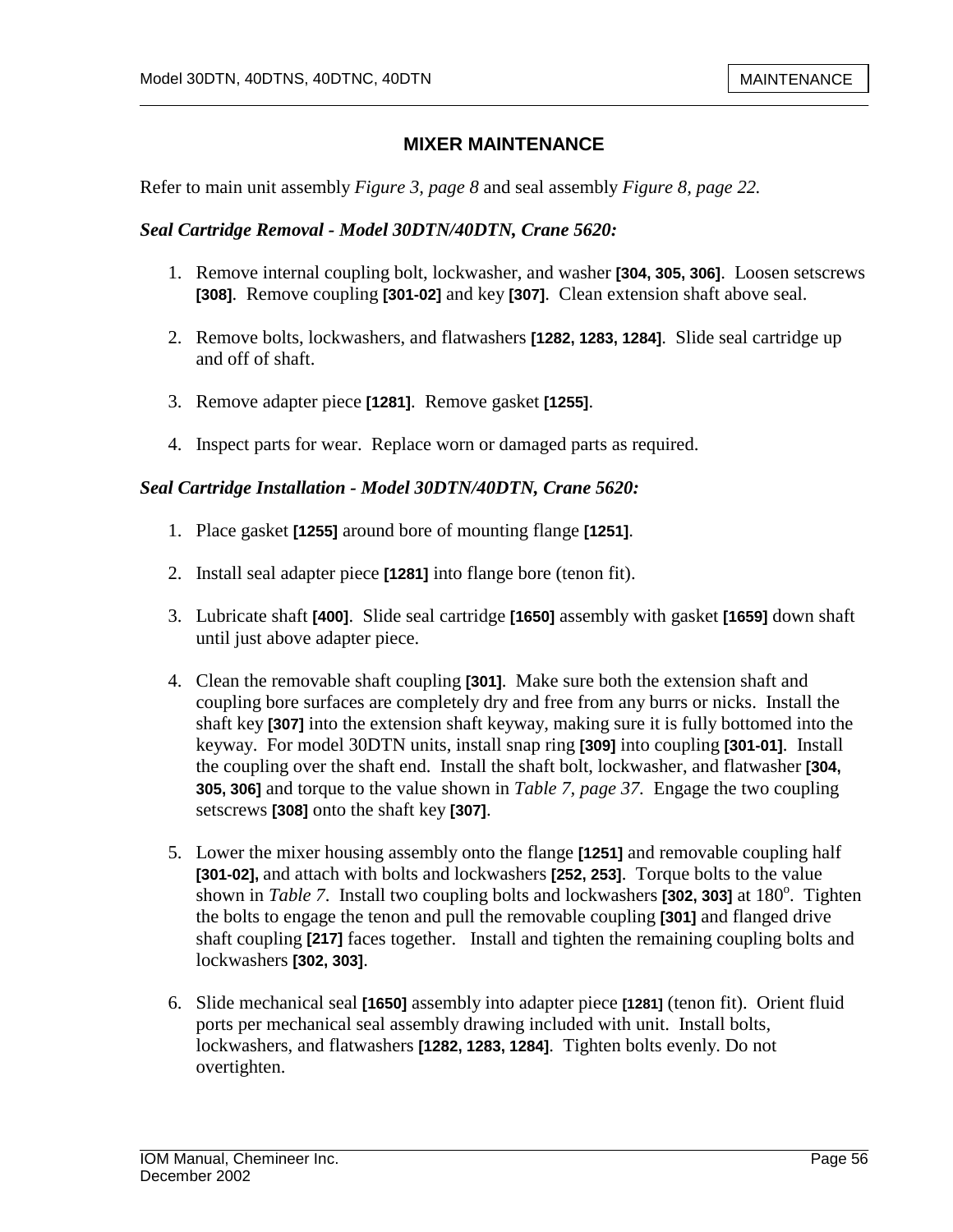- 7. Tighten collar setscrews **[1652]** evenly, securing seal to shaft.
- 8. Remove seal spacers and save for future seal changeout.
- 9. Attach seal lubrication lines. See *Options: Mechanical Seal Lubricator* for installation instructions.
- 10. Install the handhole cover **[1716-02]** onto the housing **[201-06]** using bolts **[1111]**.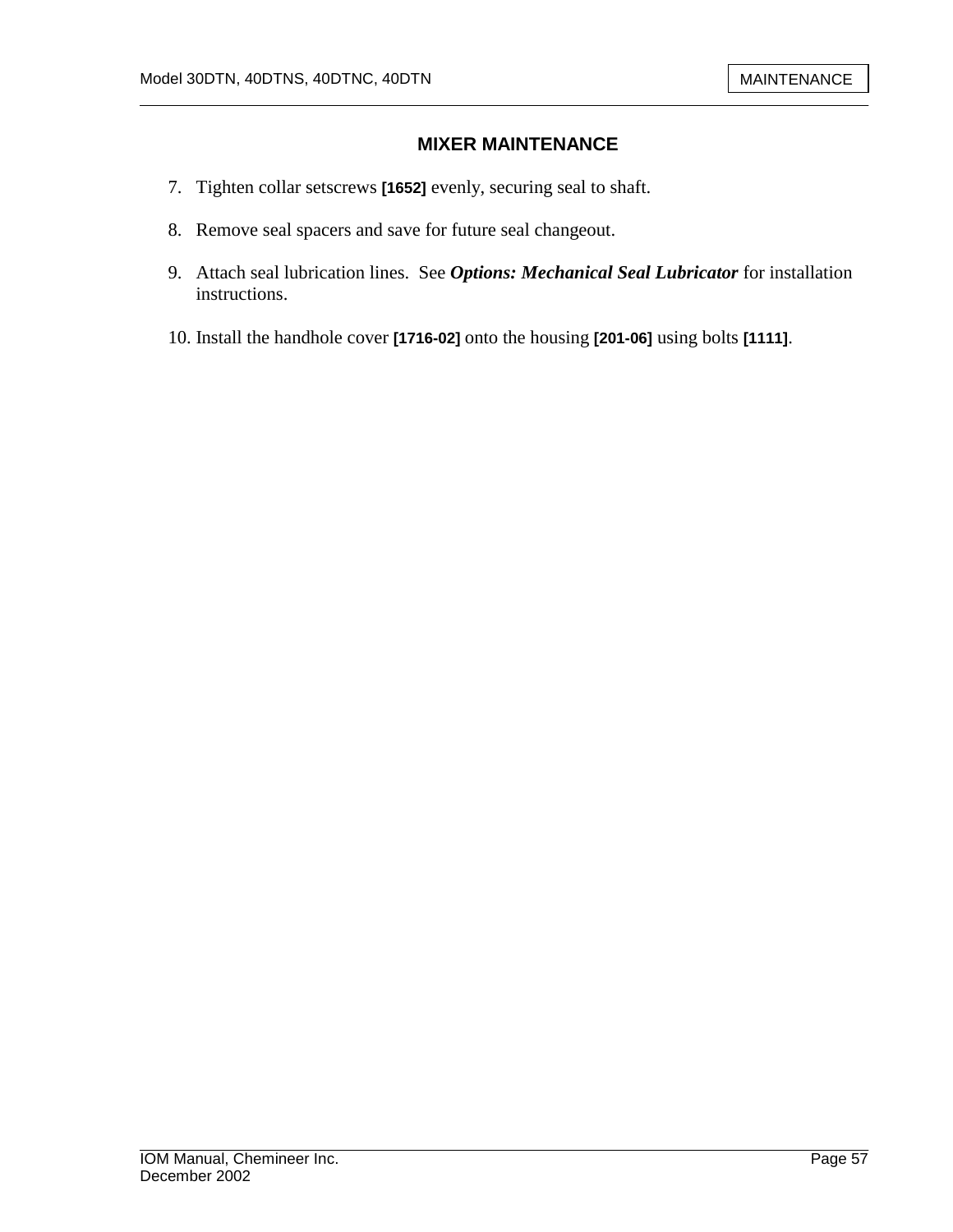Refer to main unit assembly *Figure 3, page 8* and seal assembly *Figure 9, page 25.*

#### *Seal Cartridge Removal - Model 30DTN/40DTN, Chesterton 255:*

- 1. Remove internal coupling bolt, lockwasher, and washer **[304, 305, 306]**. Loosen setscrews **[308]**. Remove coupling **[301-02]** and key **[307]**. Clean extension shaft above seal.
- 2. Remove bolts, lockwashers, and flatwashers **[1272, 1273, 1274]**. Slide seal cartridge up and off of shaft.
- 3. Remove adapter piece **[1271]**. Remove gasket **[1255]**.
- 4. Inspect parts for wear. Replace worn or damaged parts as required.

#### *Seal Cartridge Installation - Model 30DTN/40DTN, Chesterton 255:*

- 1. Place gasket **[1255]** around bore of mounting flange **[1251]**. Install seal adapter piece **[1271]** into flange bore (tenon fit).
- 2. Lubricate shaft **[400]**. Slide seal cartridge **[1500]** assembly with gasket **[1507]** down shaft until just above adapter piece.
- 3. Clean the removable shaft coupling **[301]**. Make sure both the extension shaft and coupling bore surfaces are completely dry and free from any burrs or nicks. Install the shaft key **[307]** into the extension shaft keyway, making sure it is fully bottomed into the keyway. For model 30DTN units, install snap ring **[309]** into coupling **[301-01]**. Install the coupling over the shaft end. Install the shaft bolt, lockwasher, and flatwasher **[304, 305, 306]** and torque to the value shown in *Table 7, page 37.* Engage the two coupling setscrews **[308]** onto the shaft key **[307]**.
- 4. Lower the mixer housing assembly onto the flange **[1251]** and removable coupling half **[301-02],** and attach with bolts and lockwashers **[252, 253]**. Torque bolts to the value shown in *Table 7*. Install two coupling bolts and lockwashers [302, 303] at 180<sup>°</sup>. Tighten the bolts to engage the tenon and pull the removable coupling **[301]** and flanged drive shaft coupling **[217]** faces together. Install and tighten the remaining coupling bolts and lockwashers **[302, 303]**.
- 5. Slide mechanical seal **[1500]** assembly into adapter piece **[1271]** (tenon fit). Orient fluid ports per mechanical seal assembly drawing included with unit. Install bolts, lockwashers, and flatwashers **[1272, 1273, 1274]**. Tighten bolts evenly. Do not overtighten.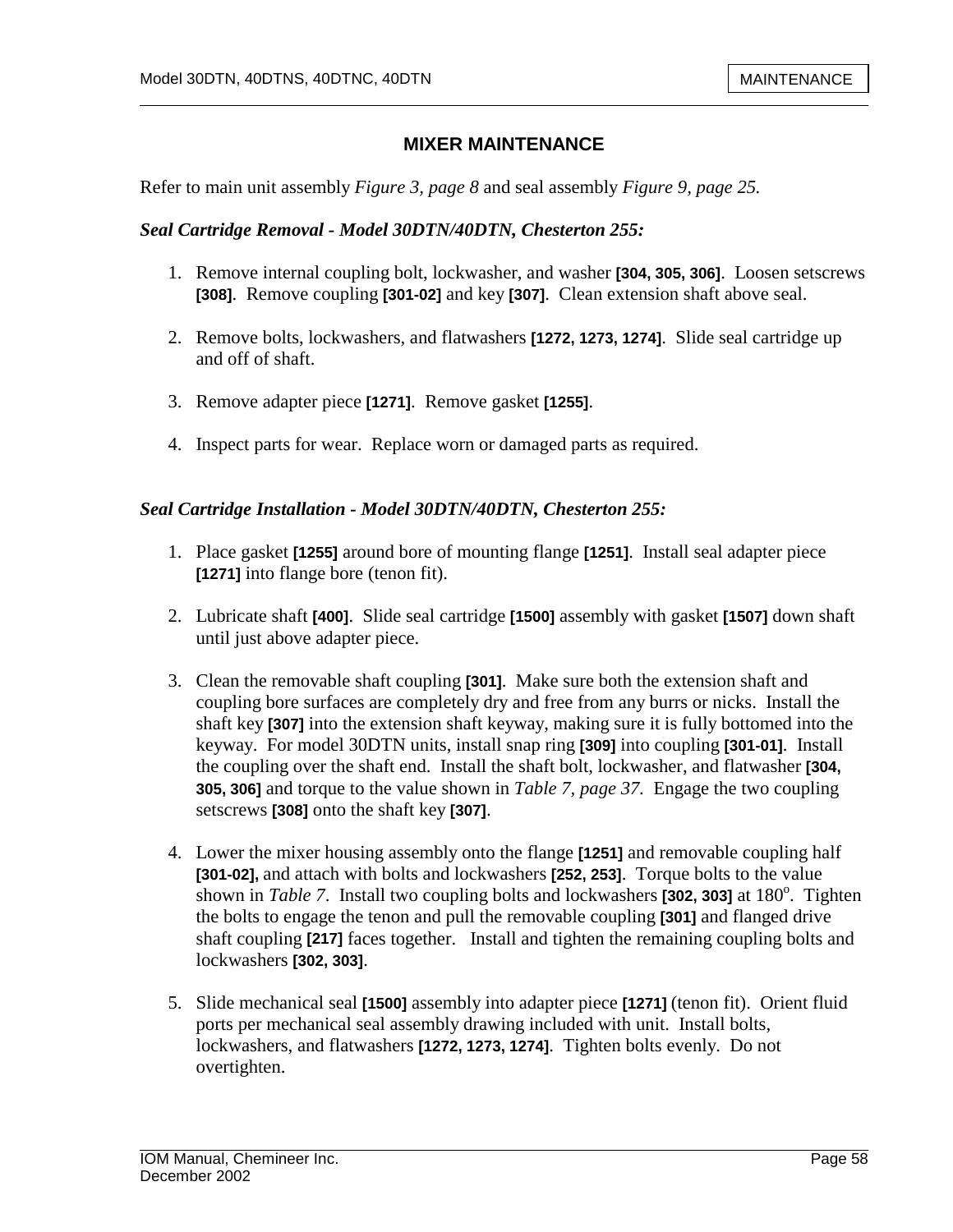- 6. Tighten collar setscrews **[1503]** evenly, securing seal to shaft.
- 7. Remove centering clips and save for future seal changeout.
- 8. Attach seal lubrication lines. See *Options: Mechanical Seal Lubricator* for installation instructions.
- 9. Install the handhole cover **[1716-02]** onto the housing **[201-06]** using bolts **[1111]**.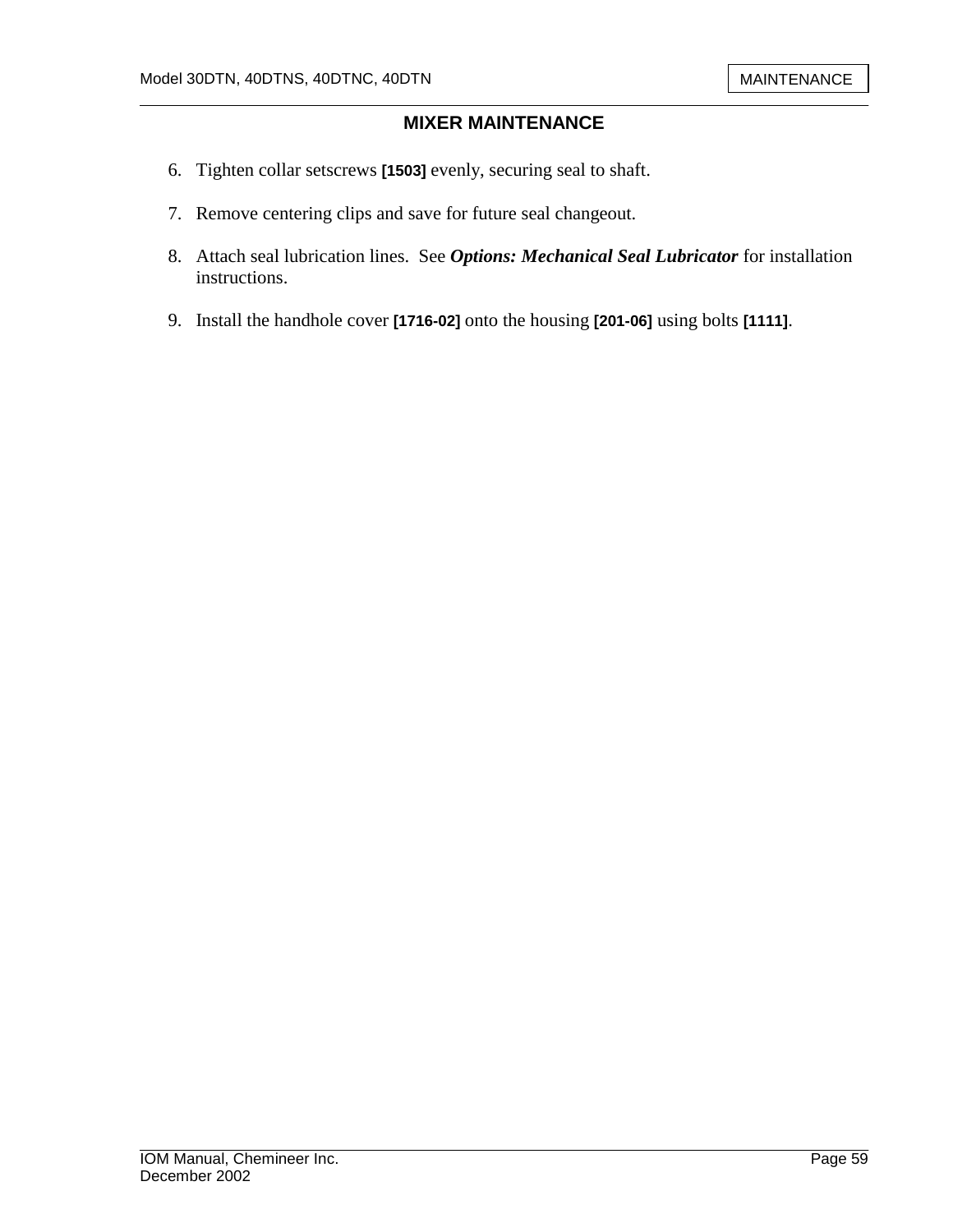| Part # | Description                                    | Qty.           |
|--------|------------------------------------------------|----------------|
| 100    | Motor                                          | 1              |
| 105    | Gearmotor                                      | 1              |
| 150    | <b>Flexible Motor Coupling Assembly</b>        |                |
| 151-01 | Motor Coupling Half, 56C                       | $\mathbf{1}$   |
| 151-02 | Motor Coupling Half, 140TC                     | $\mathbf{1}$   |
| 152    | <b>Coupling Sleeve</b>                         | 1              |
| 153    | Drive Shaft Coupling Half                      | $\mathbf{1}$   |
| 200    | <b>Housing Assembly</b>                        |                |
| 201-06 | Housing, Models 30DTN, 40DTNS, 40DTNC, 40DTN   | $\mathbf{1}$   |
| 205    | <b>Socket Head Bolt</b>                        | 4              |
| 206    | Hi-Collar Lockwasher                           | 4              |
| 215-01 | Motor Key, 56C Motor                           | 1              |
| 215-02 | Motor Key, 140TC Motor/Gearmotor               | $\mathbf{1}$   |
| 217    | Flanged Drive Shaft Coupling, Mate 56C/140TC   | $\mathbf{1}$   |
| 219    | Drive Shaft Key                                | $\mathbf{1}$   |
| 252    | <b>Hex Bolt</b>                                | 4              |
| 253    | Spring Lockwasher                              | $\overline{4}$ |
| 254    | <b>Snap Ring</b>                               | $\mathbf{1}$   |
| 255    | <b>Snap Ring</b>                               | $\mathbf{1}$   |
| 256    | Bearing                                        | $\mathbf{2}$   |
| 257    | <b>Bearing Spacer</b>                          | $\mathbf{1}$   |
| 258    | Lip Seal                                       | $\mathbf{1}$   |
| 300    | <b>Removable Coupling Assembly</b>             |                |
| 301-01 | Removable Flanged Shaft Coupling, 1" Shaft     | 1              |
| 301-02 | Removable Flanged Shaft Coupling, 1-1/2" Shaft | $\mathbf{1}$   |
| 302    | Hex Bolt                                       | 4              |
| 303    | Spring Lockwasher                              | 4              |
| 304    | Hex Bolt                                       | 1              |
| 305    | Spring Lockwasher                              | 1              |
| 306    | Flatwasher                                     | 1              |
| 307-01 | Key, 1" Shaft                                  | 1              |
| 307-02 | Key, 1-1/2" Shaft                              | 1              |
| 308    | Setscrew                                       | 2              |
| 309    | Snap Ring, 1" Shaft                            | 1              |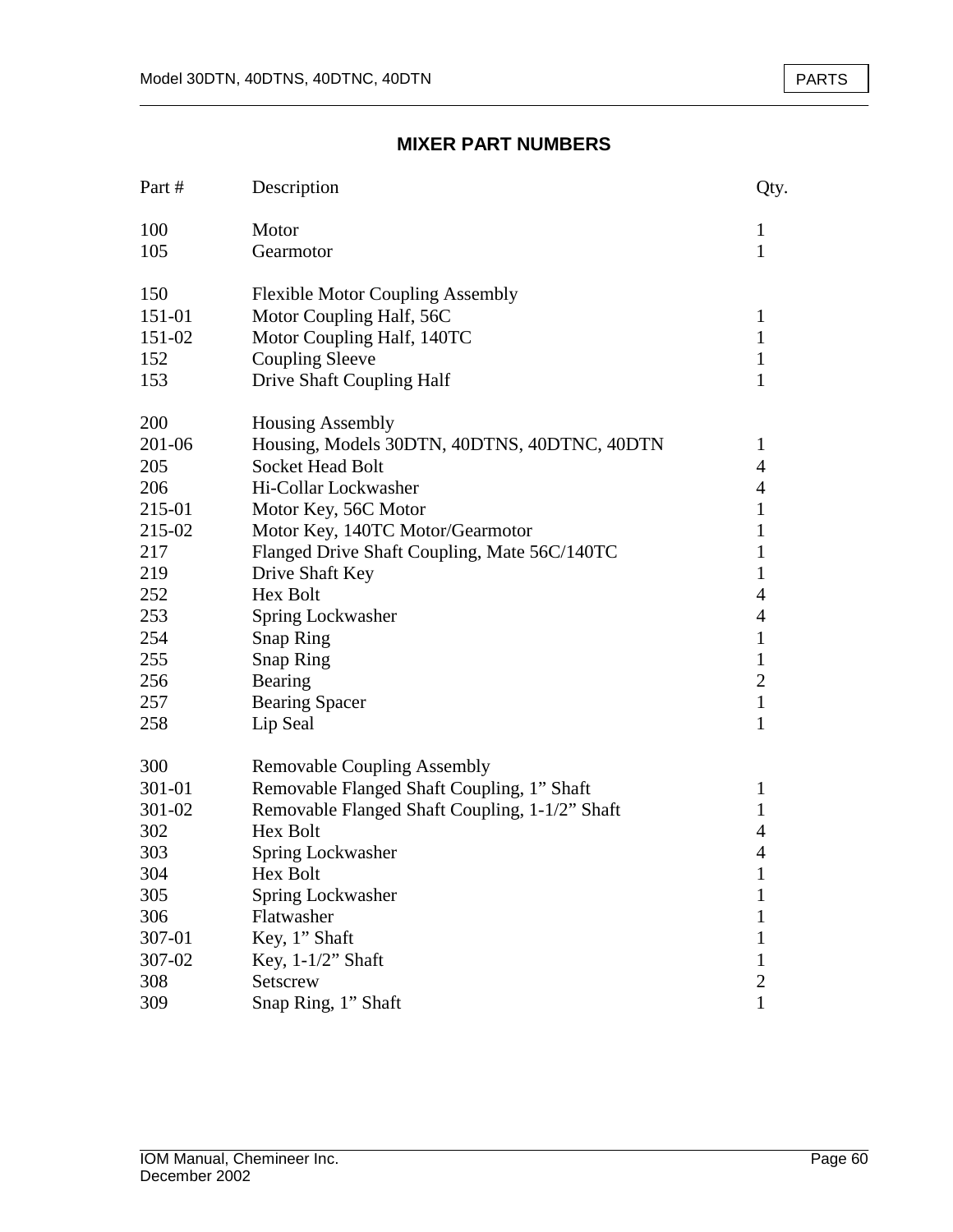| Part #  | Description                                                                                | Qty.           |
|---------|--------------------------------------------------------------------------------------------|----------------|
| 400     | <b>Extension Shaft</b>                                                                     | 1              |
| 500     | Propellers/Impellers<br>Marine Propeller, Type JP-3<br>High Efficiency Impeller, Type SC-3 |                |
| 1100    | <b>Handhole Cover Assembly</b>                                                             |                |
| 1107-02 | Handhole Cover, Models DTNS/DTNC Units                                                     | $\mathbf{1}$   |
| 1111    | <b>Bolt</b>                                                                                | 6              |
| 1251    | <b>Mounting Flange</b>                                                                     | $\mathbf{1}$   |
| 1252    | O-Ring                                                                                     | 1              |
| 1253    | <b>Shaft Collar</b>                                                                        | 1              |
| 1254    | Clamp Bolt                                                                                 | $\overline{c}$ |
| 1255    | Gasket                                                                                     | $\mathbf{1}$   |
| 1260    | Crane 8B2/Flowserve MCRO Seal Adapter Plate Assembly                                       |                |
| 1261    | Seal Adapter Plate                                                                         | 1              |
| 1262    | Hex Bolt                                                                                   | $\overline{4}$ |
| 1263    | Spring Lockwasher                                                                          | $\overline{4}$ |
| 1264    | Flatwasher                                                                                 | $\overline{4}$ |
| 1265    | Hex Bolt                                                                                   | $\overline{4}$ |
| 1266    | Spring Lockwasher                                                                          | $\overline{4}$ |
| 1267    | Flatwasher                                                                                 | $\overline{4}$ |
| 1270    | <b>Chesterton 255 Seal Adapter Piece Assembly</b>                                          |                |
| 1271    | Seal Adapter Piece                                                                         | 1              |
| 1272    | Hex Bolt                                                                                   | $\overline{4}$ |
| 1273    | Spring Lockwasher                                                                          | $\overline{4}$ |
| 1274    | Flatwasher                                                                                 | $\overline{4}$ |
| 1280    | Crane 5620 Seal Adapter Piece Assembly                                                     |                |
| 1281    | Seal Adapter Piece                                                                         | $\mathbf{1}$   |
| 1282    | <b>Hex Bolt</b>                                                                            | 4              |
| 1283    | Spring Lockwasher                                                                          | 4              |
| 1284    | Flatwasher                                                                                 | $\overline{4}$ |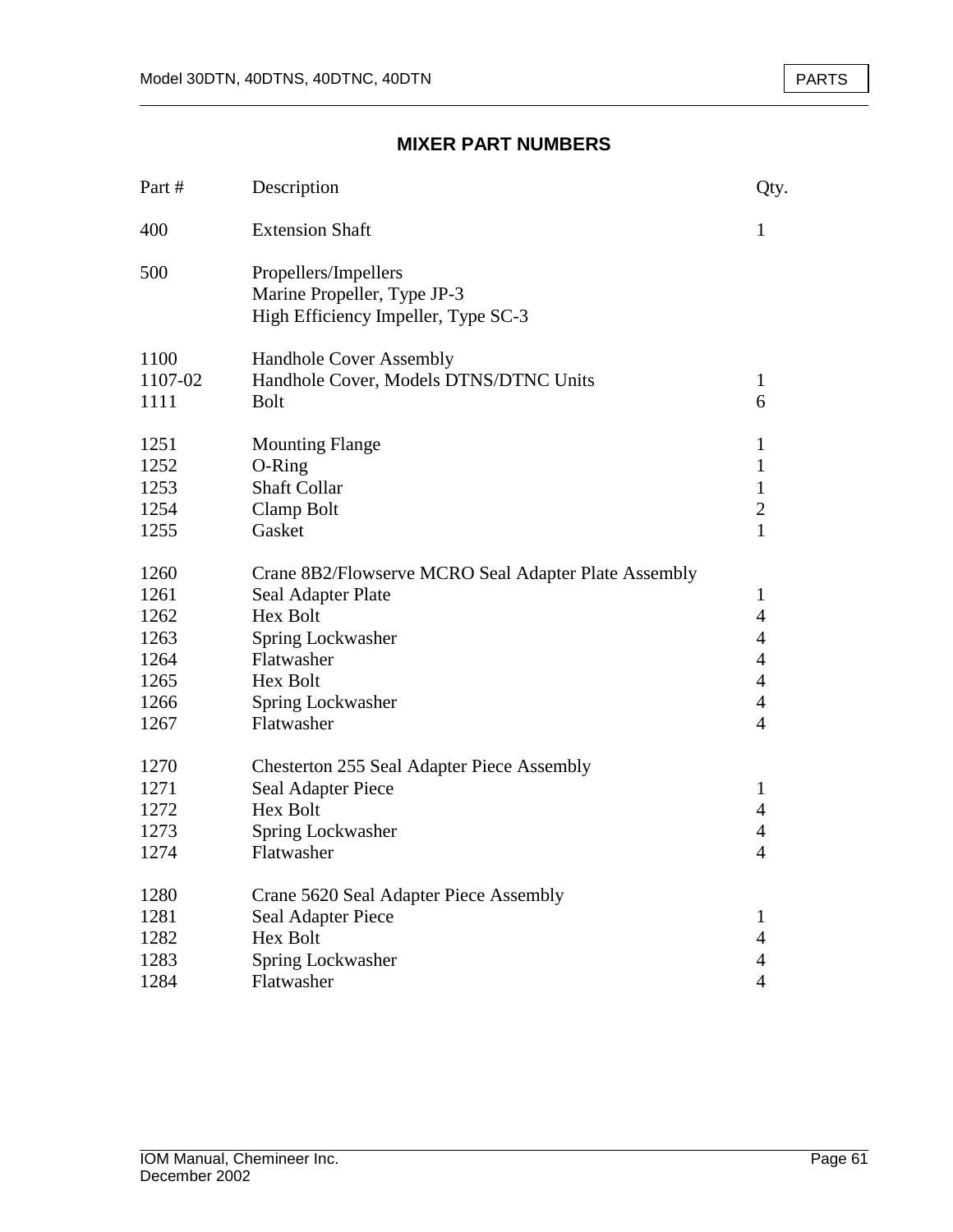| Part # | Description                                       | Qty.           |
|--------|---------------------------------------------------|----------------|
| 1290   | <b>Chesterton 155 Seal Adapter Plate Assembly</b> |                |
| 1291   | Seal Adapter Plate                                | $\mathbf{1}$   |
| 1292   | <b>Hex Bolt</b>                                   | $\overline{4}$ |
| 1293   | Spring Lockwasher                                 | 4              |
| 1294   | Flatwasher                                        | $\overline{4}$ |
| 1295   | Socket Bolt                                       | $\overline{4}$ |
| 1296   | Hi-Collar Lockwasher                              | $\overline{4}$ |
| 1297   | Flatwasher                                        | $\overline{4}$ |
| 1298   | Socket Bolt                                       | 4              |
| 1299   | Hi-Collar Lockwasher                              | $\overline{4}$ |
| 1400   | Chesterton 155 Seal Assembly                      |                |
| 1401   | Lock Ring                                         | $\mathbf{1}$   |
| 1402   | Setscrew, Cup Point                               | 6              |
| 1403   | Sleeve                                            | 1              |
| 1404   | <b>Gland Assembly</b>                             | 1              |
| 1405   | <b>Snap Ring</b>                                  | 1              |
| 1406   | Springs                                           |                |
| 1407   | Back-up Washer                                    | 1              |
| 1408   | <b>Stationary Seal Ring</b>                       | $\mathbf{1}$   |
| 1409   | O-Ring                                            | 1              |
| 1410   | O-Ring                                            | 1              |
| 1411   | <b>Rotary Seal Ring</b>                           | 1              |
| 1412   | Gasket                                            | 1              |
| 1413   | Gland Tab with Spring                             | 8              |
| 1414   | O-Ring                                            | 1              |
| 1415   | <b>Flat Head Socket Screw</b>                     | 3              |
| 1416   | <b>Stationary Drive Assembly</b>                  | $\mathbf{1}$   |
| 1417   | Pipe Plug                                         | 1              |
| 1450   | <b>Flowserve MCRO Seal Assembly</b>               |                |
| 1451   | Collar                                            | 1              |
| 1452   | Setscrew, Cup Point                               | $\overline{2}$ |
| 1453   | Spring                                            | $\mathbf{1}$   |
| 1454   | <b>Rotary Seal Ring</b>                           | 1              |
| 1455   | O-Ring                                            | 1              |
| 1456   | <b>Stationary Seal Ring</b>                       | 1              |
| 1457   | O-Ring                                            | $\mathbf{1}$   |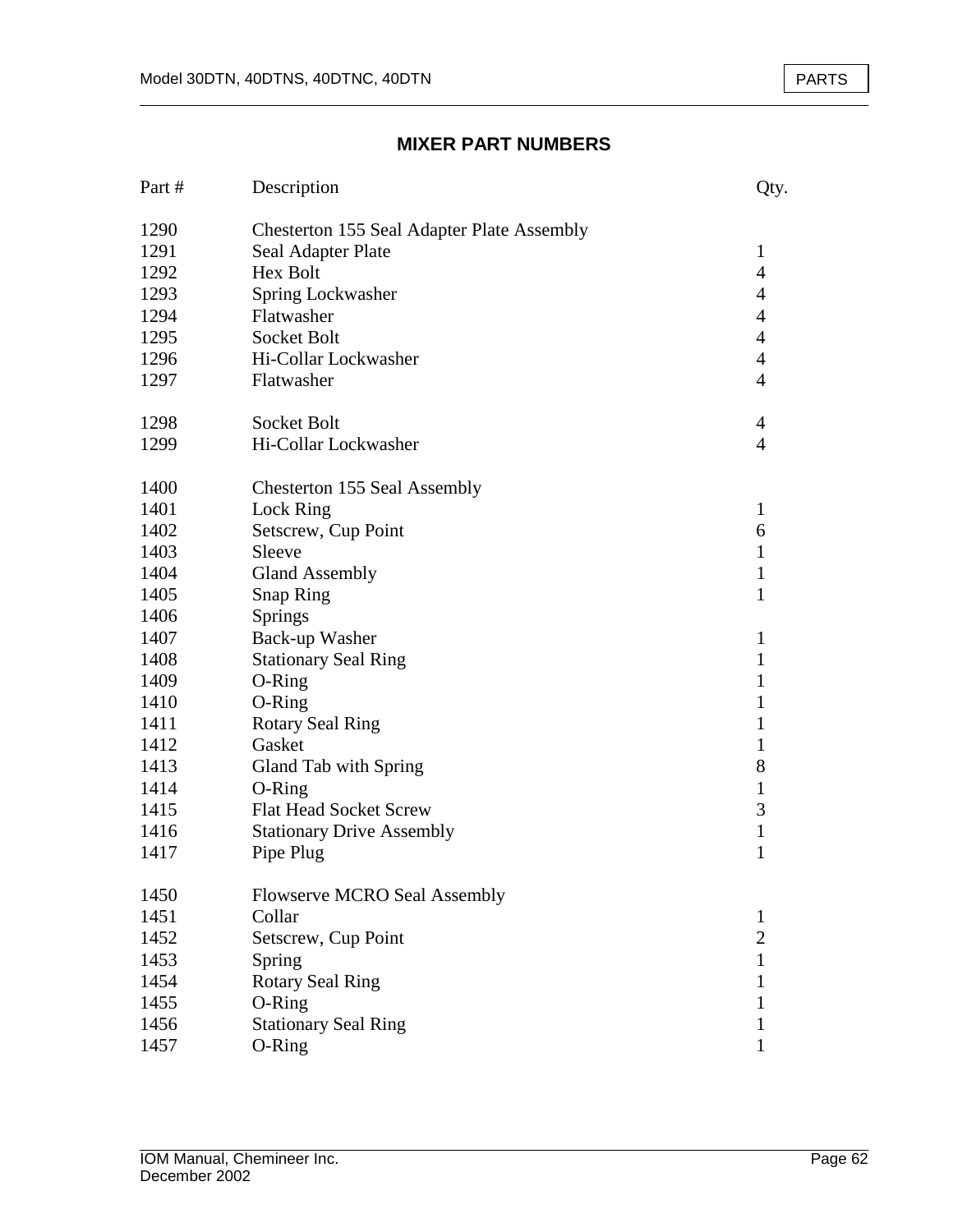| Part #  | Description                           | Qty.         |
|---------|---------------------------------------|--------------|
| 1500    | Chesterton 255 Seal Assembly          |              |
| 1501    | Lock Ring                             | $\mathbf{1}$ |
| 1502-01 | Springs, 1.00" Shaft                  |              |
| 1502-02 | Springs, 1.50" Shaft                  |              |
| 1503    | Setscrew, Cup Point/Quarter Dog Point | 3,3          |
| 1504    | O-Ring                                | 1            |
| 1505    | <b>Upper Rotary Seal Ring</b>         | $\mathbf{1}$ |
| 1506    | Lug                                   | $\mathbf{1}$ |
| 1507    | Gasket                                | 1            |
| 1508    | O-Ring                                | 1            |
| 1509    | O-Ring                                | 1            |
| 1510    | Gland                                 | 1            |
| 1511    | <b>Upper Stationary Seal Ring</b>     | $\mathbf{1}$ |
| 1512    | O-Ring                                | $\mathbf{1}$ |
| 1513    | Drive Clip/Drive Channel              | 2,1          |
| 1514    | Lower Rotary Seal Ring                | $\mathbf{1}$ |
| 1515    | O-Ring                                | 1            |
| 1516    | Lower Stationary Seal Ring            | 1            |
| 1517    | O-Ring                                | $\mathbf{1}$ |
| 1518    | Sleeve                                | $\mathbf{1}$ |
| 1550    | Crane 8B2 Seal Assembly               |              |
| 1551    | Setscrew                              | 4            |
| 1552    | O-Ring                                | $\mathbf{1}$ |
| 1553    | <b>Rotary Seal Ring</b>               | $\mathbf{1}$ |
| 1554    | <b>Stationary Mating Ring</b>         | $\mathbf{1}$ |
| 1555    | Retainer                              | $\mathbf{1}$ |
| 1556    | Spring                                | 3            |
| 1557    | <b>Anti-Rotation Pin</b>              | $\mathbf{1}$ |
| 1558    | O-Ring                                | 1            |
| 1559    | <b>Mating Ring Adapter</b>            | 1            |
| 1560    | O-Ring                                | 1            |
| 1561    | Pin                                   | 1            |
| 1562    | <b>Snap Ring</b>                      | 1            |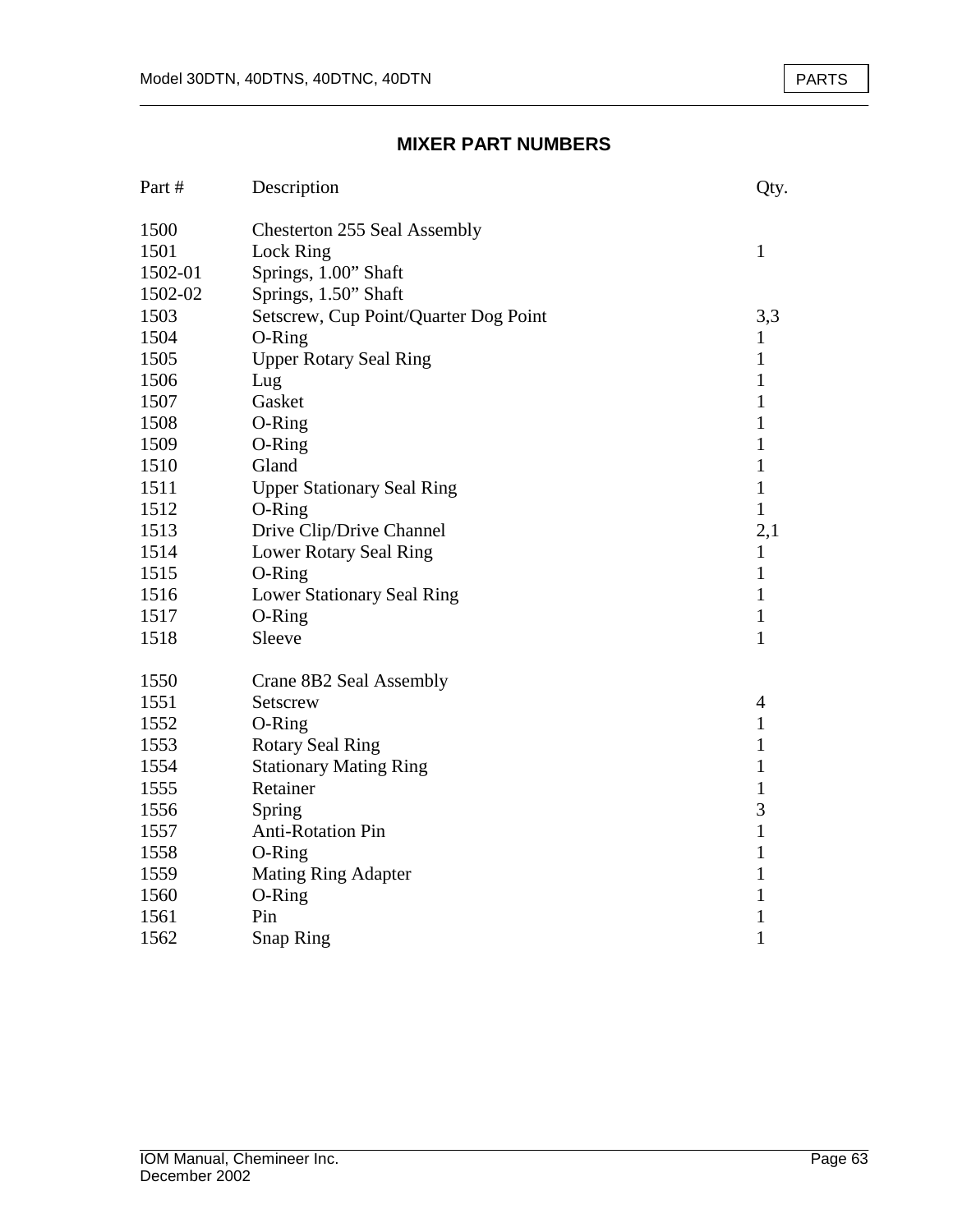| Part # | Description                               | Qty.           |
|--------|-------------------------------------------|----------------|
| 1600   | <b>Flowserve VRA Seal Assembly</b>        |                |
| 1601   | <b>Shoulder Screw</b>                     | 3              |
| 1602   | O-Ring                                    | $\mathbf{1}$   |
| 1603   | <b>Rotary Seal Ring</b>                   | $\mathbf{1}$   |
| 1604   | Setscrew                                  | 4              |
| 1605   | <b>Gland Ring</b>                         | 1              |
| 1606   | <b>Drive Collar Assembly</b>              | $\mathbf{1}$   |
| 1607   | Spring                                    | 3              |
| 1608   | <b>Stationary Seal Ring</b>               | $\mathbf{1}$   |
| 1609   | O-Ring                                    | $\overline{2}$ |
| 1610   | Drive Pin                                 | $\overline{4}$ |
| 1611   | O-Ring                                    | $\mathbf{1}$   |
| 1612   | <b>Retaining Ring</b>                     | 1              |
| 1613   | <b>Retaining Plate</b>                    | $\mathbf{1}$   |
| 1650   | Crane 5620 Seal Assembly                  |                |
| 1651   | <b>Snap Ring</b>                          | 1              |
| 1652   | Setscrew                                  | $\overline{4}$ |
| 1653   | O-Ring                                    | 1              |
| 1654   | O-Ring with Anti-Extrusion Ring           | 1              |
| 1655   | O-Ring                                    | $\mathbf{1}$   |
| 1656   | <b>Snap Ring</b>                          | 1              |
| 1657   | <b>Gland Plate</b>                        | 1              |
| 1658   | O-Ring                                    | $\mathbf{1}$   |
| 1659   | Gasket                                    | 1              |
| 1660   | O-Ring with Anti-Extrusion Ring           | 1              |
| 1661   | O-Ring                                    | 1              |
| 1662   | O-Ring                                    | 1              |
| 1663   | Sleeve                                    | 1              |
| 1664   | Collar                                    | 1              |
| 1665   | Upper Retainer with Drive Ring and Spring | 1              |
| 1666   | <b>Upper Rotary Seal Ring</b>             | 1              |
| 1667   | <b>Upper Stationary Ring</b>              | 1              |
| 1668   | <b>Sleeve Adapter</b>                     | 1              |
| 1669   | O-Ring                                    | 1              |
| 1670   | <b>Gland Adapter</b>                      | 1              |
| 1671   | O-Ring                                    | I              |
| 1672   | Lower Retainer with Drive Ring and Spring |                |
| 1673   | Lower Rotary Seal Ring                    | 1              |
| 1674   | <b>Lower Stationary Ring</b>              | 1              |